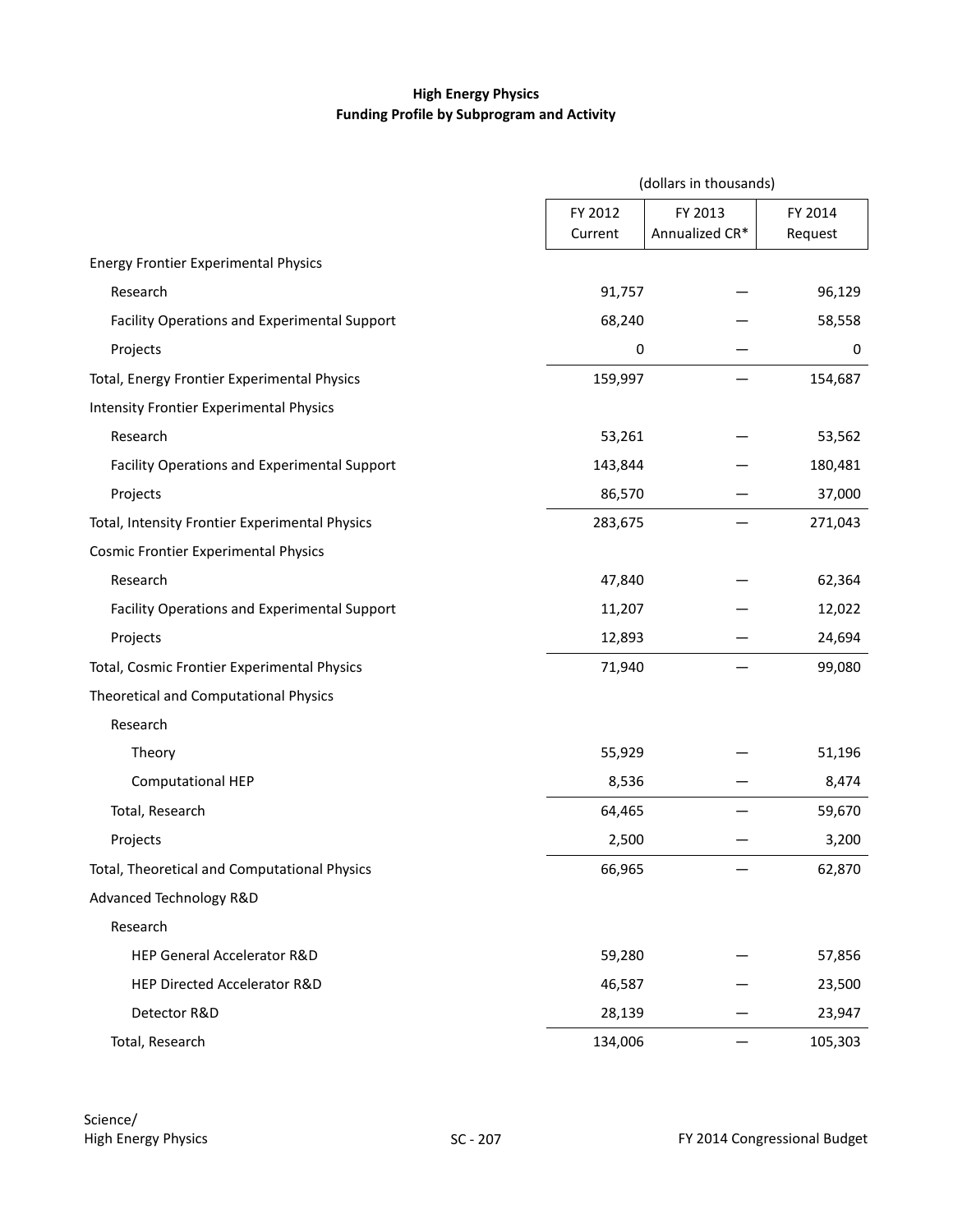|                                              | (dollars in thousands) |                           |                    |  |
|----------------------------------------------|------------------------|---------------------------|--------------------|--|
|                                              | FY 2012<br>Current     | FY 2013<br>Annualized CR* | FY 2014<br>Request |  |
| Facility Operations and Experimental Support | 23,100                 |                           | 17,150             |  |
| Total, Advanced Technology R&D               | 157,106                |                           | 122,453            |  |
| Accelerator Stewardship                      |                        |                           |                    |  |
| Research                                     | 0                      |                           | 6,581              |  |
| Facility Operations and Experimental Support | 2,850                  |                           | 3,350              |  |
| Total, Accelerator Stewardship               | 2,850                  |                           | 9,931              |  |
| SBIR/STTR                                    | 0                      |                           | 21,457             |  |
| Subtotal, High Energy Physics                | 742,533                | 767,529                   | 741,521            |  |
| Construction                                 |                        |                           |                    |  |
| Long Baseline Neutrino Experiment            | 4,000                  | 4,025                     | 0                  |  |
| Muon to Electron Conversion Experiment       | 24,000                 | 24,147                    | 35,000             |  |
| Total, Construction                          | 28,000                 | 28,172                    | 35,000             |  |
| Total, High Energy Physics <sup>a</sup>      | 770,533                | 795,701                   | 776,521            |  |

\*FY 2013 amounts shown reflect the P.L. 112-175 continuing resolution level annualized to a full year. These amounts are shown only at the "congressional control" level and above; below that level a dash (—) is shown.

<sup>a</sup> SBIR/STTR funding:

 $\overline{a}$ 

- FY 2012 Appropriation: SBIR \$17,915,000 and STTR \$2,412,000 (transferred out of HEP in FY 2012 Current column)
- FY 2014 Request: SBIR \$18,775,000 and STTR \$2,682,000

#### **Public Law Authorizations**

Public Law 95-91, "Department of Energy Organization Act", 1977

Public Law 102-468, "Energy Policy Act of 1992" Public Law 109-58, "Energy Policy Act of 2005" Public Law 110-69, "America COMPETES Act of 2007" Public Law 111-358, "America COMPETES Reauthorization Act of 2010"

## **Overview**

The High Energy Physics (HEP) program mission is to understand how the universe works at its most fundamental level, which is done by discovering the elementary constituents of matter and energy, probing the interactions between them, and exploring the basic nature of space and time.

The knowledge acquired in this pursuit also yields substantial benefits of a more tangible nature for society as a whole–for example, the discovery of x-rays was

driven not by physicians in search of a better way to diagnose bone fractures but by physicists engaged in basic research.

The Standard Model of particle physics, first established in the 1970s, describes the behavior of elementary particles and forces, often to very high precision. Nevertheless, the Standard Model fails at the high energies now being created in particle accelerators and describes only normal visible matter—only about 5% of the universe. Astronomical observations indicate that the remaining 95% of the universe consists of "dark matter" and "dark energy"; the fundamental nature of which remains a mystery.

A world-wide program of particle physics research is underway to explore what lies beyond the Standard Model. To this end, HEP supports a program focused on three scientific frontiers:

Science/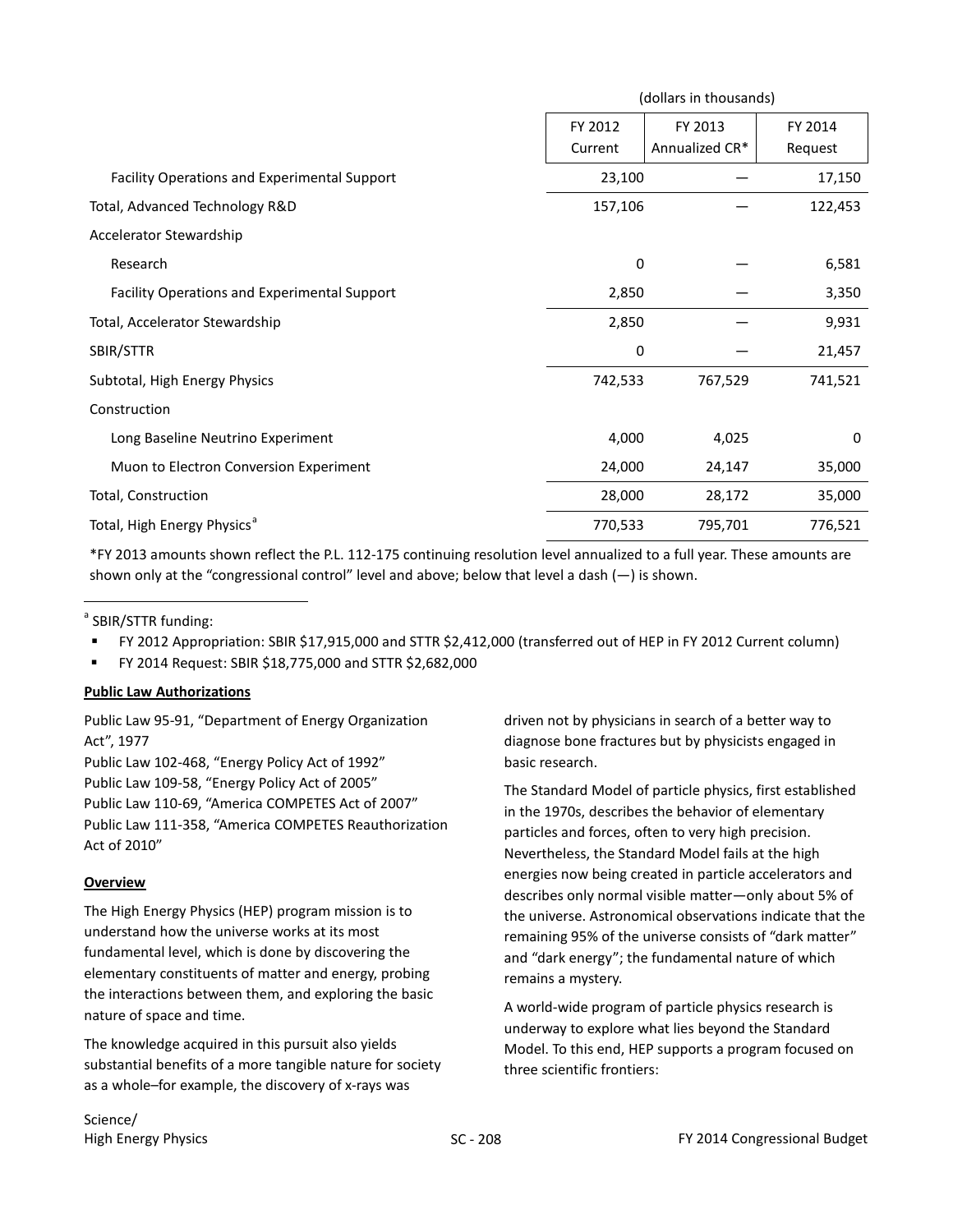- *The Energy Frontier,* creating particles never before seen in the laboratory, revealing their interactions, and investigating fundamental forces using the highest energy accelerators available;
- *The Intensity Frontier,* investigating fundamental forces and particle interactions by studying events that occur rarely in nature through the use of intense particle beams, massive detectors, and/or high precision detectors; and
- *The Cosmic Frontier,* making measurements of astrophysical phenomena that offer new insight and information about the nature of dark matter and dark energy and about fundamental particle properties and leading to the discovery of new phenomena.

Together, these complementary discovery frontiers offer the opportunity to answer some of the most basic questions about the world around us, including:

<span id="page-2-0"></span> *Are there undiscovered principles of nature, such as new symmetries or new physical laws?*

The laws of quantum physics that describe elementary particles and forces are based on underlying symmetries of nature. Some of these symmetries prevail only at very high energies. A possible new symmetry, called supersymmetry, predicts a superpartner for every particle currently known. The search for such superparticles will be carried out with experiments at the Energy Frontier or indirectly with measurements at the Intensity or Cosmic Frontiers.

*Why are there so many kinds of particles?*

Three different pairings, or families, of quarks and leptons have been discovered. Does nature require that there are only three families, or are there more? The various quarks and leptons also have widely different masses and force couplings. These differences suggest there may be an undiscovered explanation that unifies quarks and leptons. Detailed studies that employ Energy Frontier accelerators, as well as precision measurements made at Intensity Frontier facilities, may provide dramatic insights into this complex puzzle.

*Do all the forces become one?*

All the basic forces in the universe could be various manifestations of a single unified force. Unification

was Einstein's great, unrealized dream and advances in string theory give hope of achieving it. The discovery of superpartners or extra dimensions at Energy Frontier accelerators, or hints of them at the Intensity or Cosmic Frontiers, would lend strong support to current ideas about unification.

Some investigations are best suited to the tools and techniques of one of the Frontiers; but, the strong connections and overlaps among many key questions necessitate coordinated initiatives across the three frontiers. HEP creates new technologies and pushes current technologies to new limits to answer these questions and to meet the challenges of research at the frontiers. HEP supports theoretical and experimental studies by individual investigators and large collaborative teams—some who gather and analyze data from accelerator facilities in the U.S. and around the world, and others who develop and deploy ultra-sensitive instruments to detect particles from space and observe astrophysical phenomena that advance our understanding of fundamental particle properties.

The continuous improvement of accelerator and detector technology necessary to pursue high energy physics as well as the scale of the science itself has had transformative impacts on the Nation's economy, security, and society. HEP, as the primary steward of accelerator science and advanced accelerator technology R&D in the Office of Science has developed knowledge and technologies that are the foundation for Office of Science major accelerator user facilities. HEP's contributions to the underlying technologies now used in medicine, science, industry, and national security are also well known. HEP coordinates accelerator research investments with the Advanced Scientific Computing Research (ASCR), Basic Energy Sciences (BES) and Nuclear Physics (NP) programs and plans to expand its coordination role in FY 2014.

Development of accelerator, detector, electronics, and magnet technologies is likely to have a significant impact in a number of areas where accelerators use is expanding, including: homeland and national security where accelerators and detectors enable hazardous material detection and non-proliferation verification; industry; and medicine where research could help lower the cost of accelerators, detectors, and magnets for cancer treatment and diagnosis.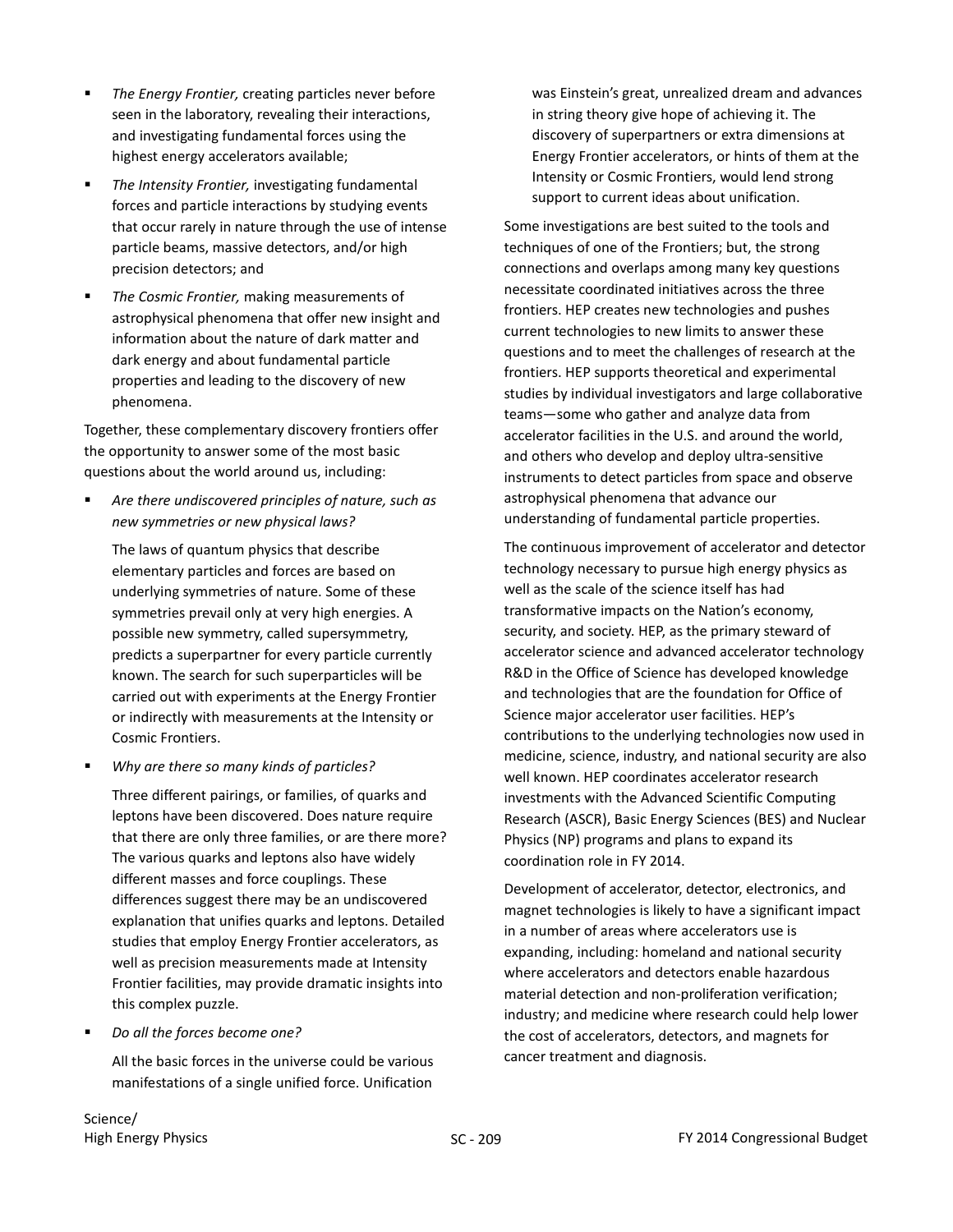The HEP budget has been restructured to align with the long-range plan developed by the HEPAP subpanel, Particle Physics Project Prioritization Panel (P5), in their report *US Particle Physics: Scientific Opportunities A Str[a](#page-3-0)tegic Plan for the Next Ten Years<sup>a</sup> (June 2008). The* three experimental physics subprograms are Energy Frontier, Intensity Frontier, and Cosmic Frontier, as described in the P5 report. These replace the Proton Accelerator-based Physics, Electron Accelerator-based Physics, and Non-accelerator Physics subprograms. The Theoretical Physics subprogram is renamed the Theoretical and Computational subprogram to more accurately reflect its activities. There are also changes to the Advanced Technology R&D subprogram; the accelerator technology R&D activities that have a broad benefit beyond high energy physics are identified in the Accelerator Stewardship subprogram and SBIR/STTR activities are moved into a separate subprogram. The purpose of these changes is to increase transparency of the HEP budget and demonstrate clear goals and progress along the scientific thrusts of the field.

## **Basic and Applied R&D Coordination**

Many applications of technology developed by HEP research have been unforeseen. Although it has been recognized that many of these technology developments can have transformative impacts in the areas of national security, medicine, energy and environment, industry, and discovery science (including accelerator science), there has been no systematic way of enhancing technology transfer to these other fields.

In order to better leverage possible future applications of accelerators, as well as key technical areas HEP convened a task force of accelerator R&D experts drawn from universities, national laboratories, and industry to help identify specific research areas and infrastructure gaps where HEP investments could have significant impacts beyond the "traditional" HEP program.

HEP coordinates its program with other offices and agencies with related programs and missions. The U.S. LHC program is supported by HEP and NSF Physics Division and overseen by a Joint Oversight Group (JOG). Dark matter research is also jointly sponsored by those agencies, and the agencies are coordinating their

planning on next generation experiments. Both HEP and NSF Physics use HEPAP as part of their advisory structure. HEP also coordinates with NSF Astronomy on the Dark Energy Survey experiment and the Large Synoptic Survey Telescope Project, each of which is overseen by a JOG. Both agencies as well as NASA receive advice from the Astronomy and Astrophysics Advisory Committee on areas of joint interest.

#### **Program Accomplishments and Milestones**

FY 2012 saw major, paradigm-shifting accomplishments on all three frontiers of particle physics that reaffirmed the power of basic research to inspire innovation and redefine the future directions of scientific inquiry.

*LHC experiments announced the discovery of a new particle compatible with the Standard Model Higgs boson (Energy Frontier).* The LHC luminosity increased by an order of magnitude in 2012, and one of the primary results is the discovery of a new particle observed at about 125 GeV. This new particle is compatible, within the achieved statistical accuracy, with being the longsought Standard Model Higgs boson. Other recent results, include strong limits on the masses of supersymmetric particles that are substantially tighter than those from the Tevatron. HEP supported researchers at home and abroad have leading roles in the operations of the detectors and the LHC data analyses. Further data from the LHC will determine if this is the Standard Model Higgs Boson or another particle predicted by supersymmetry or other beyond the Standard Model theories.

*Nobel Prize in Physics awarded for discovery of dark energy (Cosmic Frontier)*. Saul Perlmutter of Lawrence Berkeley National Laboratory was awarded the 2011 Nobel Prize in Physics along with Adam Reiss and Brain Schmidt for the discovery of the acceleration of the expansion of the universe. This expansion has been attributed to a new force called "dark energy", which is now one of the most active areas of research in cosmology and high energy physics. In 2012 a new instrument, the DOE-supported Dark Energy Camera (DECam), was completed and installed on the Blanco telescope in Chile, and a new technique to measure dark energy was demonstrated by the Baryon Oscillation Spectroscopic Survey.

*Daya Bay Experiment makes the first definitive measurement of the remaining unknown neutrino mixing* 

<span id="page-3-0"></span><sup>&</sup>lt;sup>a</sup> [http://science.energy.gov/~/media/hep/pdf/files/pdfs/](http://science.energy.gov/~/media/hep/pdf/files/pdfs/p5_report_06022008.pdf) [p5\\_report\\_06022008.pdf](http://science.energy.gov/~/media/hep/pdf/files/pdfs/p5_report_06022008.pdf)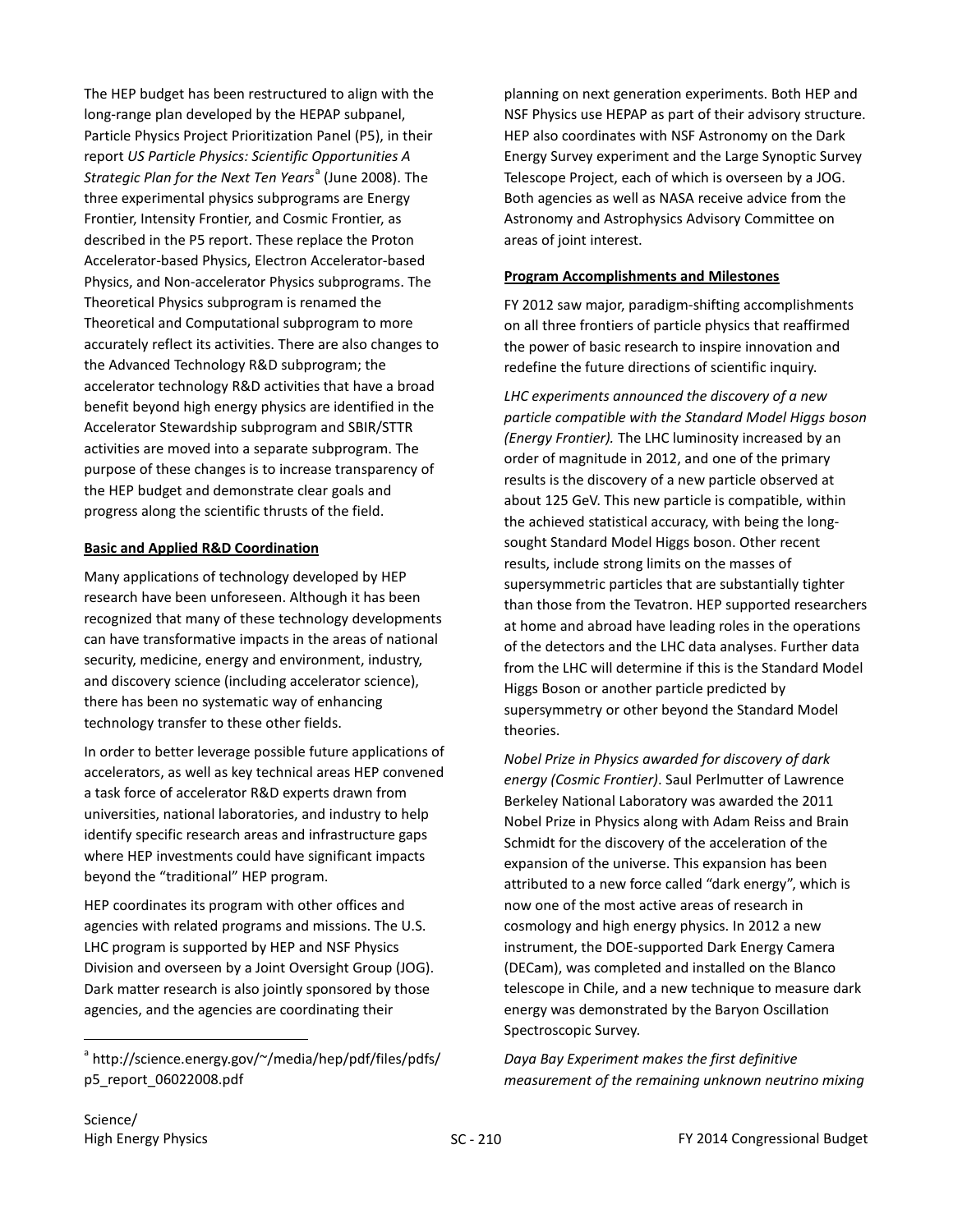*angle (Intensity Frontier).* In China, the Reactor Neutrino Experiment detectors are installed and taking data. Using a partially complete experiment, the collaboration led by U.S. and Chinese physicists has reported a measurement of the mixing angle responsible for changing muon neutrinos to electron neutrinos. The Daya Bay result definitively confirms results from European and Japanese experiments that suggested a large mixing angle. This means that, in the current neutrino oscillation model, the possibility of matter-antimatter asymmetry and the hierarchy of neutrino masses can be definitively explored with new experiments, including the soon-to-becompleted NOvA experiment.

| <b>Milestones</b>                                                                                                                                                                                                                                                                                                                                                                                                  | Date                            |
|--------------------------------------------------------------------------------------------------------------------------------------------------------------------------------------------------------------------------------------------------------------------------------------------------------------------------------------------------------------------------------------------------------------------|---------------------------------|
| First light for DECam, the DOE contribution to<br>the Dark Energy Survey (DES) experiment<br>(Cosmic Frontier Experimental Physics,<br>Research)                                                                                                                                                                                                                                                                   | 4 <sup>th</sup> Qtr,<br>FY 2012 |
| Shutdown of the Fermi National Accelerator<br>Laboratory (Fermilab) accelerator complex for<br>installation of the NuMI Off-Axis Neutrino<br>Appearance (NOvA) Accelerator Upgrades:<br>These upgrades will raise the beam power<br>available for Neutrinos at the Main Injector<br>(NuMI) beam from 320 kilowatts to 700<br>kilowatts. (Intensity Frontier Experimental<br>Physics, Projects)                     | 3rd Qtr,<br>FY 2012             |
| Completion of NOvA Accelerator Upgrades and<br>resumption of operations of the Fermi<br>accelerator complex (Intensity Frontier<br>Experimental Physics, Facility Operations and<br><b>Experimental Support, and Projects)</b>                                                                                                                                                                                     | $3rd$ Qtr,<br>FY 2013           |
| Improve the measurement of the mixing angle<br>between muon neutrinos and electron<br>neutrinos (sin <sup>2</sup> (2 $\theta_{13}$ )) by measuring<br>disappearance of electron antineutrinos with<br>Daya Bay Reactor Experiment at an increased<br>accuracy (the measurement of $sin^2(2\theta_{13})$<br>should have uncertainty of 0.0075 or smaller)<br>(Intensity Frontier Experimental Physics,<br>Research) | 4 <sup>th</sup> Qtr,<br>FY 2013 |

## **Milestones Date** Start of operations of the NOvA experiment with the full detector in order to continue the  $4<sup>th</sup>$  Qtr. FY 2014

study of neutrino mixing, study the neutrino mass hierarchy, and search for violation of charge-parity (CP) symmetry. The NOvA experimental program is planned to last six years.

## **Program Planning and Management**

To ensure that resources are allocated to the most scientifically promising experiments and projects and program are run effectively and efficiently, HEP actively seeks external input and evaluation using a variety of advisory bodies. The High Energy Physics Advisory Panel (HEPAP), jointly chartered by DOE and the National Science Foundation (NSF) under the provisions of the Federal Advisory Committee Act (FACA), provides advice regarding the scientific opportunities and priorities of the national high energy physics research program. HEPAP and its subpanels undertake special studies and planning exercises in response to specific charges from the funding agencies.

The HEPAP P5 report<sup>[a](#page-4-0)</sup> provided important input informing HEP programmatic priorities. A subsequent HEPAP report to identify and prioritize the scientific opportunities and options that can be pursued at different funding levels to achieve an optimum program in particle astrophysics refined this guidance. The National Academies Decadal Survey of Astronomy and Astrophysics (Astro2010) report<sup>[b](#page-4-1)</sup> (August 2010) recommended priorities for the next decade for the U.S. program in astronomy and astrophysics under various funding scenarios. This study provides advice on the opportunities for HEP participation in astrophysics experiments and also provides guidance on scientific and technical aspects of the proposed program. HEP's budget and planning for FY 2014 are consistent with the advice obtained from the scientific community and the implementation of a coordinated interagency national program that will deliver the best science with the available resources in this scientific area. The Astronomy

<span id="page-4-0"></span><sup>&</sup>lt;sup>a</sup> [http://science.energy.gov/~/media/hep/pdf/files/pdfs/](http://science.energy.gov/~/media/hep/pdf/files/pdfs/p5_report_06022008.pdf) [p5\\_report\\_06022008.pdf](http://science.energy.gov/~/media/hep/pdf/files/pdfs/p5_report_06022008.pdf)

<span id="page-4-1"></span><sup>b</sup> [http://www.nap.edu/catalog.php?record\\_id=12951](http://www.nap.edu/catalog.php?record_id=12951)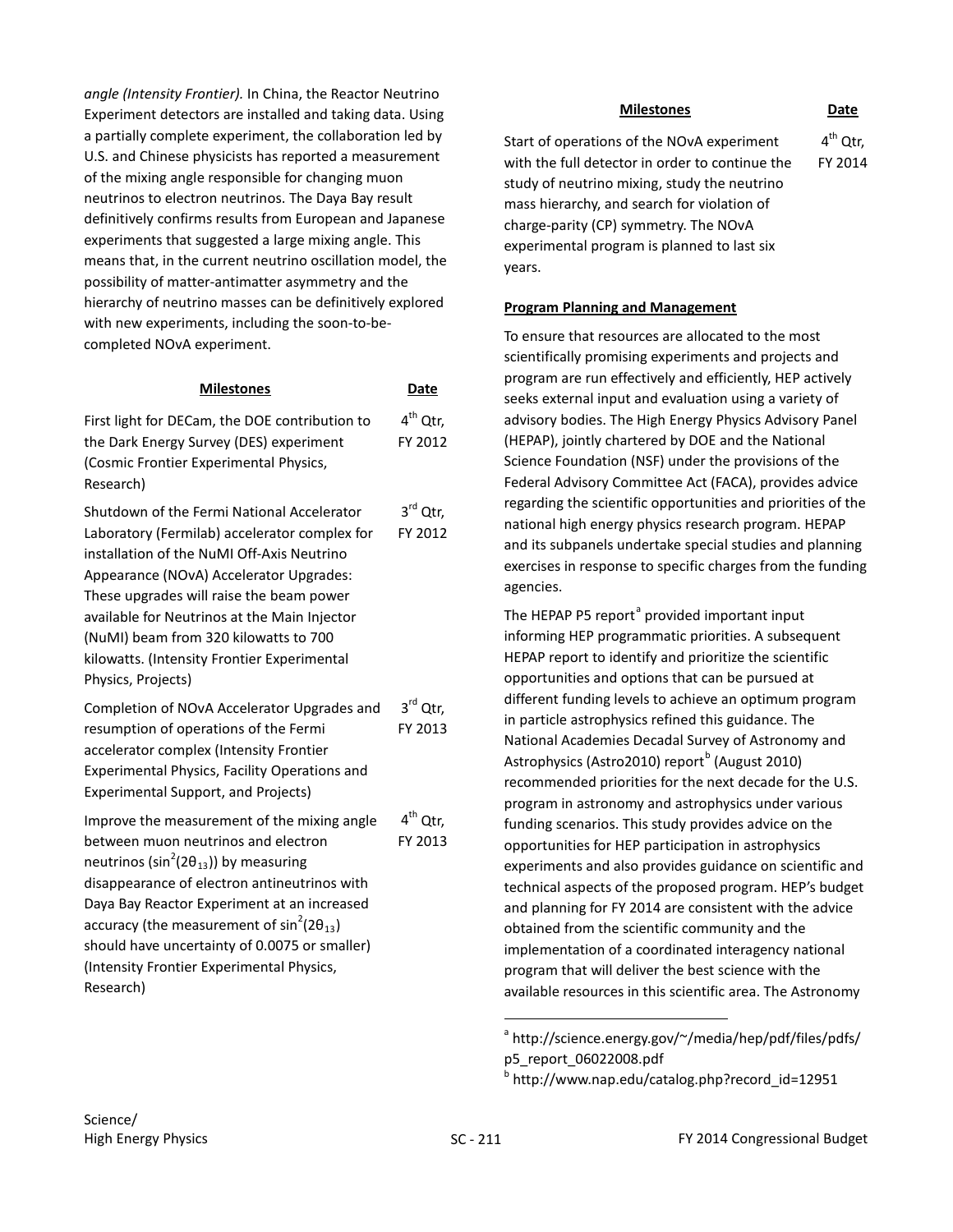and Astrophysics Advisory Committee (AAAC) reports annual and on a continuing basis to DOE, NSF, National Aeronautics and Space Administration (NASA) and Congress with advice on the direction and management of the national astronomy and astrophysics research programs as well as coordination between the agencies. The AAAC operates similarly to HEPAP, and the two advisory bodies have been charged to form joint task forces or subpanels to address research issues at the intersection of high energy physics, astrophysics, and astronomy, such as dark energy and dark matter and the study of high energy cosmic and gamma rays. HEP's budget and planning for FY 2014 are consistent with the advice obtained from the scientific community and the implementation of a coordinated interagency national program that will deliver the best science with the available resources in this scientific area.

Consistent with Office of Science best practices for program management and evaluation, and the President's m[a](#page-5-0)nagement agenda<sup>a</sup>, HEP triennially convenes a Committee of Visitors (COV) to perform an independent review of HEP's solicitation, proposal, and research management processes, as well as an evaluation of the quality, performance, and relevance of the research portfolio, including an assessment of its breadth and balance. The fourth HEP COV review is planned for fall 2013.

HEP reviews and provides ongoing oversight of its research portfolio. All university research proposals are subject to an external peer review process to ensure high quality research and relevance to achieving the goals of the national program. Proposals for grant support are peer-reviewed by external technical experts, as they are for all Office of Science research programs, following the guidelines established by 10 CFR Part 605.

Following recommendations of recent COV panels, HEP has implemented a new review process for high energy physics research and basic technology R&D efforts at both universities and DOE laboratories. Laboratory high energy physics research and technology R&D groups are peer-reviewed triennially on a rotating basis using the same criteria established for the university reviews. In 2013, HEP plans to review the Intensity Frontier, Cosmic Frontier, and Advanced Technology R&D subprograms; in 2014 we plan to review the Theoretical and Computational Physics subprogram. Laboratory proposals involving significant new research scope are also subject to peer-review by external experts on an ad hoc basis. University grant proposals are now comparatively reviewed against their peers in the specific research areas that they are proposing to investigate in order to identify and select the strongest proposals and improve the overall quality of the program.

#### **Program Goals and Funding**

Offices of Science performance expectations (and therefore funding requests) are focused on four areas:

- *Research*: Carry out research across the three experimental frontiers of particle physics to address the most basic questions about the world around us.
- *Facility Operations*: Support optimal utilization of the HEP user facilities to deliver maximum data to the user community, while carrying out a maintenance and improvement program to keep the facilities productive well into the future.
- *Future Facilities*: Develop new facilities and instrumentation for the Energy, Intensity and Cosmic Frontiers for a scientific leadership program in the U.S. All construction projects and MIEs are within 10% of their specified cost and schedule baselines.
- *Scientific Workforce*: Contribute to the effort aimed at ensuring that DOE and the Nation have a sustained pipeline of highly skilled and diverse science, technology, engineering, and mathematics (STEM) workers.

<span id="page-5-0"></span><sup>&</sup>lt;sup>a</sup> [http://www.whitehouse.gov/sites/default/files/omb/](http://www.whitehouse.gov/sites/default/files/omb/memoranda/2012/m-12-14.pdf) [memoranda/2012/m-12-14.pdf](http://www.whitehouse.gov/sites/default/files/omb/memoranda/2012/m-12-14.pdf)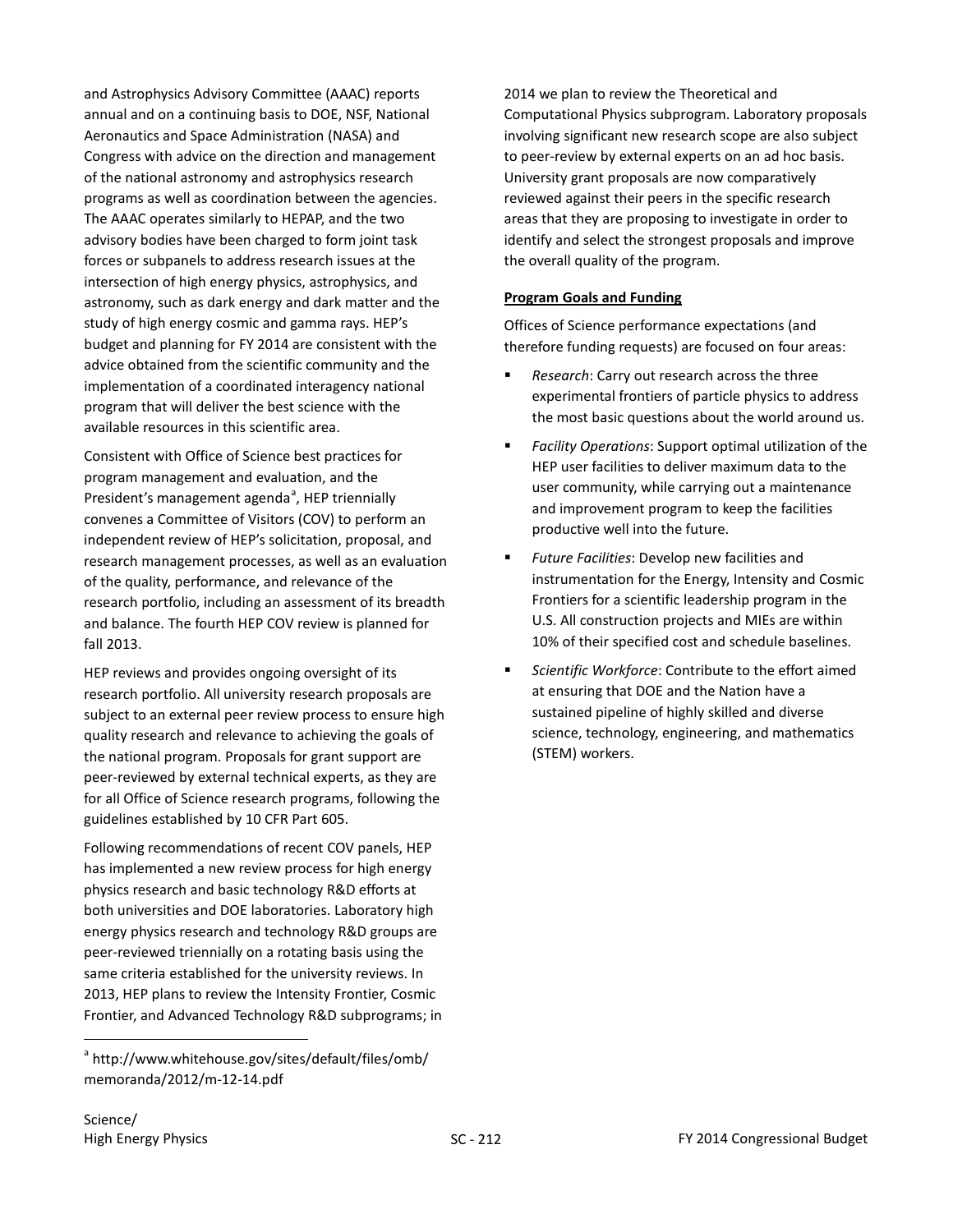#### **Goal Areas by Subprogram**

|                                                | Research | <b>Facility Operations</b> | <b>Future Facilities</b> | Workforce |
|------------------------------------------------|----------|----------------------------|--------------------------|-----------|
| <b>Energy Frontier Experimental Physics</b>    | 60%      | 40%                        | 0%                       | 0%        |
| <b>Intensity Frontier Experimental Physics</b> | 20%      | 70%                        | 10%                      | 0%        |
| <b>Cosmic Frontier Experimental Physics</b>    | 65%      | 10%                        | 25%                      | 0%        |
| Theoretical and Computational Physics          | 95%      | 0%                         | 5%                       | 0%        |
| Advanced Technology R&D                        | 85%      | 15%                        | 0%                       | 0%        |
| Accelerator Stewardship                        | 65%      | 35%                        | 0%                       | 0%        |
| Construction                                   | 0%       | 0%                         | 100%                     | 0%        |
| Total, High Energy Physics                     | 50%      | 35%                        | 15%                      | 0%        |

#### **Performance Measures**

| <b>Performance</b><br>Goal (Measure) | <b>HEP Facility Operations</b> —Average achieved operation time of HEP user facilities as a percentage of total<br>scheduled annual operation time                                                                                                                                                                                                                                                                                                                                                                                                             |                   |             |  |
|--------------------------------------|----------------------------------------------------------------------------------------------------------------------------------------------------------------------------------------------------------------------------------------------------------------------------------------------------------------------------------------------------------------------------------------------------------------------------------------------------------------------------------------------------------------------------------------------------------------|-------------------|-------------|--|
| <b>Fiscal Year</b>                   | 2012                                                                                                                                                                                                                                                                                                                                                                                                                                                                                                                                                           | 2013 <sup>a</sup> | 2014        |  |
| <b>Target</b>                        | $\geq 80\%$                                                                                                                                                                                                                                                                                                                                                                                                                                                                                                                                                    | $\geq 80\%$       | $\geq 80\%$ |  |
| <b>Result</b>                        | Met                                                                                                                                                                                                                                                                                                                                                                                                                                                                                                                                                            |                   |             |  |
| <b>Endpoint Target</b>               | Many of the research projects that are undertaken at the Office of Science's scientific user facilities take<br>a great deal of time, money, and effort to prepare and regularly have a very short window of<br>opportunity to run. If the facility is not operating as expected the experiment could be ruined or<br>critically setback. In addition, taxpayers have invested millions or even hundreds of millions of dollars in<br>these facilities. The greater the period of reliable operations, the greater the return on the taxpayers'<br>investment. |                   |             |  |

<span id="page-6-0"></span><sup>&</sup>lt;sup>a</sup> 2013 targets reflect DOE's FY 2013 Budget Request to Congress. FY 2013 target updates can be found in the upcoming FY 2012–2014 Annual Performance Plan and Report.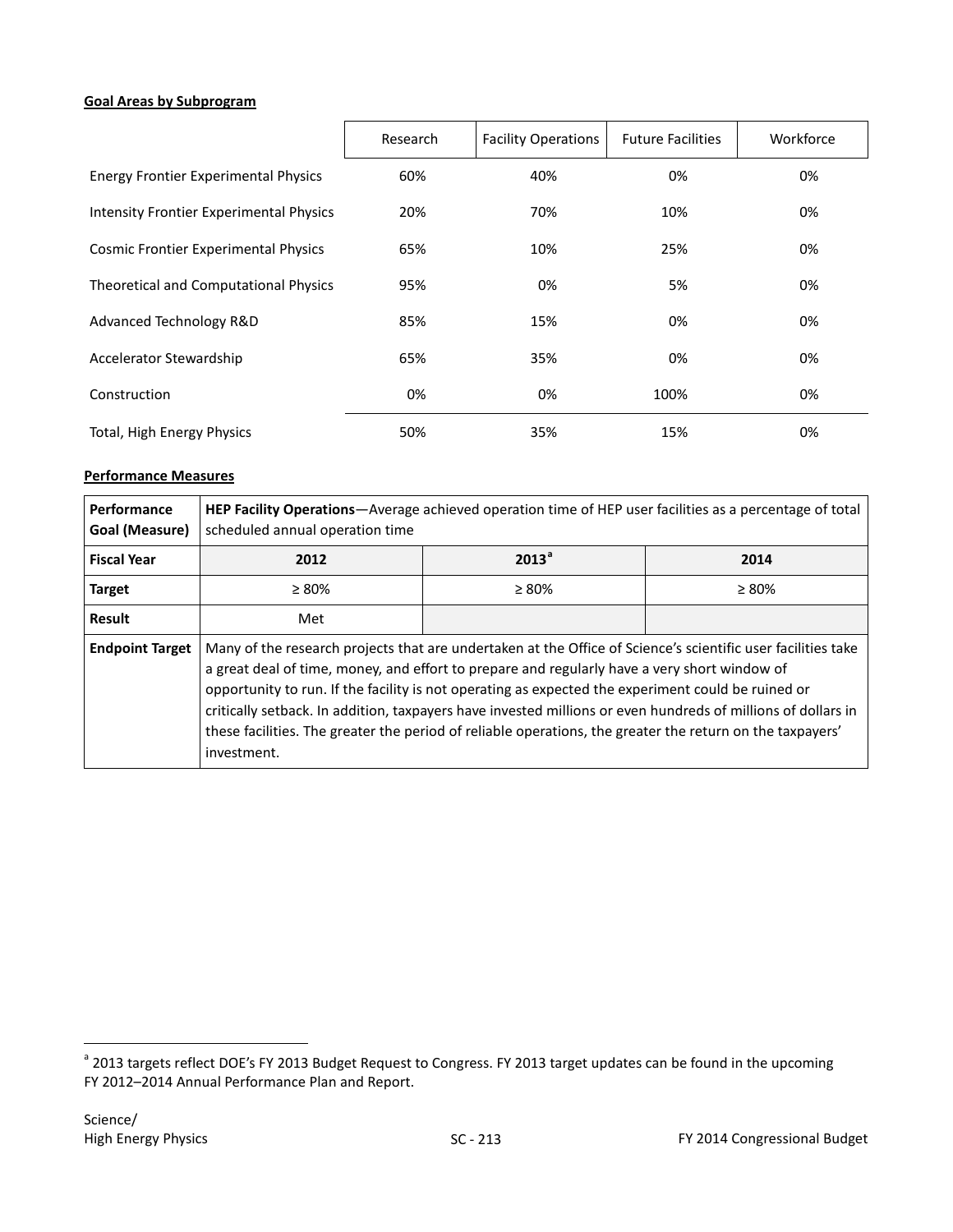| Performance<br>Goal (Measure) | <b>HEP Neutrino Model</b> —Carry out series of experiments to test the standard 3-neutrino model of mixing                                                                                                                                                                                                                                                               |                                                                                                                                                                                                                                                         |                                                                                                                                                                                                                                                     |  |
|-------------------------------|--------------------------------------------------------------------------------------------------------------------------------------------------------------------------------------------------------------------------------------------------------------------------------------------------------------------------------------------------------------------------|---------------------------------------------------------------------------------------------------------------------------------------------------------------------------------------------------------------------------------------------------------|-----------------------------------------------------------------------------------------------------------------------------------------------------------------------------------------------------------------------------------------------------|--|
| <b>Fiscal Year</b>            | 2012                                                                                                                                                                                                                                                                                                                                                                     | 2013 <sup>a</sup>                                                                                                                                                                                                                                       | 2014                                                                                                                                                                                                                                                |  |
| <b>Target</b>                 | N/A                                                                                                                                                                                                                                                                                                                                                                      | Measure mixing angle between<br>muon neutrinos and electron<br>neutrinos ( $\sin^2(2\theta_{13})$ ) by<br>measuring disappearance of<br>electron antineutrinos with Daya<br>Bay Reactor Experiment (should<br>have uncertainty of 0.0075 or<br>smaller) | Begin operation of full NOvA<br>detector using neutrino beam<br>from Fermilab for purpose of<br>measuring mixing angle between<br>muon neutrinos and electron<br>neutrinos ( $\sin^2(2\theta_{13})$ ) using the<br>appearance of electron neutrinos |  |
| <b>Result</b>                 | N/A                                                                                                                                                                                                                                                                                                                                                                      |                                                                                                                                                                                                                                                         |                                                                                                                                                                                                                                                     |  |
| <b>Endpoint Target</b>        | Similar to quarks, the mixing between neutrinos is postulated to be described by a unitary matrix.<br>Measuring the independent parameters of this matrix in different ways and with adequate precision will<br>demonstrate whether this model of neutrinos is correct. Such a model is needed to correctly extract<br>evidence for CP violation in the neutrino sector. |                                                                                                                                                                                                                                                         |                                                                                                                                                                                                                                                     |  |

<sup>a</sup> 2013 targets reflect DOE's FY 2013 Budget Request to Congress. FY 2013 target updates can be found in the upcoming FY 2012–2014 Annual Performance Plan and Report.

#### **Explanation of Funding and Program Changes**

 $\overline{a}$ 

In the FY 2014 Request, funds are shifted from research categories to support: full operations of existing HEP facilities and experiments; the planned construction funding profile for the Muon to Electron Conversion Experiment (Mu2e); and a new MIE for the Muon g-2 experiment. This new Intensity Frontier MIE to fabricate an experiment to measure the muon anomalous

magnetic moment,is planned to utilize the proton beam from the accelerator complex at Fermilab to produce the muons. Capital equipment funding is requested to support the planned funding profiles for the camera for the Large Synoptic Survey Telescope (LSSTcam) and a U.S. contribution to the upgrade of the Belle detector at the Super B-Factory in Japan (Belle-II).

(dollars in thousands)

|                                                                                                                                                                                                                                                                                                                                                      | FY 2012<br>Current | FY 2014<br>Request | FY 2014<br>Request<br>vs. FY 2012<br>Current |
|------------------------------------------------------------------------------------------------------------------------------------------------------------------------------------------------------------------------------------------------------------------------------------------------------------------------------------------------------|--------------------|--------------------|----------------------------------------------|
| <b>Energy Frontier Experimental Physics</b>                                                                                                                                                                                                                                                                                                          | 159,997            | 154,687            | $-5,310$                                     |
| Reductions in funding are due to the continued ramp-down of Tevatron<br>research and reduced demand for LHC detector operations activities during<br>the planned LHC shutdown in FY 2014.                                                                                                                                                            |                    |                    |                                              |
| Intensity Frontier Experimental Physics                                                                                                                                                                                                                                                                                                              | 283,675            | 271,043            | -12,632                                      |
| Reductions are dominated by the ramp-down of funding associated with<br>Current Projects (particularly NOvA). This is offset by increases in funding for<br>initial operations of the upgraded NuMI beamline for NOvA, refurbishment of<br>the oldest portions of the Fermilab accelerator complex, and R&D and<br>fabrication of other experiments. |                    |                    |                                              |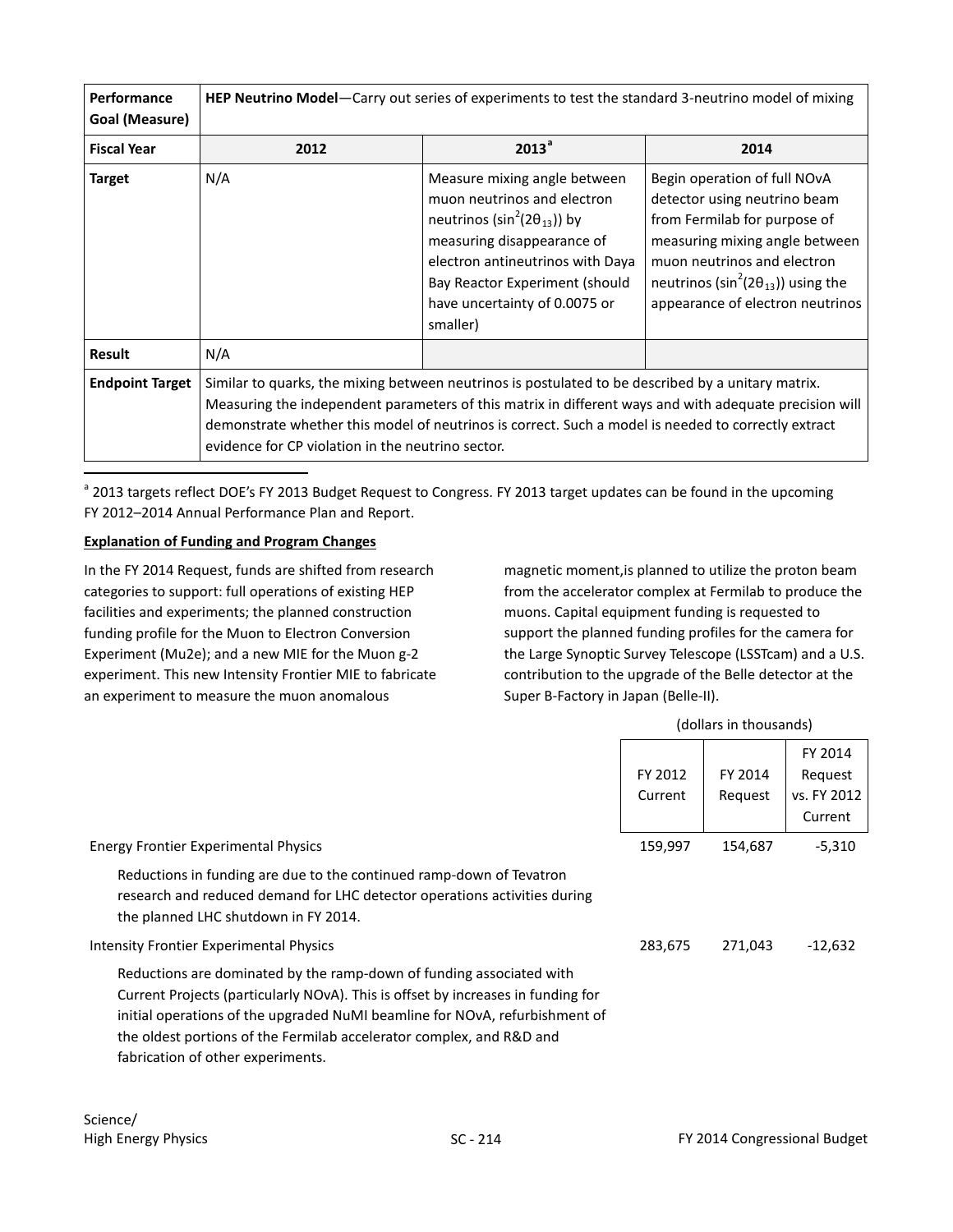|                                                                                                                                                                                                                                                                                                              |                    | (dollars in thousands) |                                              |
|--------------------------------------------------------------------------------------------------------------------------------------------------------------------------------------------------------------------------------------------------------------------------------------------------------------|--------------------|------------------------|----------------------------------------------|
|                                                                                                                                                                                                                                                                                                              | FY 2012<br>Current | FY 2014<br>Request     | FY 2014<br>Request<br>vs. FY 2012<br>Current |
| <b>Cosmic Frontier Experimental Physics</b>                                                                                                                                                                                                                                                                  | 71,940             | 99,080                 | $+27,140$                                    |
| Funding for operations of current facilities is increased to accommodate new<br>and ongoing experiments. Funding for research activities increases to support<br>these investments. Funding increases for the LSST MIE according to its planned<br>profile.                                                  |                    |                        |                                              |
| Theoretical and Computational Physics                                                                                                                                                                                                                                                                        | 66,965             | 62,870                 | $-4,095$                                     |
| Funding for theory research is reduced consistent with the overall<br>programmatic direction that provides more resources for investments in future<br>facilities within the overall budget constraints. Computational HEP activities<br>are maintained with approximately constant funding.                 |                    |                        |                                              |
| Advanced Technology R&D                                                                                                                                                                                                                                                                                      | 157,106            | 122,453                | -34,653                                      |
| Reductions are due to the completion of International Linear Collider R&D<br>program in FY 2012, the reduced funding for accelerator testing infrastructure<br>at Fermilab in 2013 as that effort nears completion, and the reallocation of<br>some R&D efforts to the Accelerator Stewardship subprogram.   |                    |                        |                                              |
| Accelerator Stewardship                                                                                                                                                                                                                                                                                      | 2,850              | 9,931                  | +7,081                                       |
| This new subprogram focuses on the fundamental physics of charged particle<br>beams and on accelerator technology that can broadly benefit fields both<br>within and outside of HEP. Funding comes from redirection of some broadly<br>applicable research activities away from HEP-only focused activities. |                    |                        |                                              |
| SBIR/STTR                                                                                                                                                                                                                                                                                                    | $\mathbf 0$        | 21,457                 | $+21,457$                                    |
| Funding is provided in accordance with the legislatively directed percentage of<br>HEP operating budgets.                                                                                                                                                                                                    |                    |                        |                                              |
| Construction                                                                                                                                                                                                                                                                                                 | 28,000             | 35,000                 | $+7,000$                                     |
| Funding is provided for the completion of the Mu2e PED and the beginning of<br>construction.                                                                                                                                                                                                                 |                    |                        |                                              |
| Total, High Energy Physics                                                                                                                                                                                                                                                                                   | 770,533            | 776,521                | $+5,988$                                     |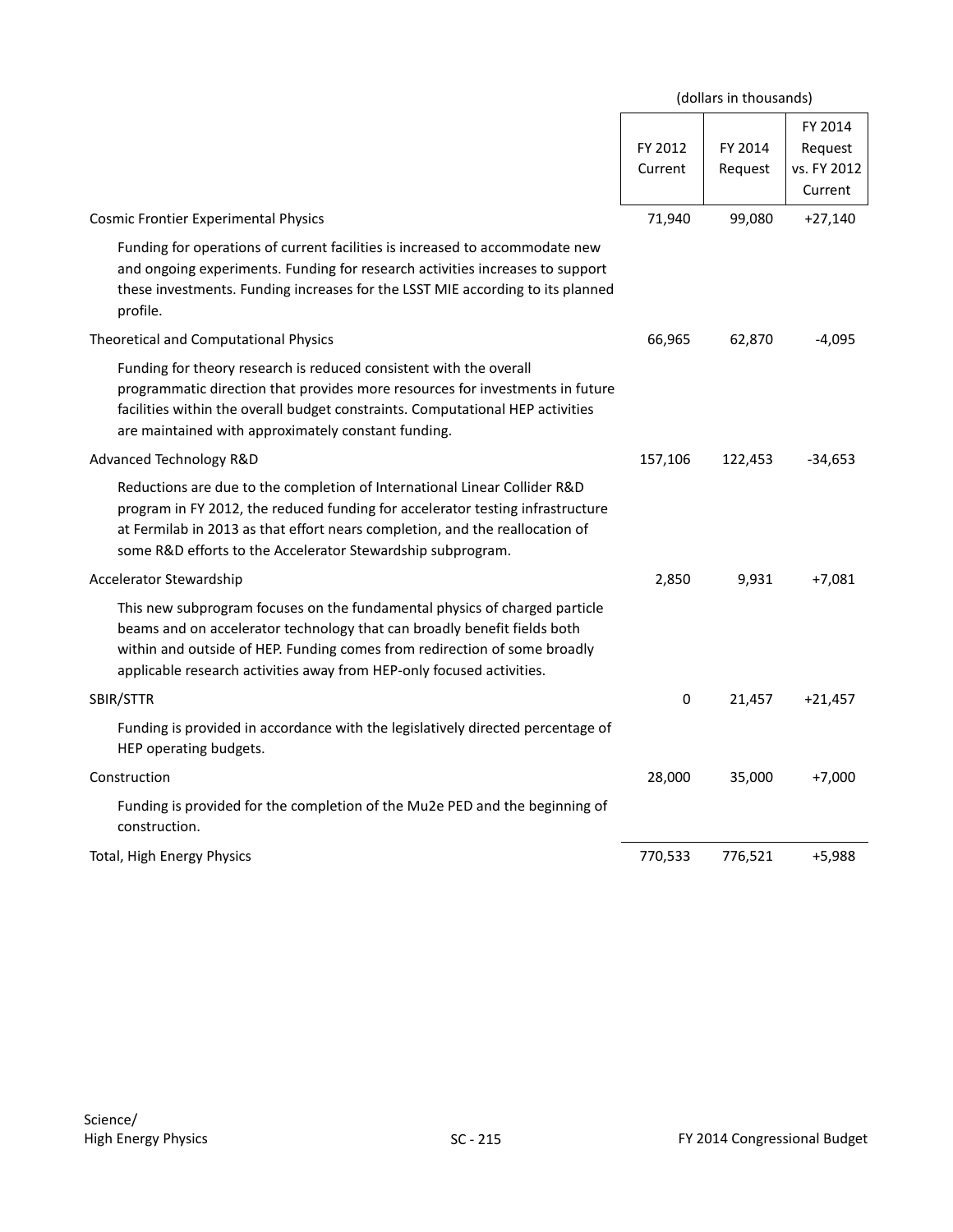## **Energy Frontier Experimental Physics Funding Profile by Activity**

|                                              | (dollars in thousands) |                       |                 |  |
|----------------------------------------------|------------------------|-----------------------|-----------------|--|
|                                              | FY 2012 Current        | FY 2013 Annualized CR | FY 2014 Request |  |
| Research                                     | 91.757                 |                       | 96,129          |  |
| Facility Operations and Experimental Support | 68.240                 |                       | 58.558          |  |
| Total, Energy Frontier Experimental Physics  | 159,997                |                       | 154,687         |  |

## **Overview**

The Energy Frontier Experimental Physics subprogram supports LHC research and ongoing analysis of data from the Tevatron experiments at Fermilab with the goal of determining whether the Standard Model continues to be the correct description of the natural world. Discoveries made and experimental techniques introduced at the Tevatron over the years are now the foundation for much of the LHC research program.

<span id="page-9-0"></span>Research activities at the Energy Frontier in FY 2014 will primarily be focused on the LHC. In 2014, the LHC experiments will come back on-line after a planned shutdown that began in FY 2013 to bring the LHC to the full design energy of 14 TeV. Data collected during this period will be used to determine answers to many fundamental questions in particle physics, including:

*Have we discovered the Higgs boson?* 

The Higgs boson is thought to be responsible for generating the mass for all fundamental particles. In July 2012, CERN announced the discovery of a new particle consistent, within the limited statistical accuracy, with being the Standard Model Higgs boson. More data are required to measure its properties such as decay rates in the various channels (γγ, ZZ, WW, bb and ττ) and ultimately its spin and parity and thereby ascertain whether it is indeed the Standard Model Higgs boson or the result of new physics beyond the standard model.

 *Are there undiscovered principles of nature, such as new symmetries or new physical laws?* 

Researchers at the LHC hope to find evidence of what lies beyond the Standard Model or significantly constrain current models of new physics such as Supersymmetry, mechanisms for black hole production, extra dimensions, and other exotic phenomena.

LHC hosts two large multi-purpose particle detectors, CMS and ATLAS, that were fabricated and now maintained and operated by scientific collaborations consisting of thousands of research scientists from universities and national laboratories around the world who analyze the data and publish their results. U.S. researchers make up approximately 20% of the ATLAS collaboration and approximately 30% of the CMS collaboration. Results from multiple experiments are often combined as appropriate to improve the statistical significance of the results, including results obtained from Tevatron analyses.

The Energy Frontier Experimental Physics subprogram also supports the LHC detector operations program, which covers the maintenance of U.S. supplied detector systems for the ATLAS and CMS detectors at the LHC and the U.S. based computer infrastructure for the analysis of LHC data by U.S. physicists.

## **Explanation of Funding Changes**

The decreases in the overall level of funding for the Energy Frontier is due to the end of the Tevatron Collider operations in September 2011. In FY 2014 activities are concentrated on research at the LHC and a few legacy analyses using Tevatron data. Legacy analysis of the Tevatron data will continue at a modest level.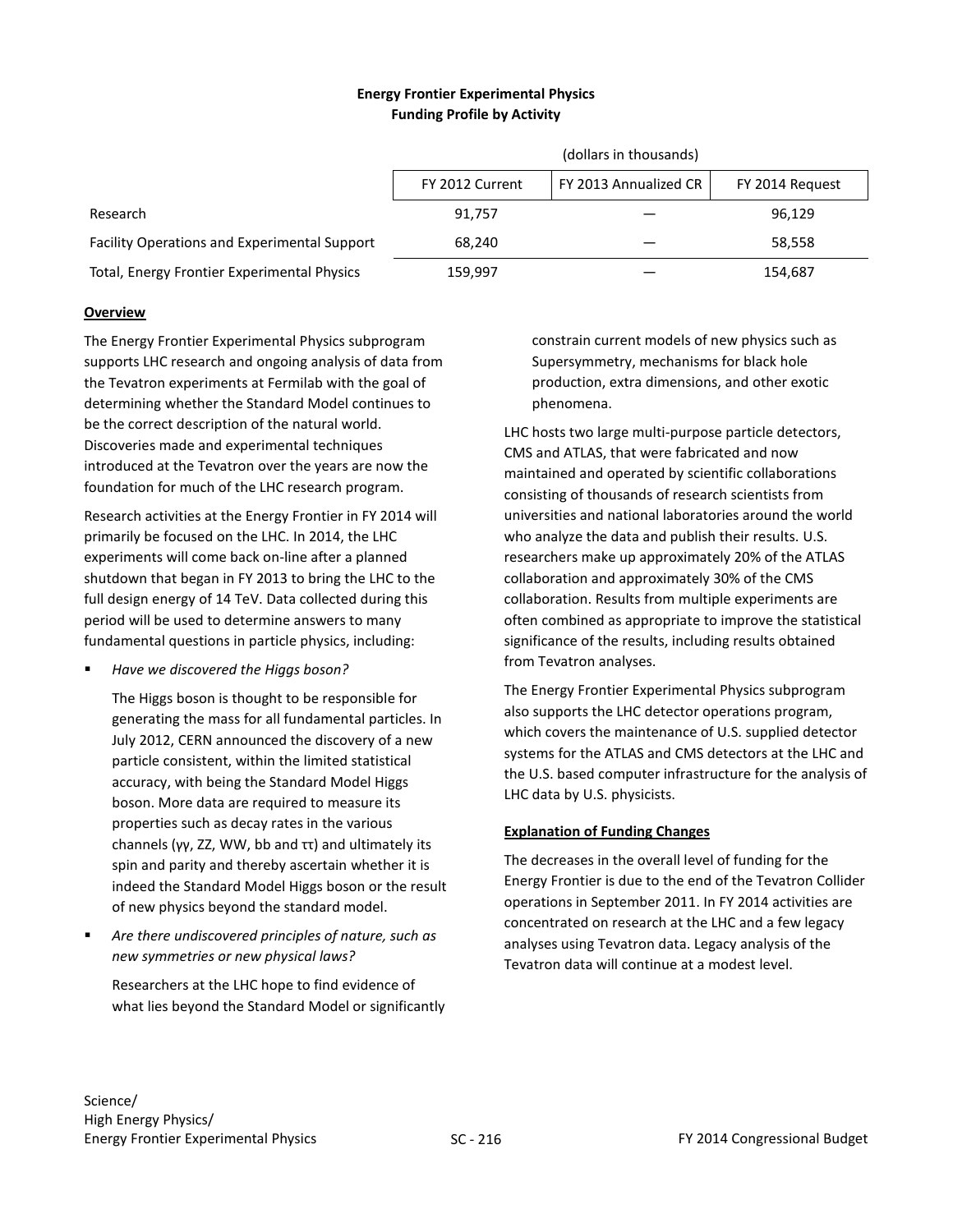|                                                                                                                                                                                                                                      | (dollars in thousands) |                    |                                              |
|--------------------------------------------------------------------------------------------------------------------------------------------------------------------------------------------------------------------------------------|------------------------|--------------------|----------------------------------------------|
|                                                                                                                                                                                                                                      | FY 2012<br>Current     | FY 2014<br>Request | FY 2014<br>Request<br>vs. FY 2012<br>Current |
| Research                                                                                                                                                                                                                             | 91,757                 | 96,129             | $+4,372$                                     |
| Research activities at the Energy Frontier in FY 2014 will primarily be focused<br>on LHC Efforts include foundational research that will lead to the development<br>of upgraded LHC detectors that will be needed in several years. |                        |                    |                                              |
| <b>Facility Operations and Experimental Support</b>                                                                                                                                                                                  | 68,240                 | 58,558             | $-9,682$                                     |
| LHC Detector Operations are funded in this activity. Funding is reduced due to<br>a long shutdown of the LHC accelerator, which will extend into FY 2014.                                                                            |                        |                    |                                              |
| Total, Energy Frontier Experimental Physics                                                                                                                                                                                          | 159,997                | 154.687            | -5,310                                       |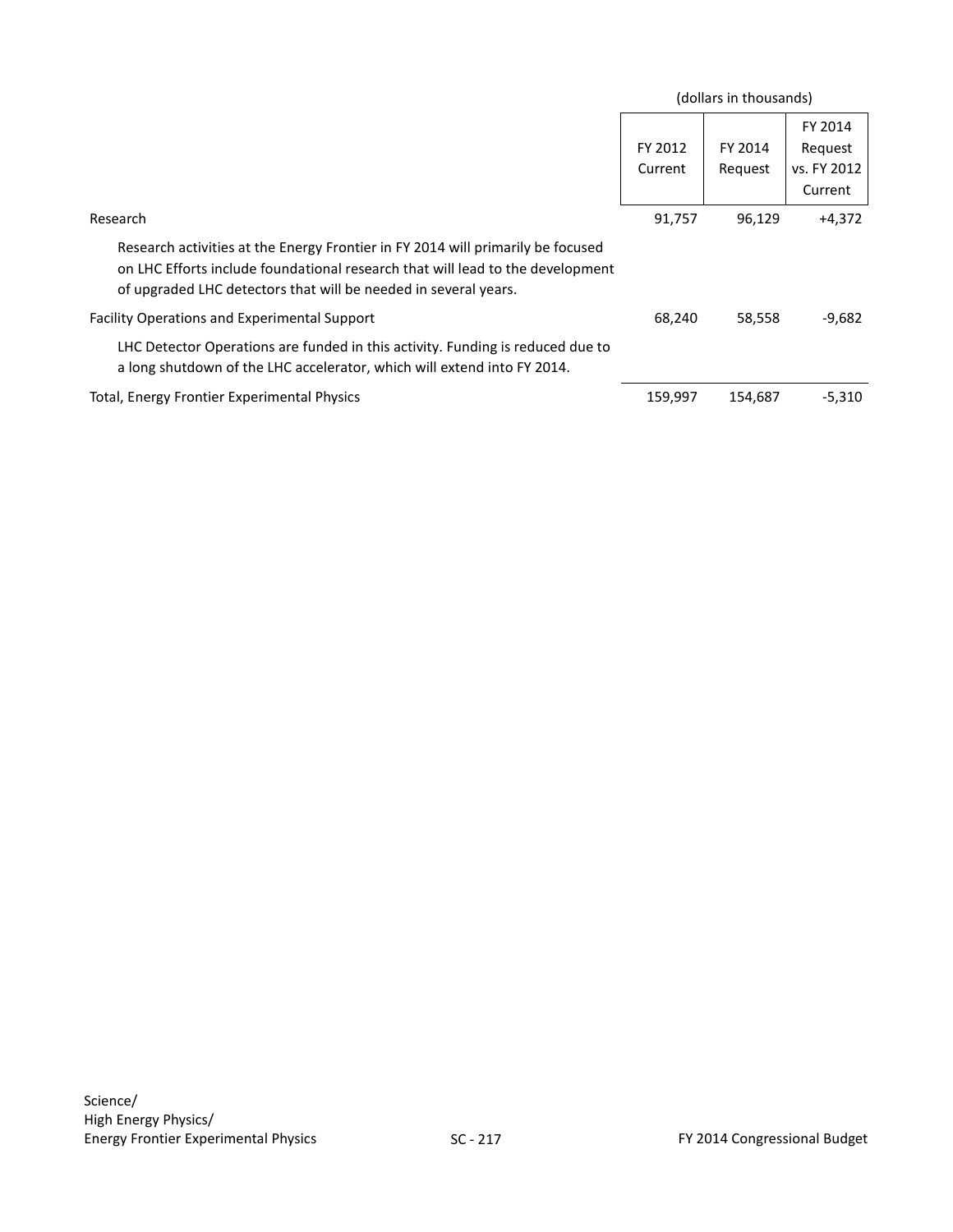#### **Research**

### **Overview**

University-based Energy Frontier research is carried out by groups at over 60 institutions performing experiments at the LHC and legacy analyses of data collected at the Tevatron. Grant-supported scientists typically constitute about 50–75% of the personnel needed to create, run, and analyze an experiment, usually working in collaboration with other university and laboratory groups. Grant-based research efforts are selected based on external peer review; funding allocations take into account the quality and scientific priority of the research proposed. Energy Frontier research also supports

physicists from five national laboratories. These are typically large groups that also have significant responsibilities for detector operations, maintenance, and upgrades, particularly when their laboratory hosts large computing centers and analysis-support centers. HEP conducted an external peer review of laboratory research groups in this activity in 2012, and findings from this review were used to inform the funding decisions in subsequent years. HEP will review this activity again in 2015 and evaluate progress.

| Fiscal<br>Year | Activity                                                                                                                                                                                                                                                                                                                                                                                                                                                                                                                                                                                           | Funding<br>(dollars in<br>thousands) |
|----------------|----------------------------------------------------------------------------------------------------------------------------------------------------------------------------------------------------------------------------------------------------------------------------------------------------------------------------------------------------------------------------------------------------------------------------------------------------------------------------------------------------------------------------------------------------------------------------------------------------|--------------------------------------|
| FY 2012        | Research funding at the Energy Frontier was dominated by activities at the LHC (operating at 8<br>TeV) and data analysis at the Tevatron. High priority data analysis efforts in the Tevatron Collider<br>program were maintained, but there was a reduction in the broader Tevatron research effort.<br>Research efforts were selected based on a comparative peer-review process in order to maintain<br>activities with the highest scientific impact and potential.                                                                                                                            | 91,757                               |
| FY 2013        | The FY 2013 Request proposed \$97,667,000. While scientists analyze the large data samples<br>collected in more than two years of running, the LHC will shut down early in the fiscal year to<br>perform repairs that will allow it to operate at its design energy of 14 TeV.                                                                                                                                                                                                                                                                                                                     |                                      |
| FY 2014        | The LHC will resume operations in FY 2014 after completion of machine repairs and detector<br>maintenance to allow collecting data at the design energy of 14 TeV. U.S. university and<br>laboratory scientists will participate in the preparation of components built in the United States<br>for operation at higher energy and higher data rates. Funding is reduced for Tevatron legacy<br>analyses as they are completed. Research efforts will be selected based on a comparative peer-<br>review process in order to maintain activities with the highest scientific impact and potential. | 96,129                               |

|                                    | (dollars in thousands) |                       |                 |
|------------------------------------|------------------------|-----------------------|-----------------|
|                                    | FY 2012 Current        | FY 2013 Annualized CR | FY 2014 Request |
| Grants                             | 48,446                 |                       | 41,449          |
| <b>National Laboratories</b>       | 42,861                 |                       | 51,830          |
| <b>University Service Accounts</b> | 450                    |                       | 300             |
| Other Research                     | 0                      |                       | 2,550           |
| Total, Research                    | 91,757                 |                       | 96,129          |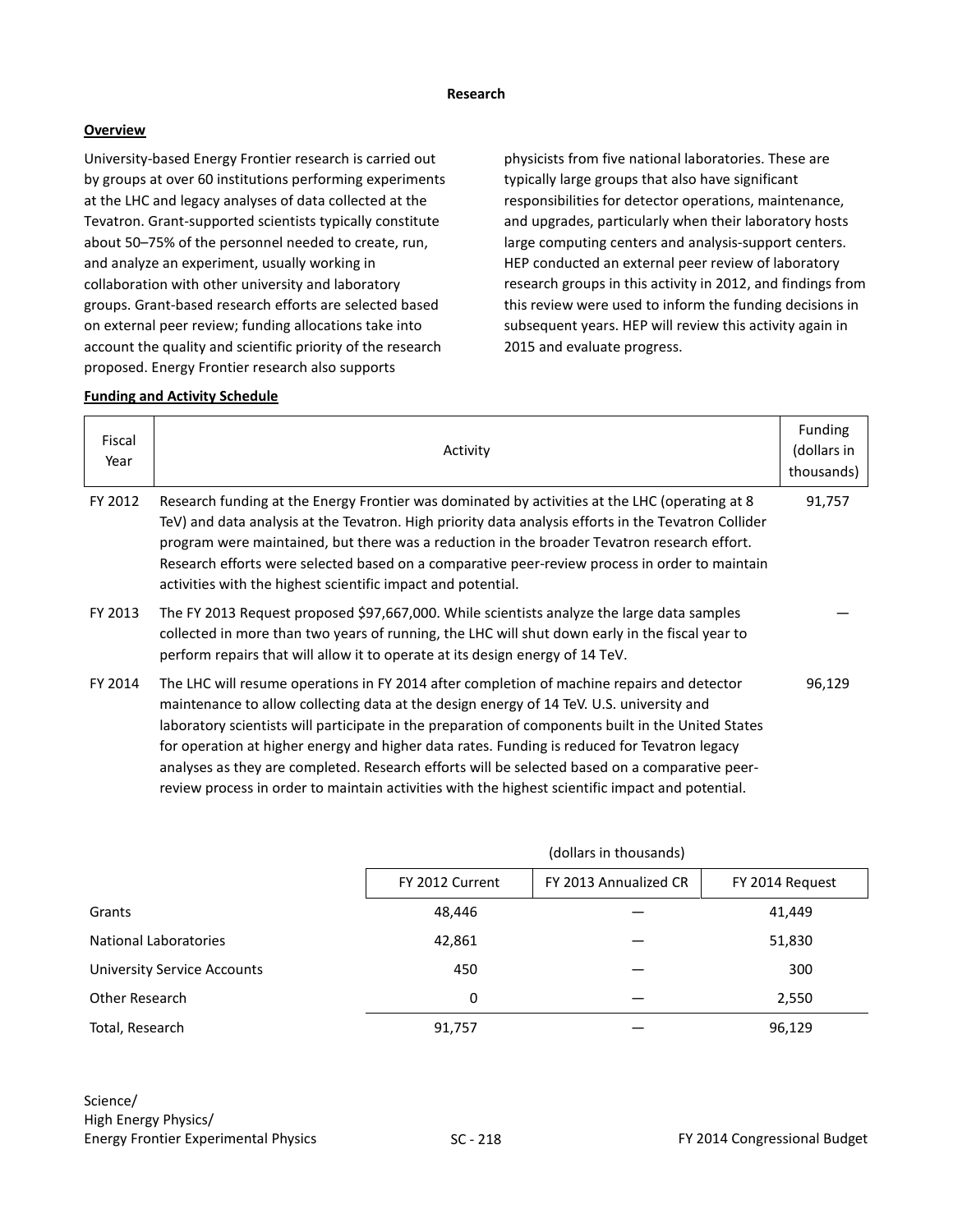#### **Facility Operations and Experimental Support**

## **Overview**

U.S. LHC Detector Operations supports the maintenance of U.S. supplied detector systems for the CMS and ATLAS detectors at the LHC and for the U.S. based computer infrastructure used by U.S. physicists to analyze LHC data, including pre-conceptual detector R&D to support eventual upgrades of ATLAS and CMS enabling runs at higher energies and data rates and Tier 1 computing centers at Fermilab and the Brookhaven National

Laboratory (BNL). Achieving a U.S. leadership role at the Energy Frontier requires effective integration of U.S. researchers in the LHC detector calibration and data analysis efforts and implementation and optimization of the U.S. data handling and computing capabilities needed for full participation in the LHC research program.

| Fiscal<br>Year | Activity                                                                                                                                                                                                                                                             | Funding<br>(dollars in<br>thousands) |
|----------------|----------------------------------------------------------------------------------------------------------------------------------------------------------------------------------------------------------------------------------------------------------------------|--------------------------------------|
| FY 2012        | The LHC Detector Operations program continued and included LHC detector support and R&D and<br>pre-conceptual design for LHC Upgrades.                                                                                                                               | 68,240                               |
| FY 2013        | The FY 2013 Request proposed \$63,069,000 for the LHC Detector Operations program. The<br>funding level is decreased compared to FY 2012, reflecting the shutdown for maintenance and<br>upgrades to reach the design energy.                                        |                                      |
| FY 2014        | Funding for the LHC Detector Operations program is decreased approximately \$10 million<br>compared to the FY 2012 level, reflecting the fact that the LHC will not operate for part of the<br>year to allow for maintenance and upgrades to reach the design energy | 58.558                               |

|                                                     | (dollars in thousands) |                           |                 |
|-----------------------------------------------------|------------------------|---------------------------|-----------------|
|                                                     | FY 2012 Current        | FY 2013 Annualized<br>CR. | FY 2014 Request |
| LHC Detector Operations                             |                        |                           |                 |
| ATLAS Detector and Computing Support                | 30,335                 |                           | 26,044          |
| CMS Detector and Computing Support                  | 34,511                 |                           | 30,730          |
| Total, LHC Detector Operations                      | 64,846                 |                           | 56,774          |
| <b>Other Facilities</b>                             | 3,394                  |                           | 1,784           |
| Total, Facility Operations and Experimental Support | 68,240                 |                           | 58,558          |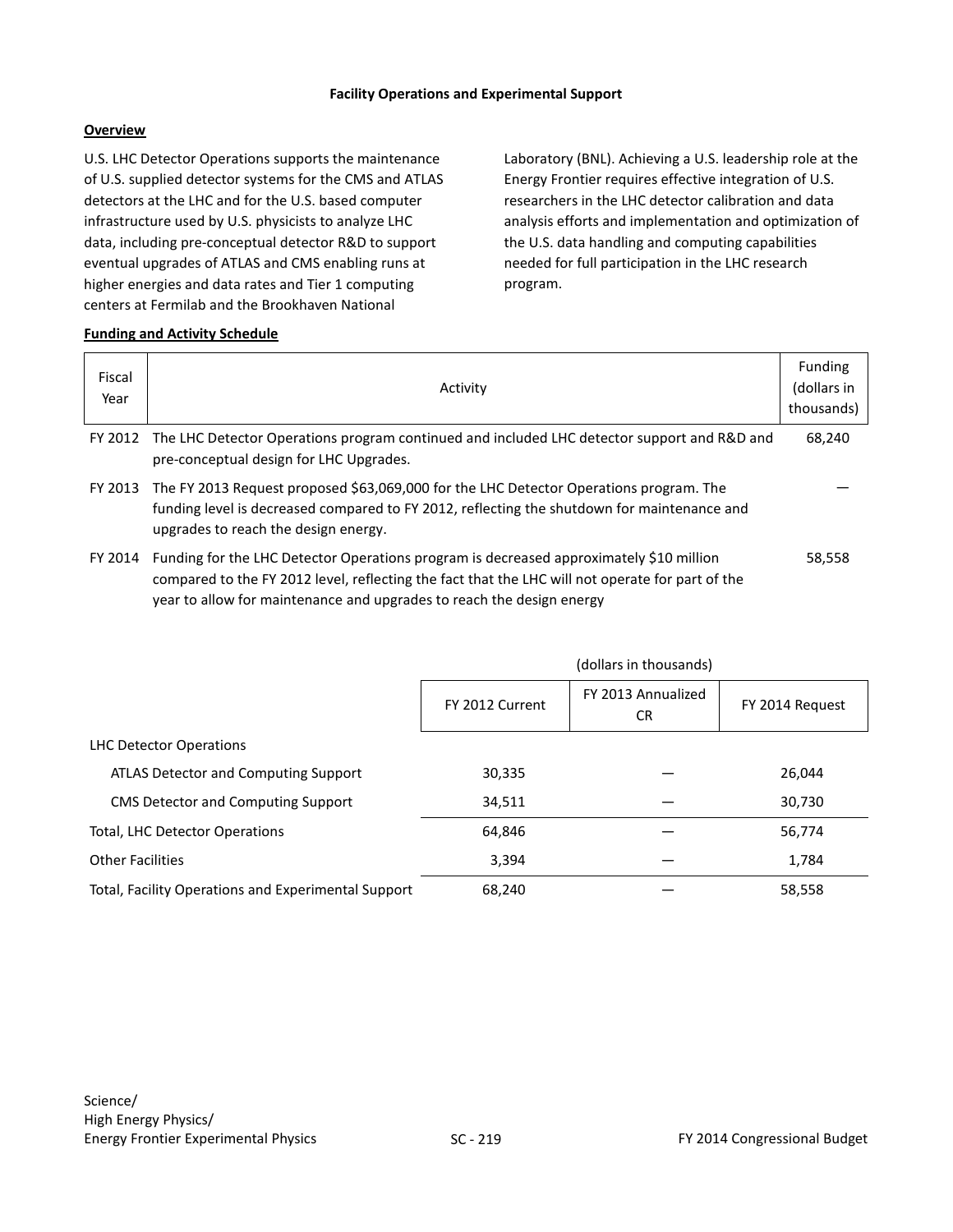## **Intensity Frontier Experimental Physics Funding Profile by Activity**

|                                                     | (dollars in thousands) |                       |                 |
|-----------------------------------------------------|------------------------|-----------------------|-----------------|
|                                                     | FY 2012 Current        | FY 2013 Annualized CR | FY 2014 Request |
| Research                                            | 53,261                 |                       | 53,562          |
| <b>Facility Operations and Experimental Support</b> | 143.844                |                       | 180,481         |
| Projects                                            | 86.570                 |                       | 37.000          |
| Total, Intensity Frontier Experimental Physics      | 283,675                |                       | 271,043         |

#### **Overview**

The Intensity Frontier Experimental Physics subprogram investigates some of the rarest processes in nature including unusual interactions of fundamental particles or subtle effects requiring large data sets to measure.

Activities at the Intensity Frontier in FY 2014 will be focused primarily on operating new and existing facilities while continuing investments to maintain a world-leading program in the future. These facilities and investments are concentrated primarily in the areas of neutrino and muon physics, making use of extensive experience and infrastructure at Fermilab. In 2014, the Daya Bay Reactor Neutrino Experiment will continue its operation, and the NOvA neutrino detector will be completed and start taking data with the upgraded NuMI beamline from Fermilab. Fabrication funding is initiated for the Muon g-2 experiment. Data collected during this period will be used to determine answers to fundamental questions in particle physics, including:

*What are neutrinos telling us?*

Of all the known particles, neutrinos are perhaps the most enigmatic and certainly the most elusive. The three known varieties of neutrinos were all discovered by HEP researchers working at U.S. facilities. Many trillions of neutrinos can pass through an area the size of a postage stamp every second with little or no interaction with their surroundings and their detection requires intense neutrino sources and large detectors. HEP supports research into fundamental neutrino properties; because, they may reveal important clues to the unification of forces and the very early history of the universe.

## *What happened to the antimatter?*

The universe today appears to contain very little antimatter. Antimatter is continually produced by naturally occurring nuclear reactions only to undergo near immediate annihilation. The Big Bang, however, should have produced equal amounts of both matter and antimatter, which agrees with the study of highenergy collisions in the laboratory, so the lack of antimatter observed today is a mystery. Precise Intensity Frontier measurements of the subtle asymmetries present in the weak nuclear interaction may shed light on how this matter-antimatter asymmetry arose.

Many of the experiments in this subprogram are done in coordination with international partners. Experiments at U.S. facilities are managed and primarily supported by DOE and the NSF, with experiments at foreign facilities managed and primarily supported by the host country and institution.

## **Explanation of Funding Changes**

Increases in operations support for the Intensity Frontier are offset by decreases in the Energy Frontier due to completion of Tevatron Collider operations in September 2011, as the Fermilab accelerator complex pivots its focus to new experiments. Completion of the NOvA project in FY 2014 and the transition of the Mu2e project from the R&D phase to the design and construction phase lead to a reduction in Projects funding. Programmatically, the latter is offset by increases in Construction funding for Mu2e.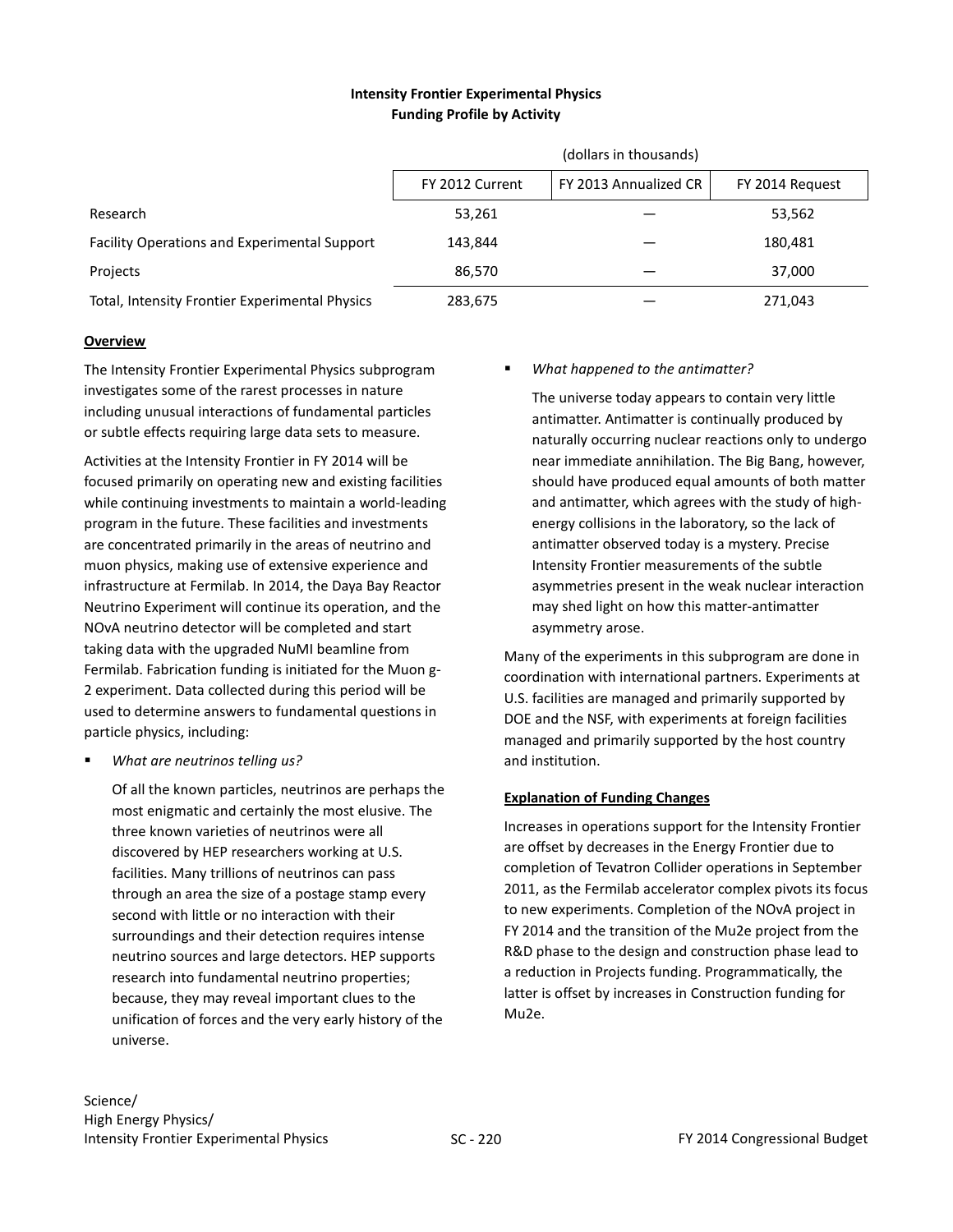|                                                                                                                                                                                                                                                                                                                                                                                                                                                                                                                                                                                                                                                         |                    | (dollars in thousands) |                                              |
|---------------------------------------------------------------------------------------------------------------------------------------------------------------------------------------------------------------------------------------------------------------------------------------------------------------------------------------------------------------------------------------------------------------------------------------------------------------------------------------------------------------------------------------------------------------------------------------------------------------------------------------------------------|--------------------|------------------------|----------------------------------------------|
|                                                                                                                                                                                                                                                                                                                                                                                                                                                                                                                                                                                                                                                         | FY 2012<br>Current | FY 2014<br>Request     | FY 2014<br>Request<br>vs. FY 2012<br>Current |
| Research                                                                                                                                                                                                                                                                                                                                                                                                                                                                                                                                                                                                                                                | 53,261             | 53,562                 | $+301$                                       |
| Intensity Frontier research is held approximately constant to support the<br>major initiatives on the Intensity Frontier, the beginning of the NOvA and<br>MicroBooNE experiment programs as well as scientific support of the design<br>for the Mu2e project and ongoing research in support of the Long Baseline<br>Neutrino Experiment (LBNE).                                                                                                                                                                                                                                                                                                       |                    |                        |                                              |
| Facility Operations and Experimental Support                                                                                                                                                                                                                                                                                                                                                                                                                                                                                                                                                                                                            | 143,844            | 180,481                | $+36,637$                                    |
| Funding for the Fermilab Accelerator Complex is increased to implement<br>infrastructure improvements needed to support the shift from Energy Frontier<br>to Intensity Frontier operations. Funding is provided for Accelerator<br>Improvement Project (AIP) and General Plant Project (GPP) facility<br>enhancements to support new experiments with muons, and a program of<br>equipment replacement for the oldest part of the complex is started to<br>increase the reliability of the complex. Funding is provided for safety and<br>maintenance activities and support of the LUX and Majorana demonstrator<br>experiments at the Homestake Mine. |                    |                        |                                              |
| Projects                                                                                                                                                                                                                                                                                                                                                                                                                                                                                                                                                                                                                                                | 86,570             | 37,000                 | $-49,570$                                    |
| The funding ramps down due to the completion of the NOvA and MicroBooNE<br>MIEs and the end of Other Project Costs (OPC) funding for Mu2e. All remaining<br>funding for Mu2e is in the Construction subprogram. Muon g-2 receives initial<br>Total Equipment Cost (TEC) funding in FY 2014. Funding is also provided for<br>LBNE OPC and for exploratory R&D for possible future projects.                                                                                                                                                                                                                                                              |                    |                        |                                              |
| Total, Intensity Frontier Experimental Physics                                                                                                                                                                                                                                                                                                                                                                                                                                                                                                                                                                                                          | 283,675            | 271,043                | $-12,632$                                    |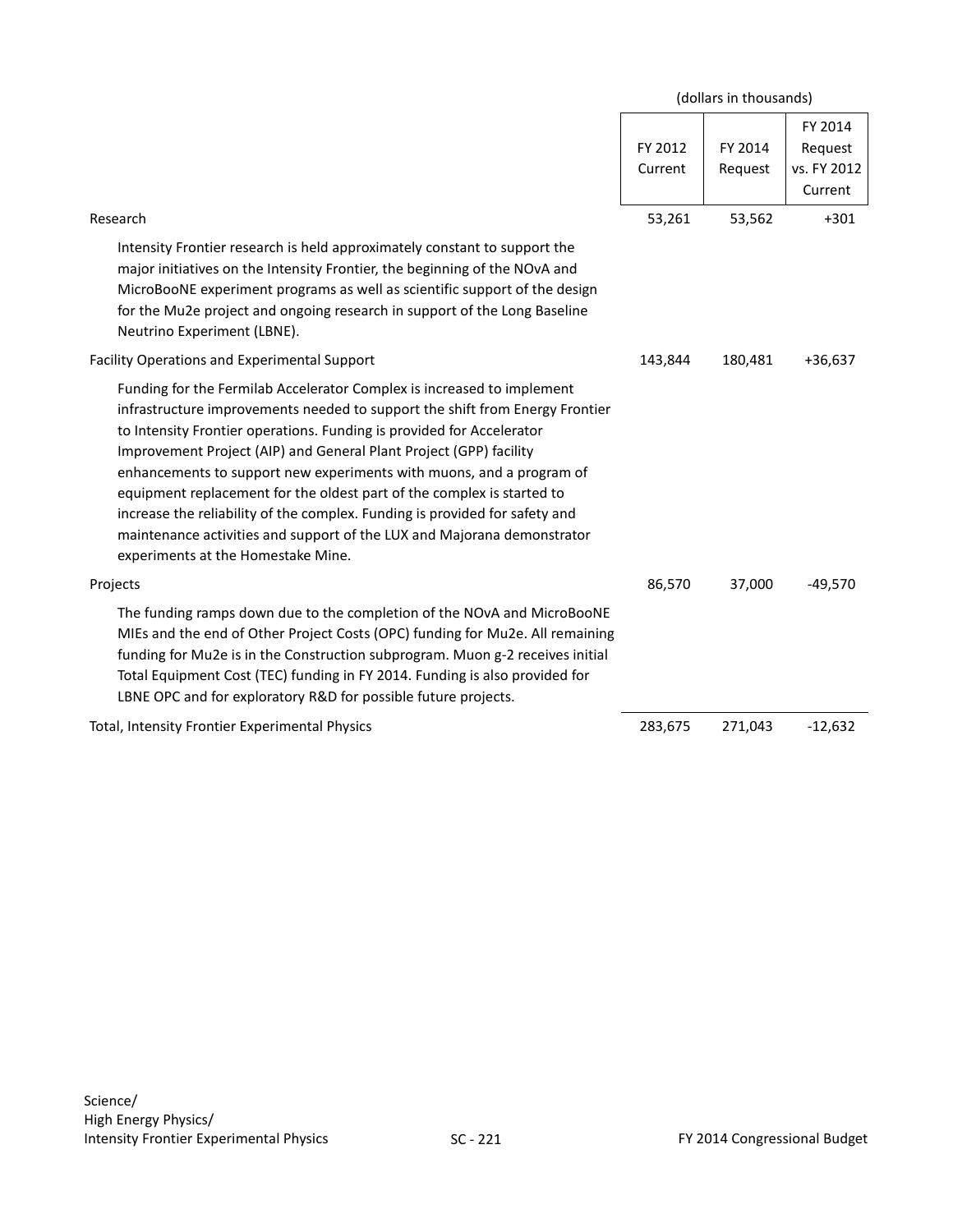#### **Research**

## **Overview**

The HEP experimental research activity at the Intensity Frontier consists of groups at over 50 academic institutions, and physicists from 8 national laboratories, performing experiments at a variety of locations. As discussed in the Energy Frontier subprogram, the laboratory groups typically have a portfolio of responsibilities ranging from detector operations and maintenance to computing and data analysis. HEP will conduct an external peer review of all laboratory research groups in this subprogram in 2013, and findings from this review will be used to inform the funding decisions in subsequent years. All research grants are selected using external peer review.

Intensity Frontier activity at Fermilab uses beams from the proton accelerator complex to measure neutrino oscillations with increasing precision and different experimental approaches (Main Injector Neutrino Oscillation Search [MINOS] and NOνA) and to measure neutrino interaction cross-sections in different energy ranges and various detector technologies (MiniBooNE, Main Injector Experiment ν-A [MINERνA], and MicroBooNE). The Fermilab muon program uses beams from the Booster beamline to search for muon to electron conversion (Mu2e), and as a source for the Muon g-2 measurement.

The Intensity Frontier studies of rare decays include participation in the upgrade of the Belle detector at the Japanese B-Factory (Belle-II) at the National Laboratory for High Energy Physics (KEK). The Japanese B-Factory is scheduled for a major upgrade in FY 2014–2015 that will improve its luminosity by a factor of 50–100 in order to increase its sensitivity to physics beyond the Standard Model. Additional studies of neutrino oscillations are taking place at accelerators (Tokai to Kamioka [T2K], at JPARC in Tokai, Japan) and at nuclear reactors (Double Chooz in France and Daya Bay in China).

| Fiscal<br>Year | Activity                                                                                                                                                                                                                                                                                                                                                   | Funding<br>(dollars in<br>thousands) |
|----------------|------------------------------------------------------------------------------------------------------------------------------------------------------------------------------------------------------------------------------------------------------------------------------------------------------------------------------------------------------------|--------------------------------------|
| FY 2012        | Research activities supported include data analysis of the accelerator-based neutrino oscillation<br>and neutrino cross-section experiments, reactor neutrino experiments, and completion of final<br>analyses from the previous generation of B-factory detectors as noted above. Physics studies for<br>possible future experiments were also supported. | 53,261                               |
| FY 2013        | The FY 2013 Request proposed \$56,427,000. First data with the partially-completed NOvA<br>detector will be calibrated and analyzed. Analyses of ongoing neutrino experiments are<br>continued. Researchers will also provide some support for neutrino experiment maintenance<br>during the shutdown for the upgrade of the NuMI beamline.                |                                      |
| FY 2014        | Datataking and analysis with the completed NOvA detector will begin to enable key<br>measurements of neutrino properties. In parallel, the MicroBooNE experiment will study<br>important low energy neutrino cross sections using the Booster neutrino beam at Fermilab. Final<br>analyses of the Double Chooz reactor data will be completed.             | 53,562                               |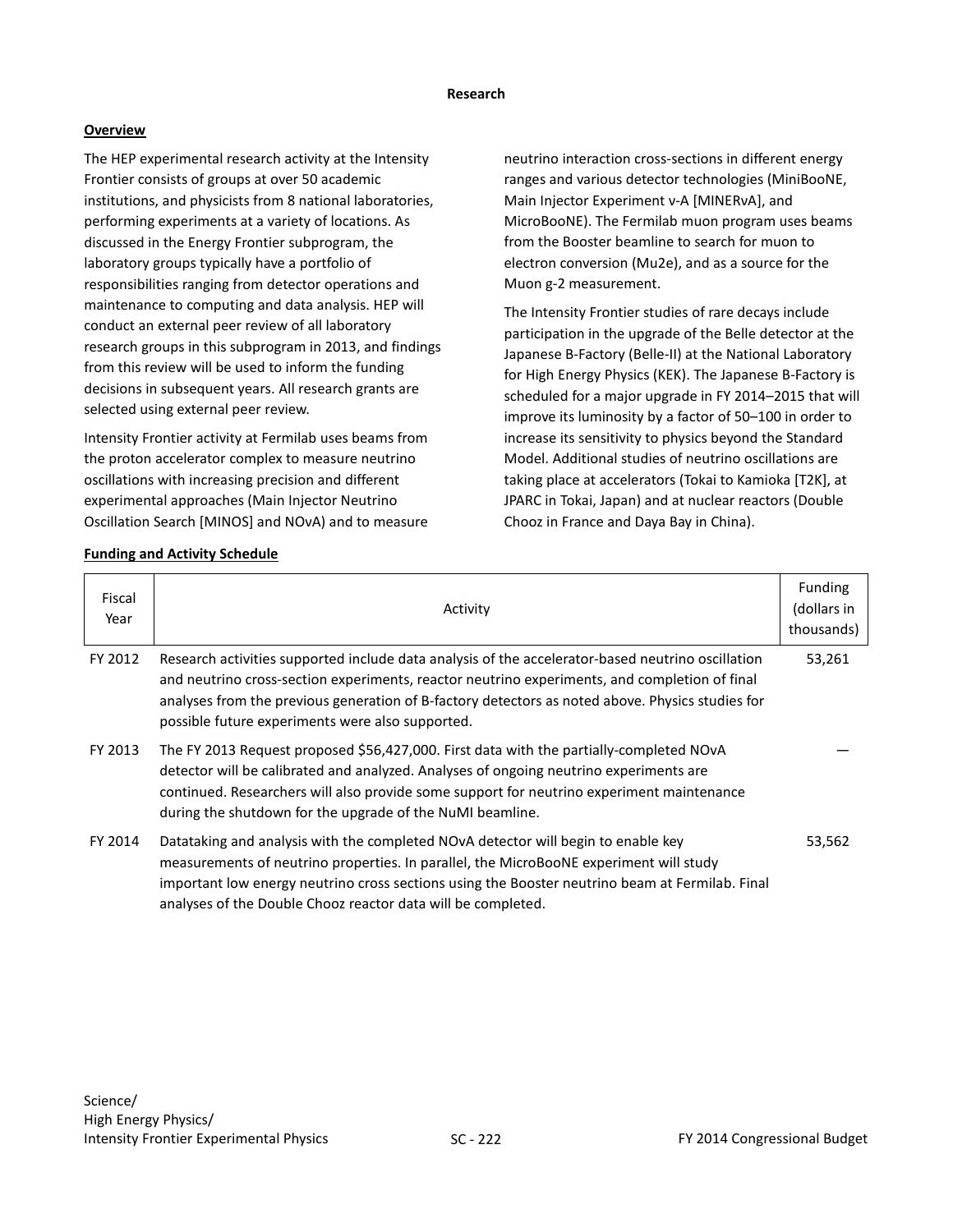|                                    | (dollars in thousands) |                       |                 |
|------------------------------------|------------------------|-----------------------|-----------------|
|                                    | FY 2012 Current        | FY 2013 Annualized CR | FY 2014 Request |
| Grants                             | 20,493                 |                       | 20,729          |
| <b>National Laboratories</b>       | 32,226                 |                       | 28,833          |
| <b>University Service Accounts</b> | 542                    |                       | 0               |
| Other Research                     | 0                      |                       | 4,000           |
| Total, Research                    | 53,261                 |                       | 53,562          |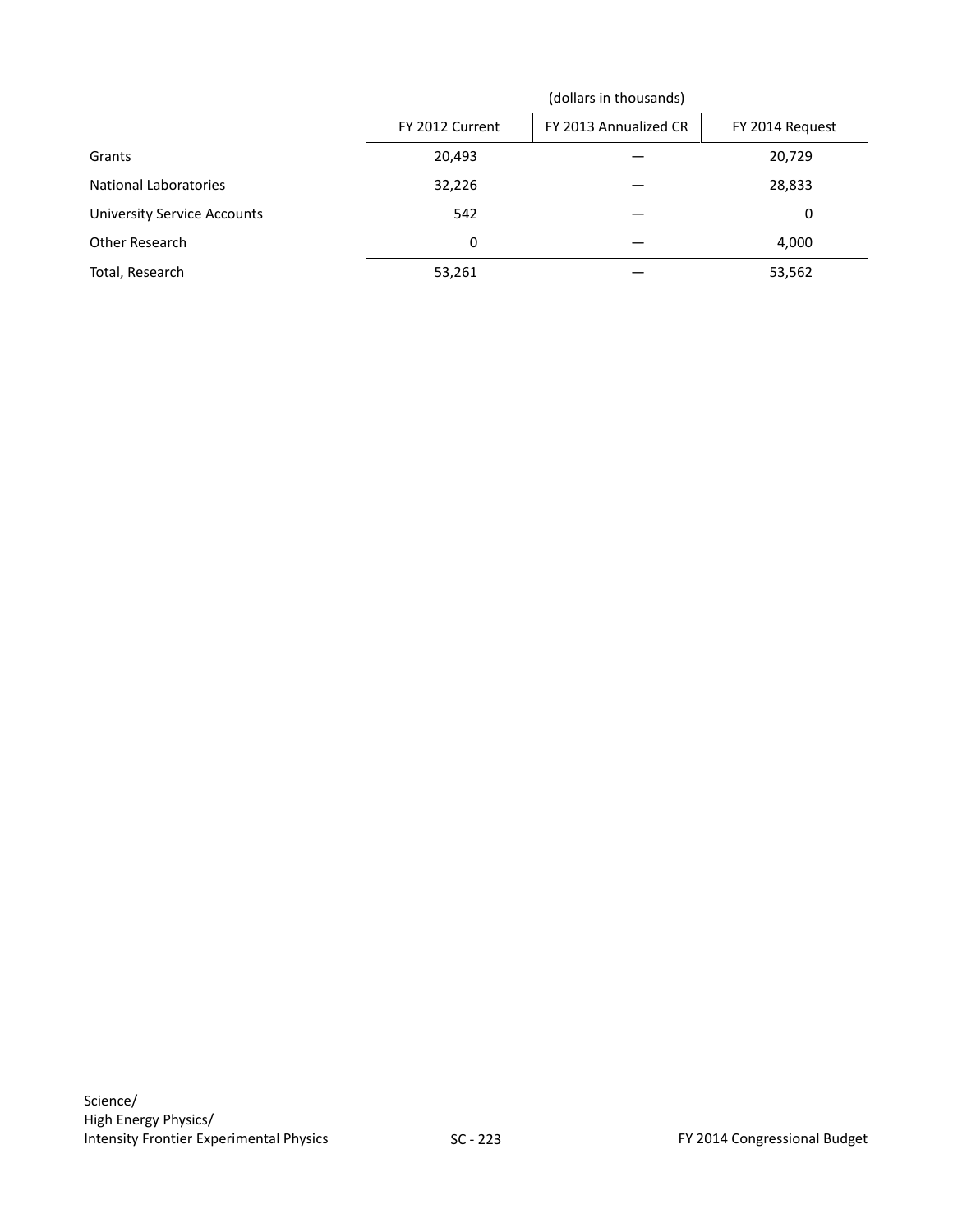#### **Facility Operations and Experimental Support**

#### **Overview**

There are several distinct facility operations and experimental support efforts in the Intensity Frontier subprogram. The largest is the Fermilab Accelerator Complex User Facility. The operation of the accelerator, detectors, and computing are included in this activity. In FY 2014, the major experimental efforts will be the NOνA and MicroBooNE experiments utilizing the NuMI and Booster neutrino beams.

HEP also supports the operation of the Homestake Mine which currently houses a dark matter experiment and a technology demonstration for neutrinoless double beta decay experiment supported by the Nuclear Physics

#### **Funding and Activity Schedule**

program. Homestake is proposed as the primary site of the large detector for the LBNE project. Supported activities include pumping water to maintain the mine, operation of the hoists to transport personnel and materials, and safety related maintenance.

The remaining activities are the disassembly and removal of the PEP-II accelerator components from the accelerator tunnel at SLAC and the detector operation and maintenance and computing for experiments that are not located at DOE national laboratories such as the Daya Bay reactor neutrino experiment in China.

| Fiscal<br>Year | Activity                                                                                                                                                                                                                                                                                                                                                         | <b>Funding</b><br>(dollars in<br>thousands) |
|----------------|------------------------------------------------------------------------------------------------------------------------------------------------------------------------------------------------------------------------------------------------------------------------------------------------------------------------------------------------------------------|---------------------------------------------|
| FY 2012        | The Fermilab Accelerator Complex, the operation of the Homestake Mine, and the disassembly of<br>the PEP-II accelerator were all supported.                                                                                                                                                                                                                      | 143,844                                     |
| FY 2013        | The FY 2013 Request proposed \$162,979,000 to support all of the above activities. An increase in<br>funding for the Fermilab Accelerator Complex is provided to begin a program of equipment<br>replacement to improve the reliability of the complex. The replacements will be targeted at the<br>oldest part of the complex, which are now over 40 years old. |                                             |
| FY 2014        | Funding is increased for the Fermilab accelerator complex to support GPP and AIP projects to<br>develop the common infrastructure needed to carry out muon experiments. Funding is increased<br>for safety and maintenance activities and support of the LUX and Majorana demonstrator                                                                           | 180,481                                     |

experiments at the Homestake Mine.

|                                            | (dollars in thousands) |                                 |                 |
|--------------------------------------------|------------------------|---------------------------------|-----------------|
|                                            | FY 2012 Current        | FY 2013 Annualized<br><b>CR</b> | FY 2014 Request |
| <b>Experimental Operations and Support</b> | 6,615                  |                                 | 7,245           |
| <b>Fermilab Complex Operations</b>         |                        |                                 |                 |
| <b>Accelerator Operations</b>              | 83,348                 |                                 | 107,334         |
| Detector and Computing                     | 29,021                 |                                 | 34,556          |
| Other Complex Support                      | 7,175                  |                                 | 14,548          |
| Total, Fermilab Complex Operations         | 119.544                |                                 | 156,438         |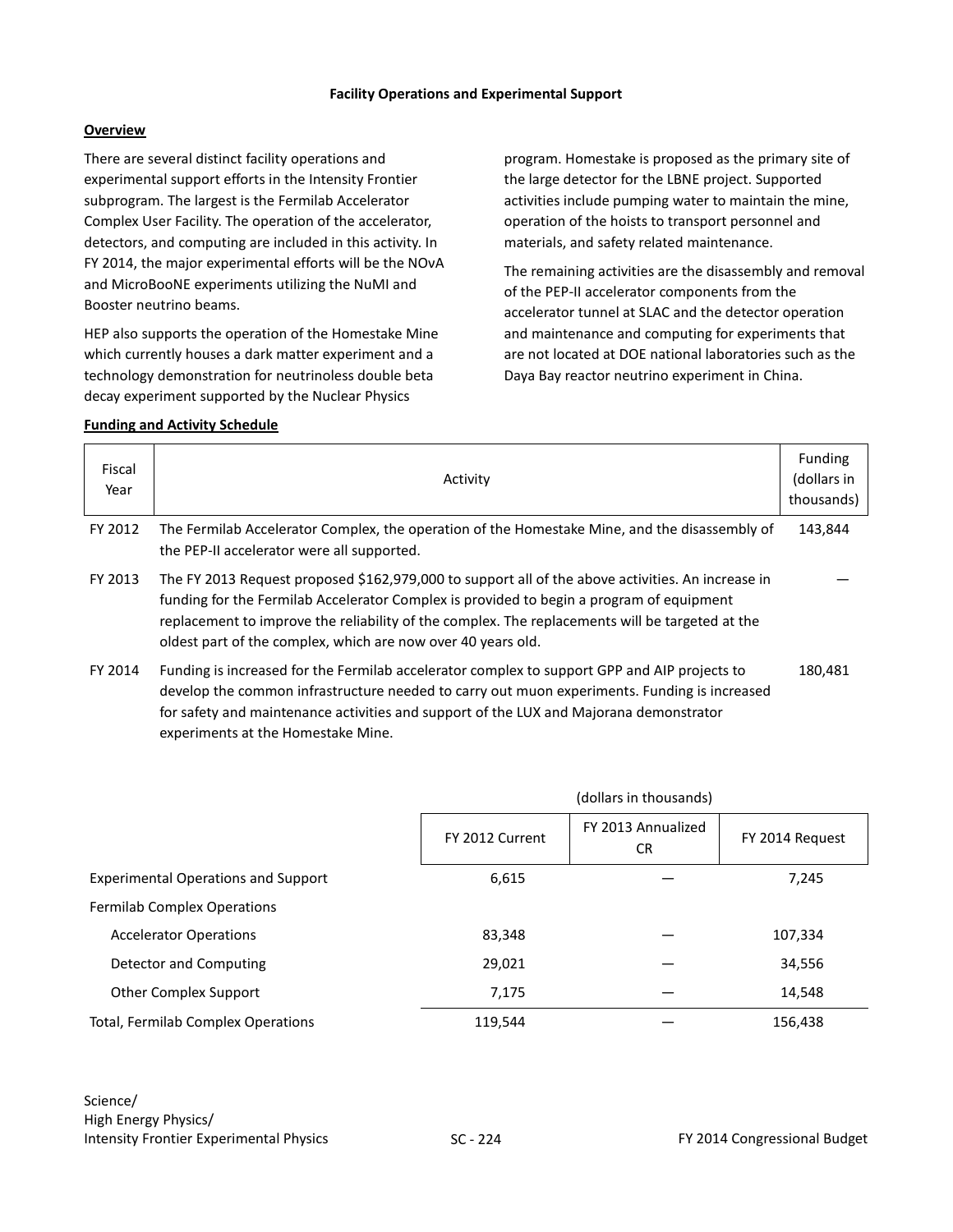|                                                     | (dollars in thousands) |                           |                 |
|-----------------------------------------------------|------------------------|---------------------------|-----------------|
|                                                     | FY 2012 Current        | FY 2013 Annualized<br>CR. | FY 2014 Request |
| <b>B-Factory</b>                                    |                        |                           |                 |
| <b>Accelerator Operations</b>                       | 2,839                  |                           | 3,000           |
| <b>Detector and Computing</b>                       | 6,892                  |                           | 1,600           |
| <b>Other Complex Support</b>                        | 300                    |                           | 0               |
| Total, B-Factory                                    | 10,031                 |                           | 4,600           |
| Homestake <sup>a</sup>                              | 5,478                  |                           | 10,000          |
| <b>Other Facilities</b>                             | 2,176                  |                           | 2,198           |
| Total, Facility Operations and Experimental Support | 143,844                |                           | 180,481         |

<span id="page-18-0"></span><sup>&</sup>lt;sup>a</sup> Per a Memorandum of Understanding between DOE and NSF, HEP provided LHC detector operations funding (\$4,022,000) to offset NSF contributions for Homestake Dewatering activities during the FY 2012 Continuing Resolution.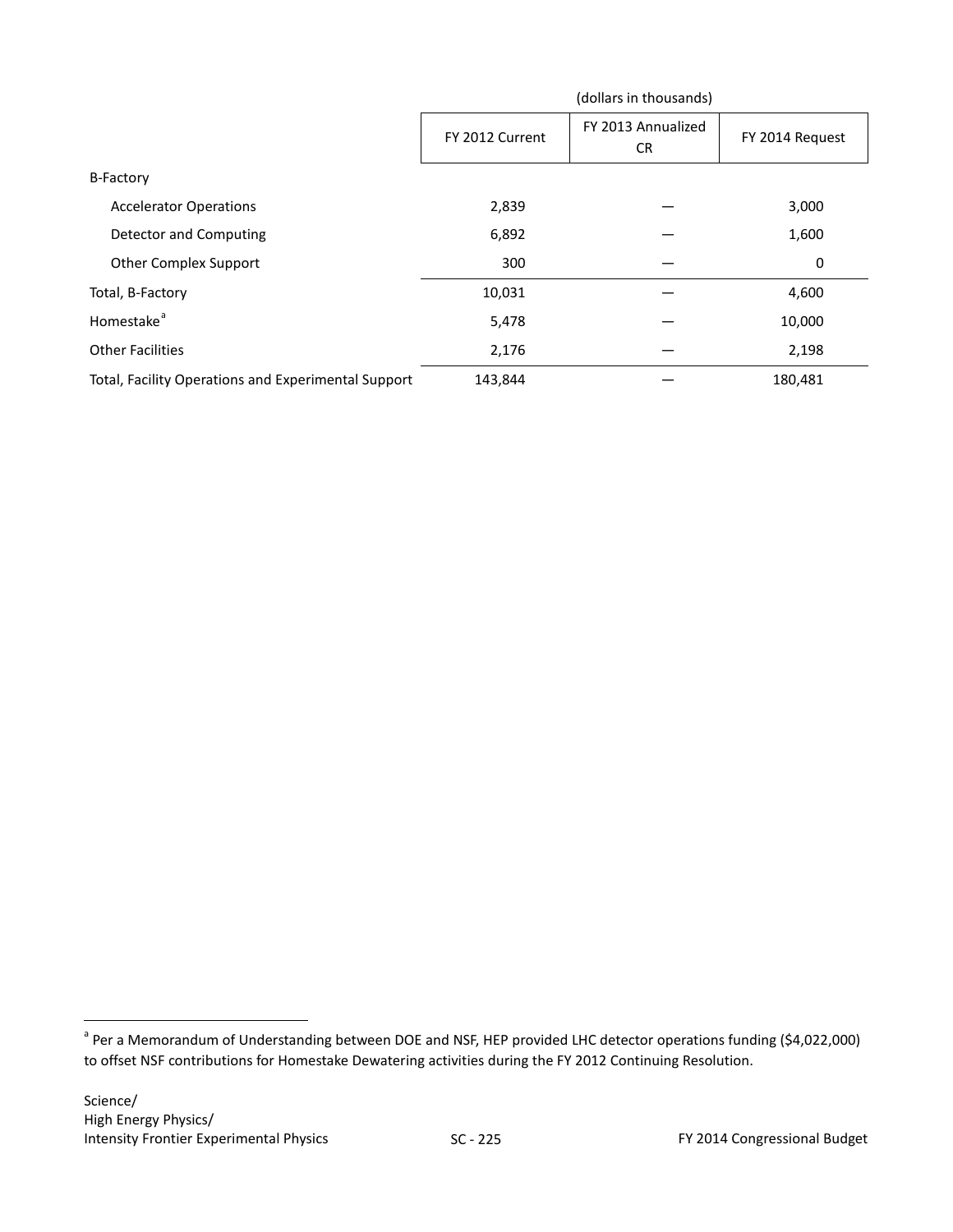## **Overview**

This activity supports the fabrication of major items of equipment for the Intensity Frontier subprogram. It also covers preconceptual R&D for new Intensity Frontier initiatives and the other project costs (OPC) of line item construction for the Intensity Frontier.

The Muon g-2 project is a new MIE in FY 2014. The project will utilize an existing muon storage ring from a

# **Funding and Activity Schedule**

previous experiment at BNL, but it will be located at Fermilab in order to utilize the high intensity proton beam.

The Belle-II Project is an MIE to build detector subsystems for the Belle-II detector at KEK.

| Fiscal<br>Year | Activity                                                                                                                                                                                                                                                                                                                                     | <b>Funding</b><br>(dollars in<br>thousands) |
|----------------|----------------------------------------------------------------------------------------------------------------------------------------------------------------------------------------------------------------------------------------------------------------------------------------------------------------------------------------------|---------------------------------------------|
| FY 2012        | The NOvA and MicroBooNE projects were in full fabrication. The Belle-II project received CD-1<br>approval and OPC funding was provided. FY 2012 was the last year of project funding for the<br>Daya Bay Reactor Neutrino Project, CD-4 approval received August 20, 2012. Funding was<br>provided for the LBNE and Mu2e OPC.                | 86,570                                      |
| FY 2013        | The FY 2013 Request proposed \$61,337,000. FY 2013 is the final year for funding of both the<br>NOvA and MicroBooNE projects. Funding for the Belle-II TEC begins in FY 2013. Also, funding is<br>provided for the LBNE and Mu2e OPC.                                                                                                        |                                             |
| FY 2014        | The Muon g-2 project is a new MIE in FY 2014. Funding is also provided to continue Belle-II<br>activities. Funding for the Mu2e OPC was completed in FY 2013. Preconceptual R&D for possible<br>upgrade of the front-end of the Fermilab accelerator complex to significantly enhance the beam<br>power is included. R&D for LBNE continues. | 37,000                                      |

|                                       | (dollars in thousands) |                       |                 |
|---------------------------------------|------------------------|-----------------------|-----------------|
|                                       | FY 2012 Current        | FY 2013 Annualized CR | FY 2014 Request |
| Current                               |                        |                       |                 |
| <b>MIE</b>                            |                        |                       |                 |
| <b>NOvA</b>                           | 41,240                 |                       | 0               |
| MicroBooNE                            | 6,000                  |                       | 0               |
| Reactor Neutrino Detector at Daya Bay | 500                    |                       | 0               |
| Belle-II                              | 1,030                  |                       | 8,000           |
| Muon g-2                              | 0                      |                       | 9,000           |
| Total, MIE                            | 48,770                 |                       | 17,000          |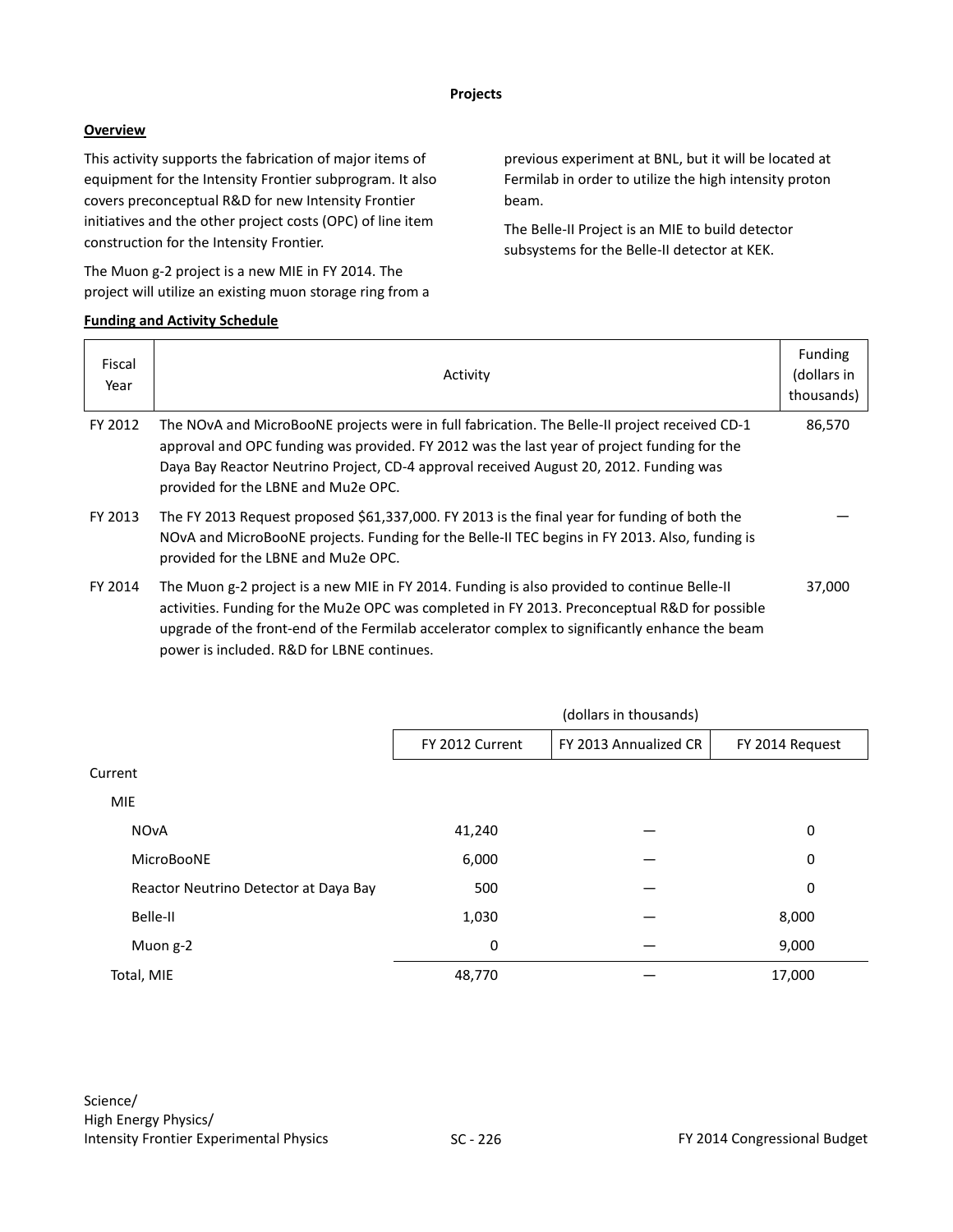|                      | (dollars in thousands) |                       |                 |
|----------------------|------------------------|-----------------------|-----------------|
|                      | FY 2012 Current        | FY 2013 Annualized CR | FY 2014 Request |
| Line Item OPC        |                        |                       |                 |
| <b>LBNE</b>          | 17,000                 |                       | 10,000          |
| Mu2e                 | 8,000                  |                       | 0               |
| Total, Line Item OPC | 25,000                 |                       | 10,000          |
| Total, Current       | 73,770                 |                       | 27,000          |
| Future Project R&D   | 12,800                 |                       | 10,000          |
| Total, Projects      | 86,570                 |                       | 37,000          |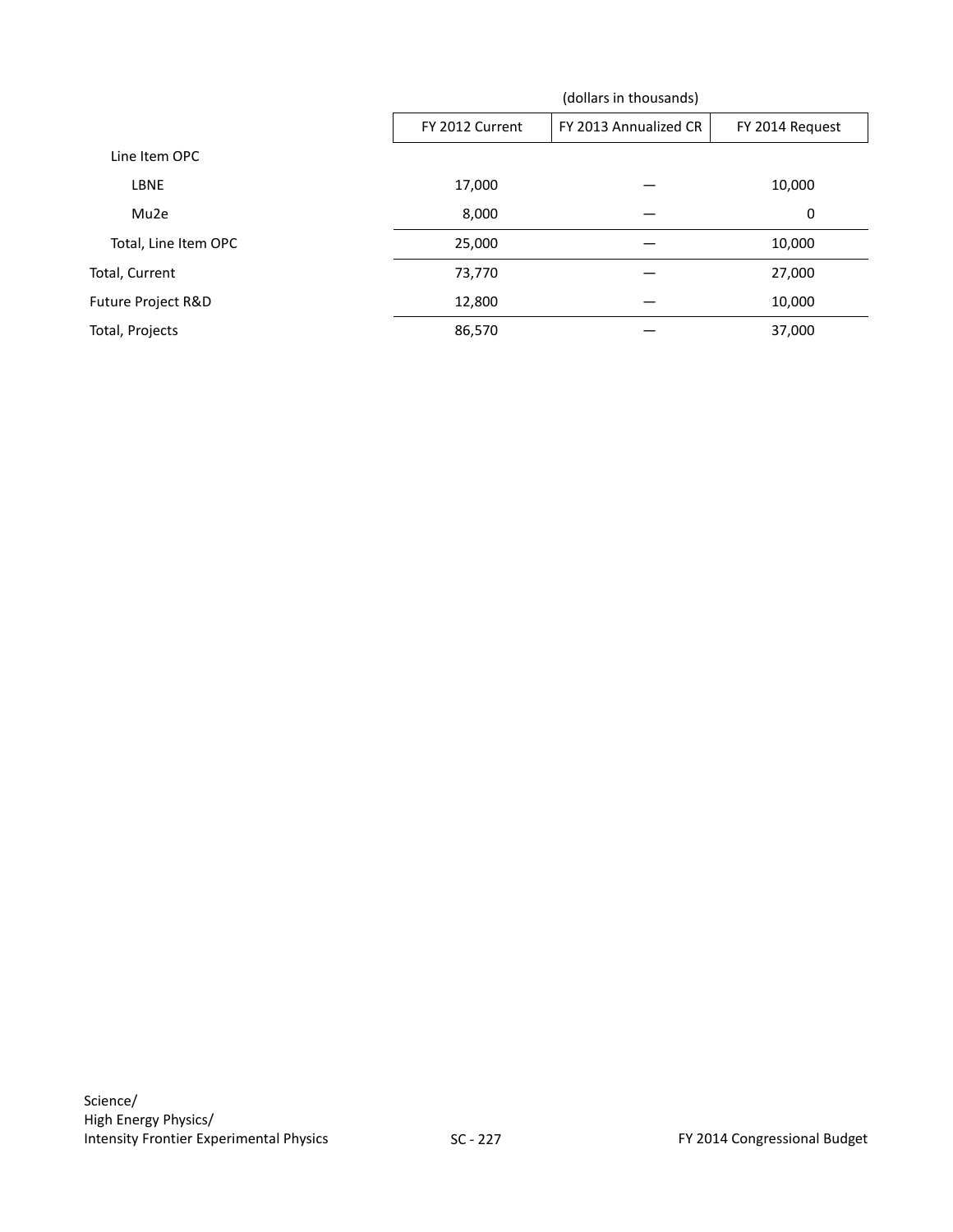## **Cosmic Frontier Experimental Physics Funding Profile by Activity**

|                                                     | (dollars in thousands)                                      |  |        |  |
|-----------------------------------------------------|-------------------------------------------------------------|--|--------|--|
|                                                     | FY 2013 Annualized CR<br>FY 2012 Current<br>FY 2014 Request |  |        |  |
| Research                                            | 47.840                                                      |  | 62,364 |  |
| <b>Facility Operations and Experimental Support</b> | 11,207                                                      |  | 12,022 |  |
| Projects                                            | 12.893                                                      |  | 24.694 |  |
| Total, Cosmic Frontier Experimental Physics         | 71,940                                                      |  | 99,080 |  |

#### **Overview**

The Cosmic Frontier Experimental Physics subprogram supports the study of high energy physics through measurements of astrophysical phenomena. The activities in this subprogram use diverse tools and technologies, from ground-based telescopes and spacebased probes to large detectors deep underground, to probe fundamental physics questions associated with naturally occurring phenomena.

Experiments in this subprogram can be classified into three main categories: searches for dark matter, studies of the nature of dark energy, and measurements of highenergy cosmic and gamma rays. Data collected will be used to determine answers to fundamental questions in particle physics, including:

*How can we solve the mystery of dark energy?*

Observations of supernovae suggest that, for approximately the last six billion years, the universe has been expanding at an accelerating rate due to a mysterious "dark energy" that overcomes gravitational attraction. This acceleration was discovered in 1998 as a result of observations made by HEP-supported researchers among others. The Nobel Prize in Physics in 2011 was awarded for the discovery of the acceleration of the expansion of the universe.

## *What is dark matter?*

A wide variety of astronomical data all point to the existence of a new species of matter that does not have a place in the Standard Model of particle physics. This "dark matter", so-called because it does produce or reflect light, likely played a dominant role in the formation of structures in the Universe. "Direct-detection" experiments search for dark matter particles' rare interactions with atomic nuclei, while "indirect-detection" observatories search for signatures in high-energy cosmic particles.

Most of the experiments in this subprogram are done in partnership or coordination with other U.S. agencies and/or international partners. Some are carried out by providing the necessary instrumentation for use on telescope facilities or observatories belonging to other agencies or private institutions, and some are conducted in domestic or foreign underground laboratories. Partner federal institutions include NSF and NASA.

## **Explanation of Funding Changes**

Overall, funding for Cosmic Frontier activities ramps up due to the increase for the Large Synoptic Survey Telescope (LSST) experiment camera (LSSTcam), and for facilities operations for dark energy and dark matter research. Experimental operations and research funding increase to support the increased activities in this area.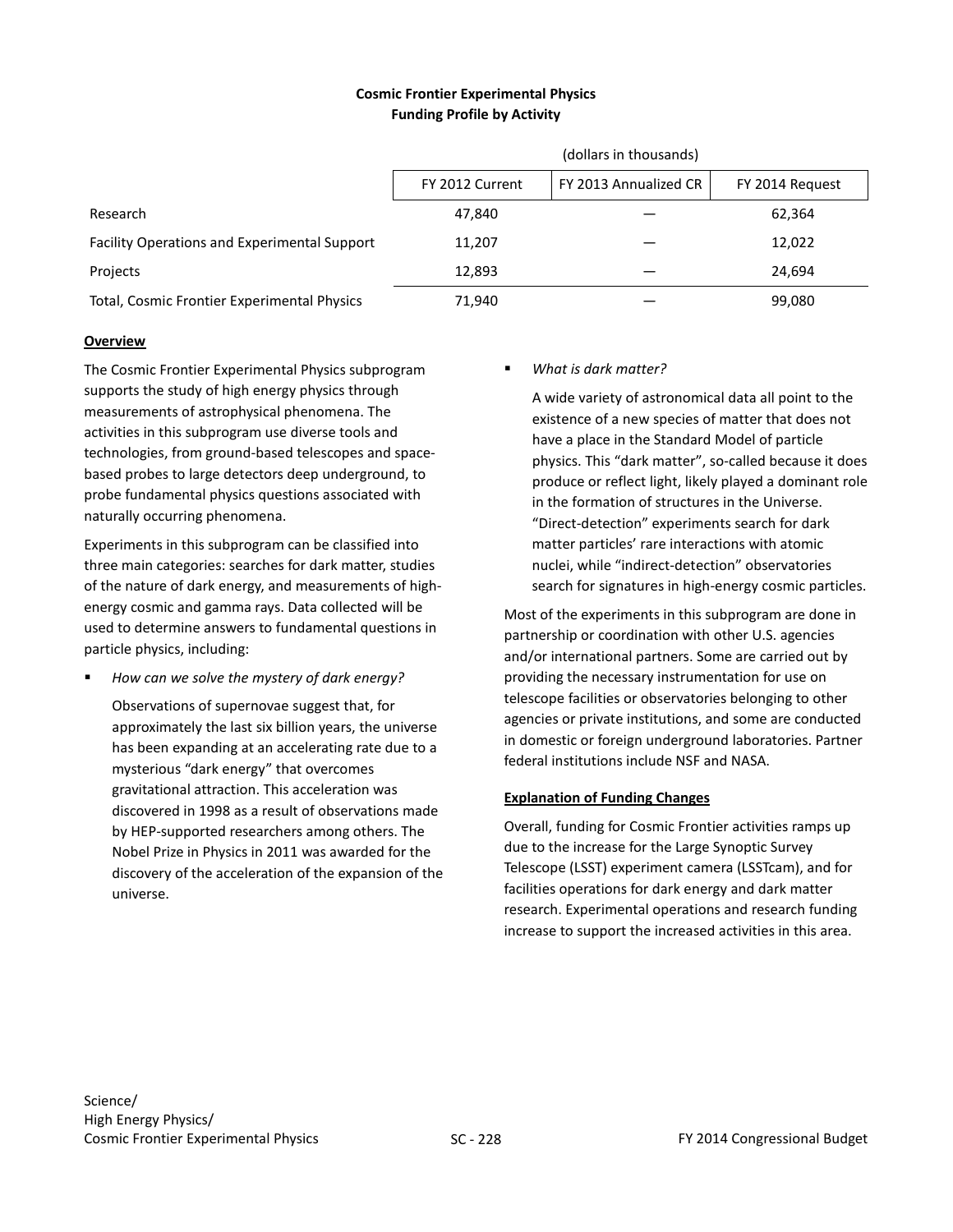|                                                                                                                                                                                                                                                                                                 |                    | (dollars in thousands) |                                              |
|-------------------------------------------------------------------------------------------------------------------------------------------------------------------------------------------------------------------------------------------------------------------------------------------------|--------------------|------------------------|----------------------------------------------|
|                                                                                                                                                                                                                                                                                                 | FY 2012<br>Current | FY 2014<br>Request     | FY 2014<br>Request<br>vs. FY 2012<br>Current |
| Research                                                                                                                                                                                                                                                                                        | 47,840             | 62,364                 | $+14,524$                                    |
| Funding for research activities increases to support pre-conceptual design<br>efforts on new projects and data analysis for current and newly completed<br>projects.                                                                                                                            |                    |                        |                                              |
| Facility Operations and Experimental Support                                                                                                                                                                                                                                                    | 11,207             | 12,022                 | $+815$                                       |
| Funding for operations increases as the small experiments completed in recent<br>years continue in their operating phase and the newly completed HAWC<br>experiment begins its operating phase. The Dark Energy Survey experiment<br>moves from commissioning into its fully operational phase. |                    |                        |                                              |
| Projects                                                                                                                                                                                                                                                                                        | 12,893             | 24,694                 | $+11,801$                                    |
| Funding for Projects ramps up to support engineering and design for LSST cam.                                                                                                                                                                                                                   |                    |                        |                                              |
| Total, Cosmic Frontier Experimental Physics                                                                                                                                                                                                                                                     | 71,940             | 99,080                 | $+27,140$                                    |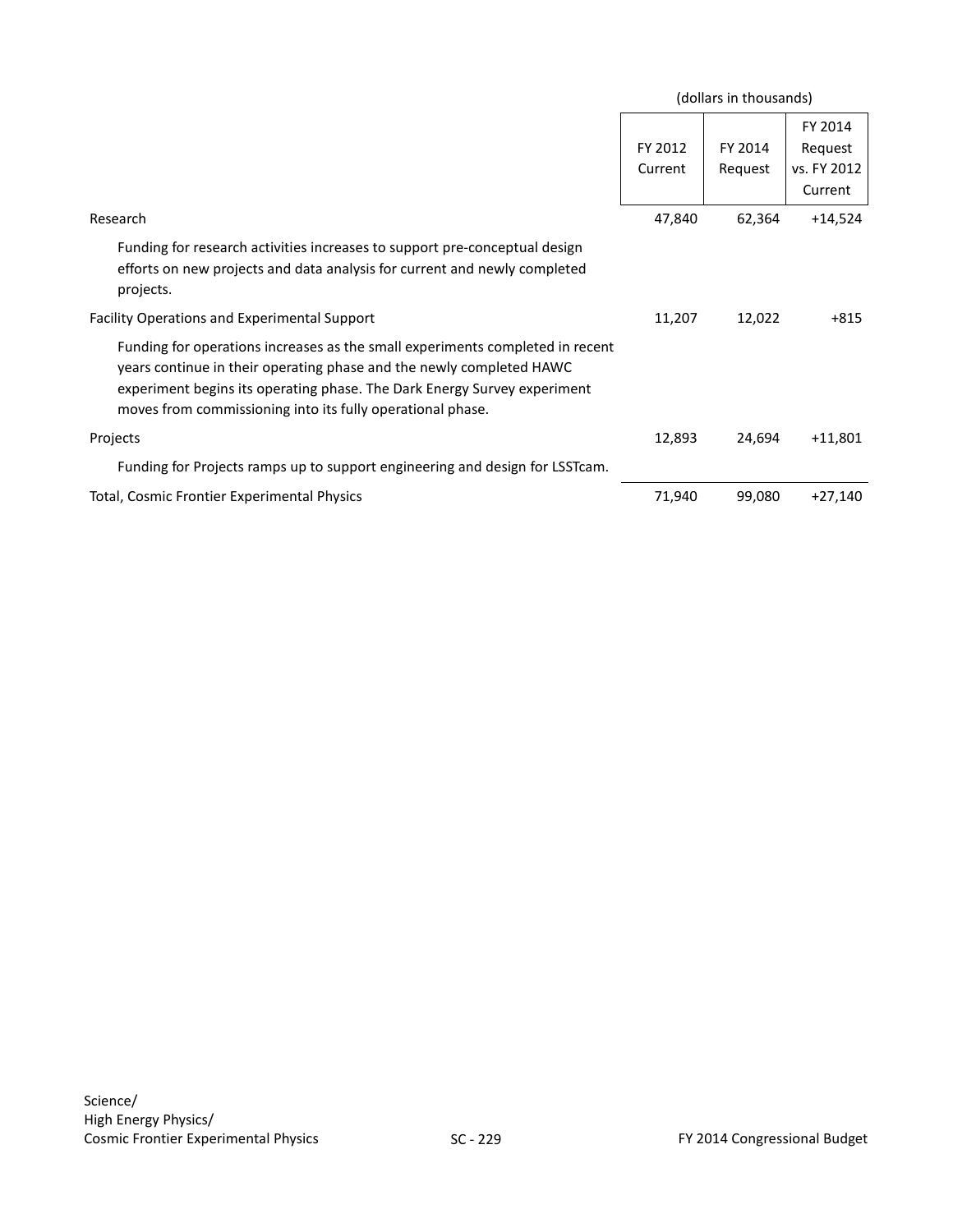#### **Research**

## **Overview**

The Cosmic Frontier experimental research program consists of groups at over 35 academic and research institutions and 7 national laboratories performing experiments at a wide variety of locations. As discussed in the Energy Frontier subprogram, these groups typically have a broad portfolio of responsibilities including experimental design, fabrication, operations and maintenance, led by the scientific collaborations, as well as computing and data analysis. HEP will conduct an external peer review of all laboratory research groups in this subprogram in 2013, and findings from this review will be used to inform the funding decisions in subsequent years. All research grants are selected using scientific peer review.

Ongoing research is supported on several small "firstgeneration" direct-detection dark matter experiments that implement a wide variety of cutting-edge particle detection technologies to identify the rare interactions of dark matter with ordinary matter. In parallel, research will be supported to enable "second-generation" dark matter (DM-G2) experiments that are expected to have at least 10 times the detection sensitivities of firstgeneration experiments.

The dark energy program uses several complementary observational methods to constrain the nature of this

mysterious force that seems to pervade the universe. Ground-based telescopes are the primary tool used, often with specialized instrumentation for imaging or spectroscopic surveys. Research activities support the currently operating experiments, including the Baryon Oscillation Spectroscopic Survey (BOSS), the Dark Energy Survey (DES) which starts its science survey in FY 2014, and science studies in preparation for the LSST and other future experiments.

Studies of high energy gamma rays are being done by several experiments covering different energy ranges, including HAWC which starts its science operations in FY 2014. This data will be used to search for dark matter particles that decay to gamma rays. Data analysis continues on studies of cosmic rays using the Pierre Auger observatory in Argentina and the Alpha Magnetic Spectrometer (AMS) experiment on the International Space Station. AMS data will also be used for searches of dark matter and antimatter in the universe and will provide the world's largest data set on the energy, abundance and other properties of cosmic rays. Small efforts continue on studies of the properties of the early universe using cosmic microwave background measurements.

| Fiscal<br>Year | Activity                                                                                                                                                                                                                                              | <b>Funding</b><br>(dollars in<br>thousands) |
|----------------|-------------------------------------------------------------------------------------------------------------------------------------------------------------------------------------------------------------------------------------------------------|---------------------------------------------|
| FY 2012        | Support was provided for research on Cosmic Frontier experiments described above.                                                                                                                                                                     | 47,840                                      |
| FY 2013        | The FY 2013 Request proposed \$49,107,000. The DES experiment starts data-taking. R&D is<br>supported for the competitively selected DM-G2 experiments.                                                                                               |                                             |
| FY 2014        | Data-taking is completed on BOSS, though data analysis continues. Scientific activities increase to<br>support the LSST cam, which ramps up its engineering and design efforts in FY 2014. Data analysis<br>continues on other supported experiments. | 62,364                                      |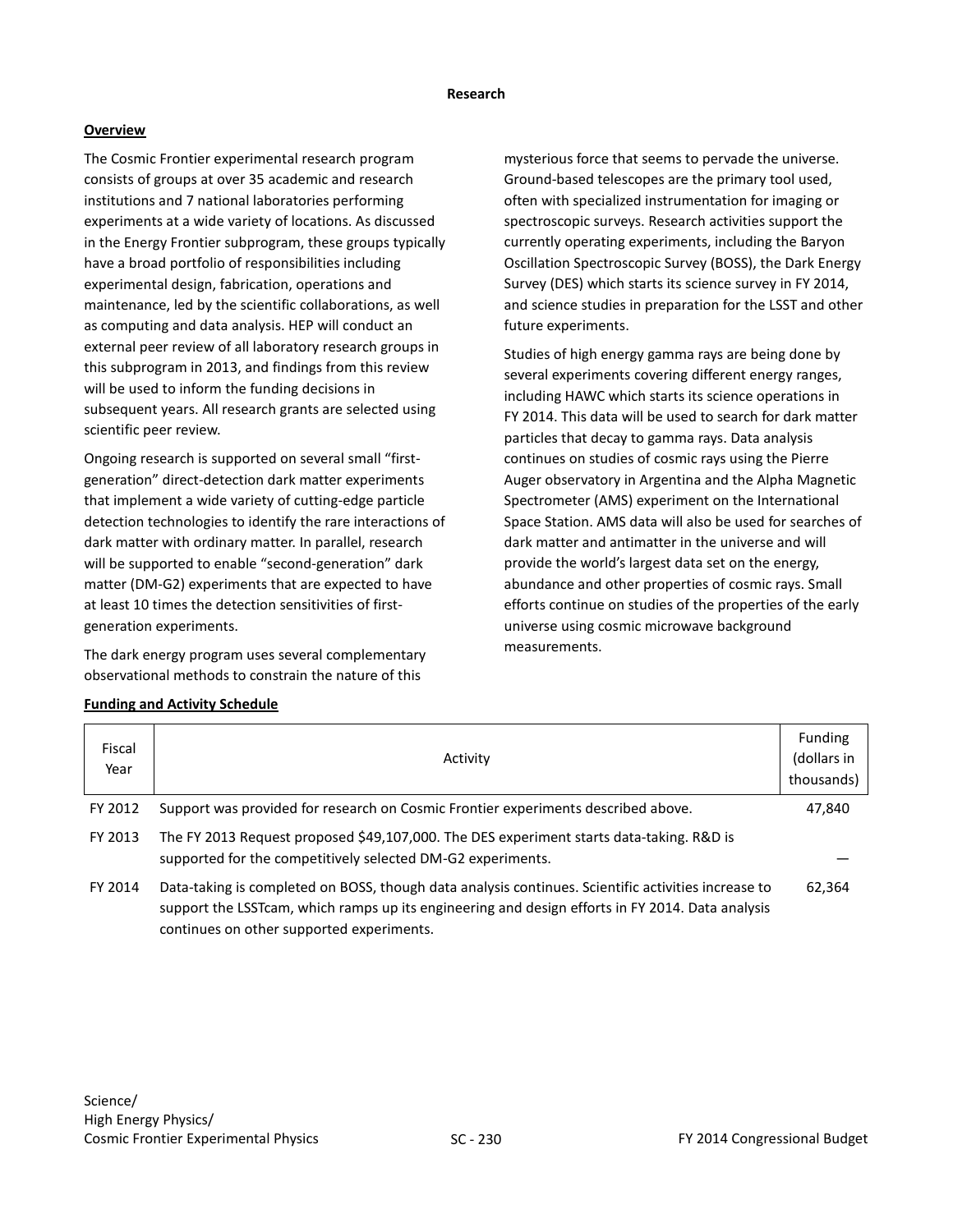|                              | (dollars in thousands) |                 |        |
|------------------------------|------------------------|-----------------|--------|
|                              | FY 2012 Current        | FY 2014 Request |        |
| Grants                       | 12,880                 |                 | 11,775 |
| <b>National Laboratories</b> | 34,960                 |                 | 47,065 |
| Other Research               | 0                      |                 | 3,524  |
| Total, Research              | 47,840                 |                 | 62,364 |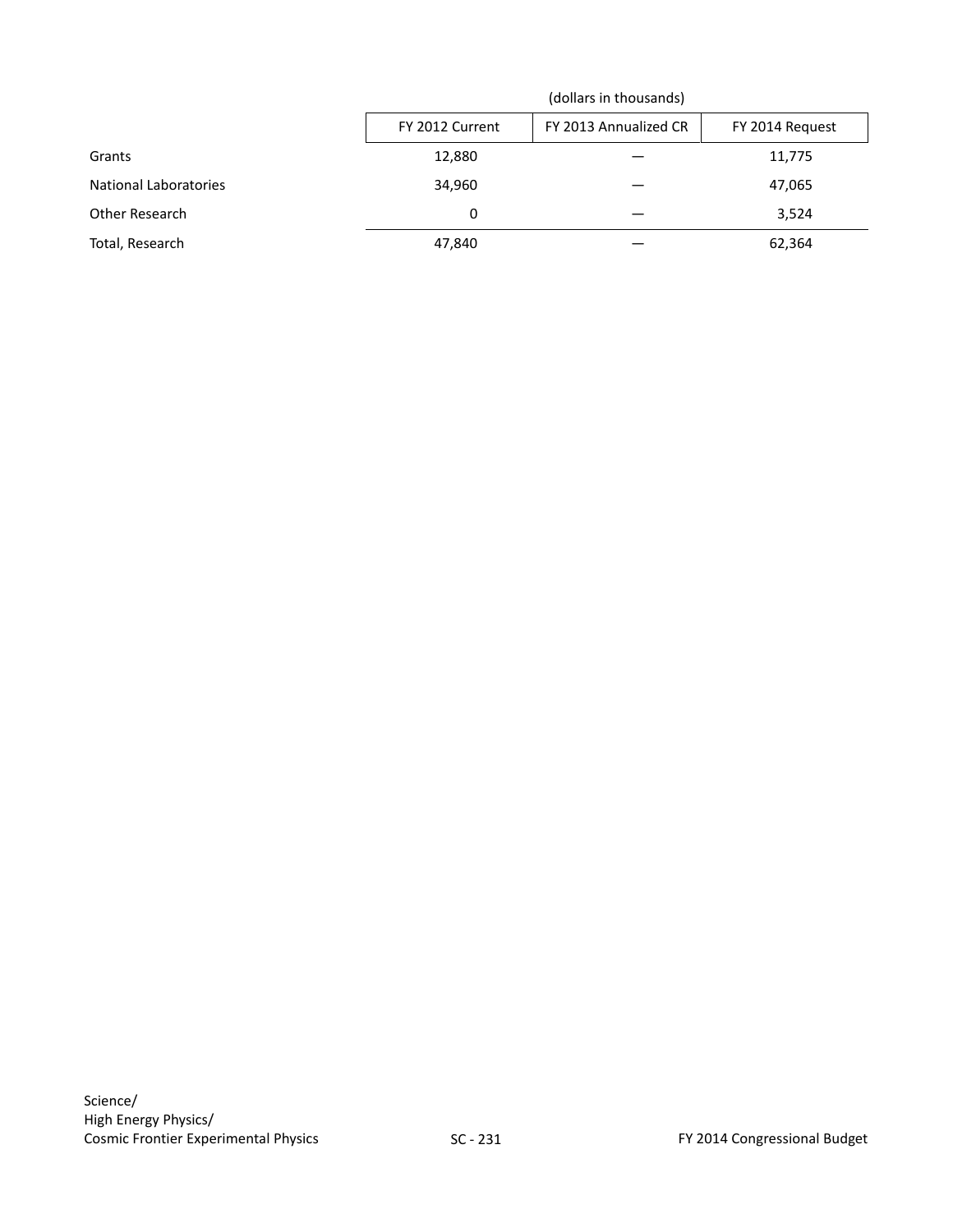#### **Facility Operations and Experimental Support**

## **Overview**

This activity supports the personnel, data processing, and other expenses necessary for the commissioning, maintenance, operations, and data production of Cosmic Frontier experiments. Many experiments have large multi-national collaborations and DOE's fraction of the support cost is based on the magnitude of U.S. roles and responsibilities. In addition, there are DOE-only

experiments and partnerships with NSF and NASA. HEP conducted a scientific peer review of Cosmic Frontier operations in 2012. Findings from this and subsequent reviews are being used to inform decisions concerning the continuation of specific activities in subsequent years.

| Fiscal<br>Year | Activity                                                                                                                                                                                                                                                                                                                                                                        | <b>Funding</b><br>(dollars in<br>thousands) |
|----------------|---------------------------------------------------------------------------------------------------------------------------------------------------------------------------------------------------------------------------------------------------------------------------------------------------------------------------------------------------------------------------------|---------------------------------------------|
| FY 2012        | Support was provided for operations expenses for the Cosmic Frontier experiments, including<br>DES for installation and commissioning phase and continued operations for BOSS, supernova<br>surveys, and small dark matter experiments. Operations continued for the AMS and Pierre Auger<br>cosmic ray experiments and the VERITAS and FGST high energy gamma ray experiments. | 11,207                                      |
| FY 2013        | The FY 2013 Request proposed \$9,376,000. The DES experiment begins its data-taking phase.                                                                                                                                                                                                                                                                                      |                                             |
| FY 2014        | Data-taking ends for BOSS, with data processing and analysis expected to continue for another<br>year. Some selected experiments will ramp down or end their DOE-supported operations<br>activities this year, based in part on outcomes from the 2012 operations review. HAWC starts full<br>scientific operations.                                                            | 12,022                                      |

|                                                     |                 | (dollars in thousands)    |                 |  |
|-----------------------------------------------------|-----------------|---------------------------|-----------------|--|
|                                                     | FY 2012 Current | FY 2013 Annualized<br>CR. | FY 2014 Request |  |
| <b>Experimental Operations and Support</b>          | 8,405           |                           | 7,500           |  |
| <b>Other Facilities</b>                             | 2,802           |                           | 4,522           |  |
| Total, Facility Operations and Experimental Support | 11,207          |                           | 12,022          |  |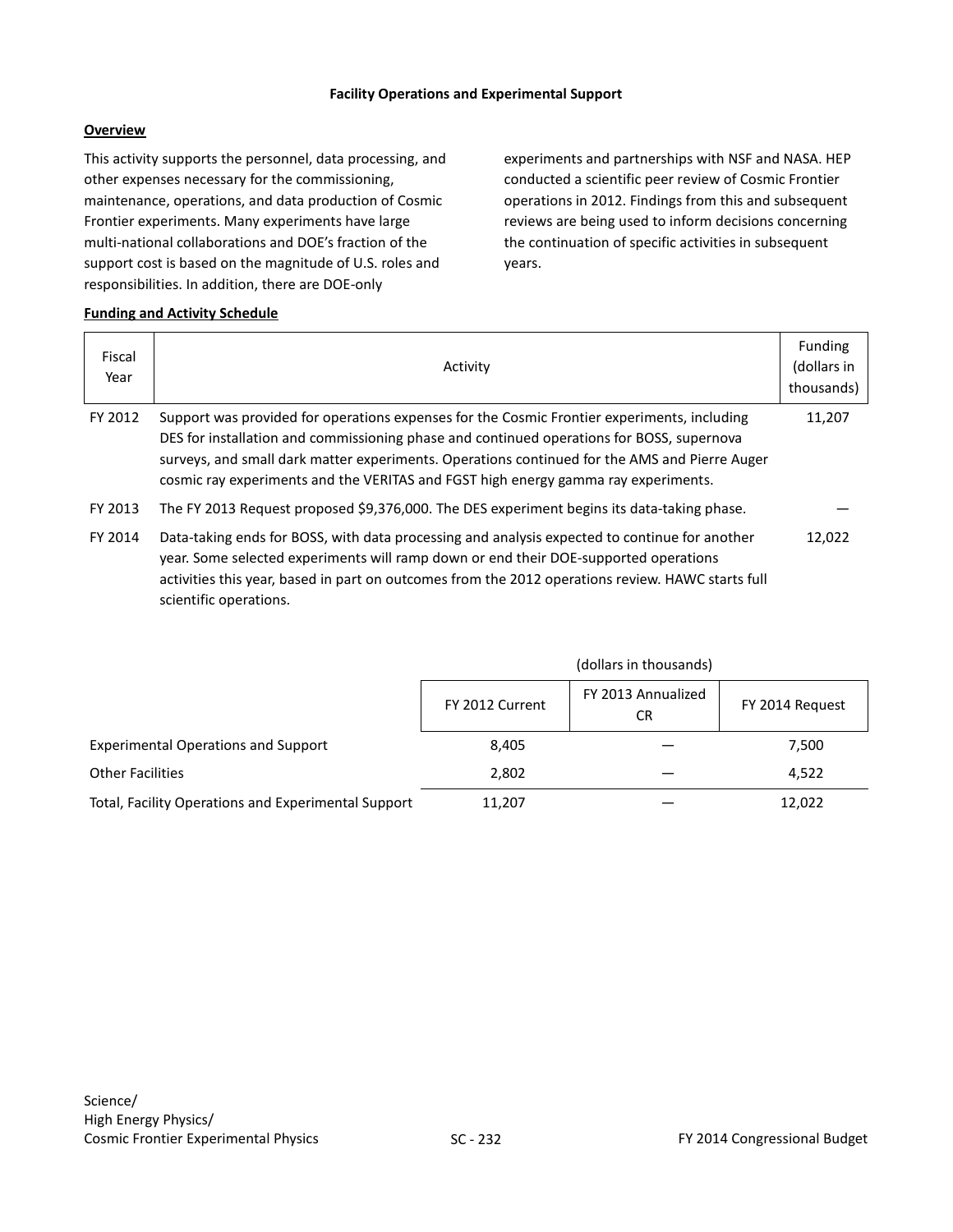#### **Projects**

## **Overview**

This activity supports all costs for design and fabrication of Cosmic Frontier projects, including major items of equipment (MIEs) and small experiments. The selection of projects is based on the HEPAP/P5 and the Particle Astrophysics Scientific Assesment Group (PASAG) report supplemented with advice from Federal Advisory Committees and National Academy panels followed by merit reviews of individual proposals. The Cosmic Frontier subprogram currently supports the fabrication of several MIEs. In FY 2012 fabrication was begun on the High Altitude Water Cerenkov (HAWC) project, which is

designed to study TeV scale gamma and cosmic rays. In FY 2013, engineering and design funding ramps up for the DOE's responsibility on the LSST experiment, a 3 billion pixel camera (LSSTcam) with fabrication starting for long-lead procurements in FY 2014.

HEP issued a solicitation in FY 2012 for R&D proposals enabling next-generation dark matter (DM-G2) detectors. Successful proposals were funded for one year of R&D and pre-conceptual design work in FY 2013. Increased R&D funding in FY 2013 for DM-G2 experiments was requested to enable these efforts.

## **Funding and Activity Schedule**

| Fiscal<br>Year | Activity                                                                                                                                                                                                                                                                                                                    | <b>Funding</b><br>(dollars in<br>thousands) |
|----------------|-----------------------------------------------------------------------------------------------------------------------------------------------------------------------------------------------------------------------------------------------------------------------------------------------------------------------------|---------------------------------------------|
| FY 2012        | The HAWC MIE project began fabrication and the DES project ended its fabrication phase.<br>Preliminary design studies continued for LSSTcam. R&D and fabrication support for small dark<br>matter and other experiments continued.                                                                                          | 12,893                                      |
| FY 2013        | The FY 2013 Request proposed \$26,463,000. With these funds, the MIE funding for HAWC<br>fabrication is completed. The increase in overall support is due to two efforts: ramp up of<br>engineering and design for LSSTcam; and, support for R&D leading to second-generation dark<br>matter (DM-G2) experimental concepts. |                                             |

FY 2014 LSSTcam fabrication begins. 24,694

|                                                  |                 | (dollars in thousands)   |                 |
|--------------------------------------------------|-----------------|--------------------------|-----------------|
|                                                  | FY 2012 Current | FY 2013 Annualized<br>CR | FY 2014 Request |
| Current                                          |                 |                          |                 |
| <b>MIE</b>                                       |                 |                          |                 |
| <b>HAWC</b>                                      | 1,500           |                          | $\mathbf 0$     |
| Large Synoptic Survey Telescope (LSSTcam) Camera | 5,500           |                          | 22,000          |
| Total, MIE                                       | 7,000           |                          | 22,000          |
| <b>Other Projects</b>                            | 2,513           |                          | 1,200           |
| Total, Current                                   | 9,513           |                          | 23,200          |
| Future Project R&D                               | 3,380           |                          | 1,494           |
| Total, Projects                                  | 12,893          |                          | 24,694          |
| Science/<br>High Energy Physics/                 |                 |                          |                 |

High Energy Physics/ Cosmic Frontier Experimental Physics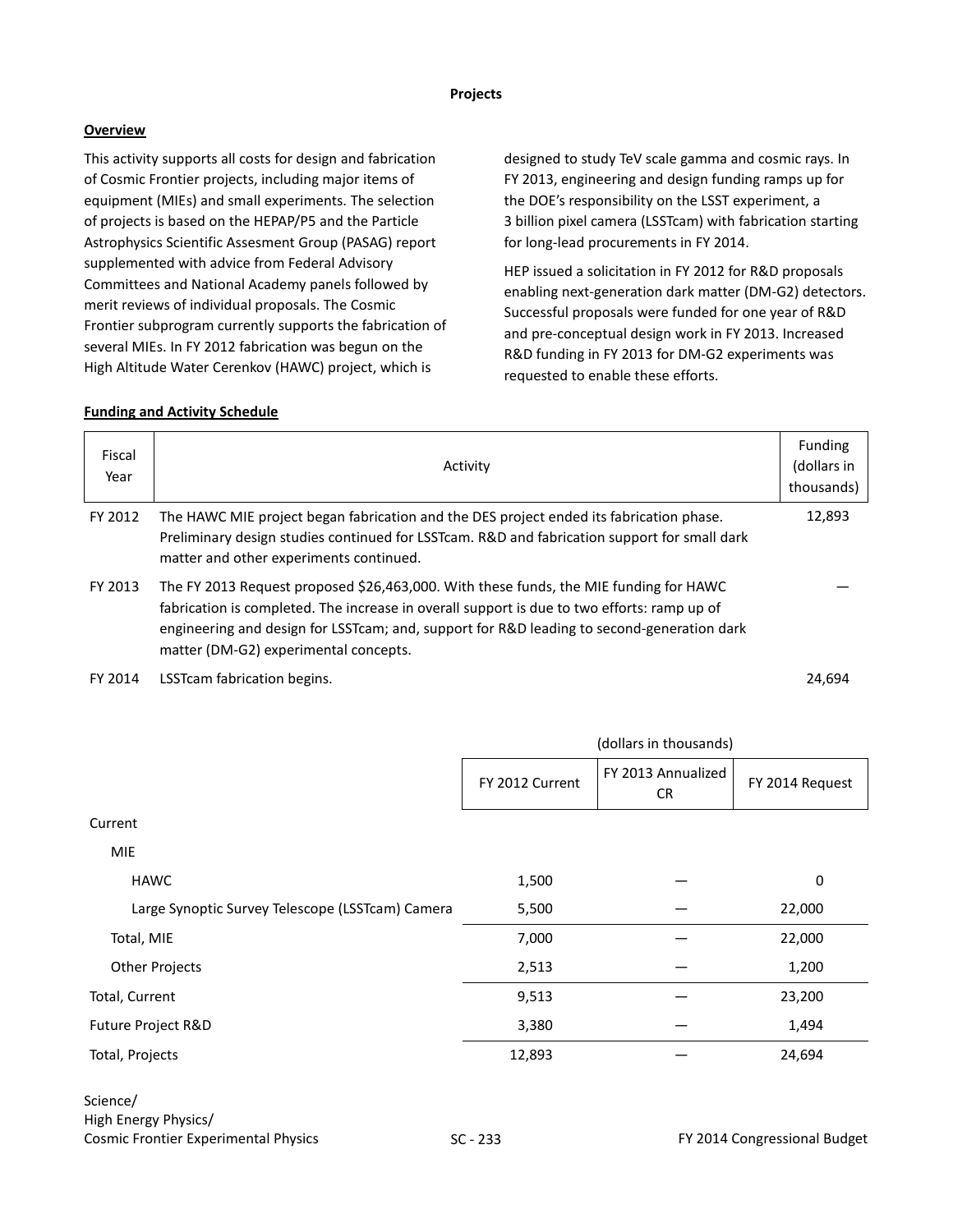## **Theoretical and Computational Physics Funding Profile by Activity**

|                                              | (dollars in thousands)                                      |  |        |  |
|----------------------------------------------|-------------------------------------------------------------|--|--------|--|
|                                              | FY 2013 Annualized CR<br>FY 2012 Current<br>FY 2014 Request |  |        |  |
| Research                                     |                                                             |  |        |  |
| Theory                                       | 55,929                                                      |  | 51,196 |  |
| <b>Computational HEP</b>                     | 8,536                                                       |  | 8,474  |  |
| Total, Research                              | 64,465                                                      |  | 59,670 |  |
| Projects                                     | 2,500                                                       |  | 3,200  |  |
| Total, Theoretical and Computational Physics | 66,965                                                      |  | 62,870 |  |

#### **Overview**

The Theoretical and Computational Physics subprogram provides the mathematical and phenomenological framework to understand and extend our knowledge of the dynamics of particles and forces, and the nature of space and time.

This subprogram supports theoretical research ranging from detailed calculations of the predictions of the Standard Model to the formulation and exploration of possible theories of new phenomena and the identification of experimental signatures that would validate these new ideas. This subprogram also supports computational approaches to advance understanding the fundamental physics of the HEP program, including computational science and simulations for scientific discovery and computing and software tools to enable

and advance experimental and theoretical research at the three High Energy Physics frontiers.

Major research thrusts include the search for a more complete theory that goes beyond the Standard Model. In particular, theories that can explain why there are so many "fundamental" particles and forces; why (most of) these particles have mass; and the nature of dark matter and dark energy and how they relate to particle physics.

## **Explanation of Funding Changes**

The Theoretical and Computational Physics subprogram is decreased compared to the FY 2012, consistent with the overall programmatic direction that provides more resources for investments in future facilities within overall budget constraints. Computational HEP activities are maintained with approximately constant funding.

|          |         |         | FY 2014     |
|----------|---------|---------|-------------|
|          | FY 2012 | FY 2014 | Request     |
|          | Current | Request | vs. FY 2012 |
|          |         |         | Current     |
| Research | 64,465  | 59,670  | $-4,795$    |

(dollars in thousands)

This activity funds research at university and laboratory groups as well as activities in computational HEP and the Particle Data Group. Funding is reduced consistent with overall programmatic reductions in HEP Research activities, resulting in support for fewer researchers in this area.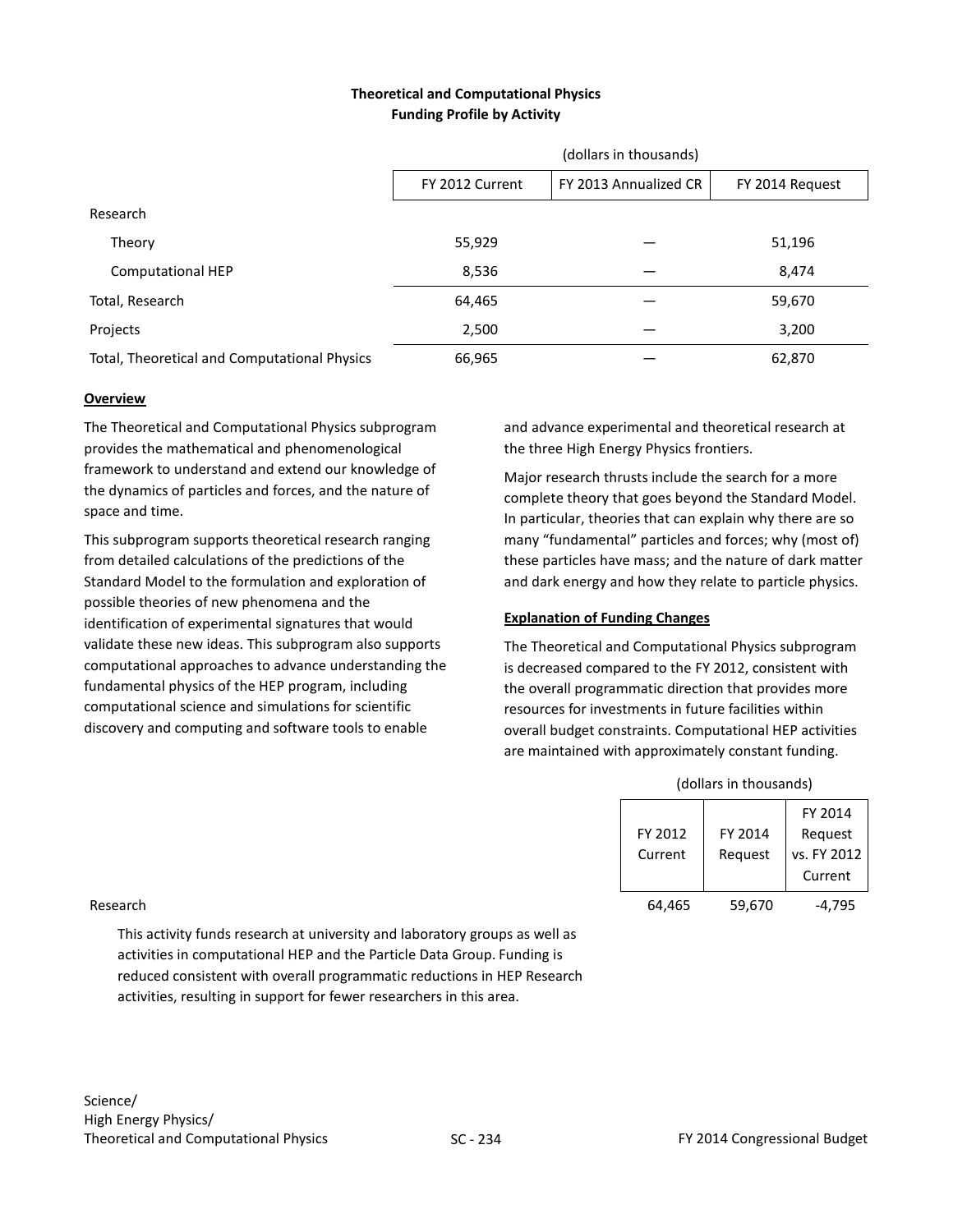|                                                                                                       |                    | (dollars in thousands) |                                              |
|-------------------------------------------------------------------------------------------------------|--------------------|------------------------|----------------------------------------------|
|                                                                                                       | FY 2012<br>Current | FY 2014<br>Request     | FY 2014<br>Request<br>vs. FY 2012<br>Current |
| Projects                                                                                              | 2,500              | 3,200                  | $+700$                                       |
| Increased funding is provided for the LQCD computational project according to<br>its planned profile. |                    |                        |                                              |
| Total, Theoretical and Computational Physics                                                          | 66,965             | 62,870                 | $-4,095$                                     |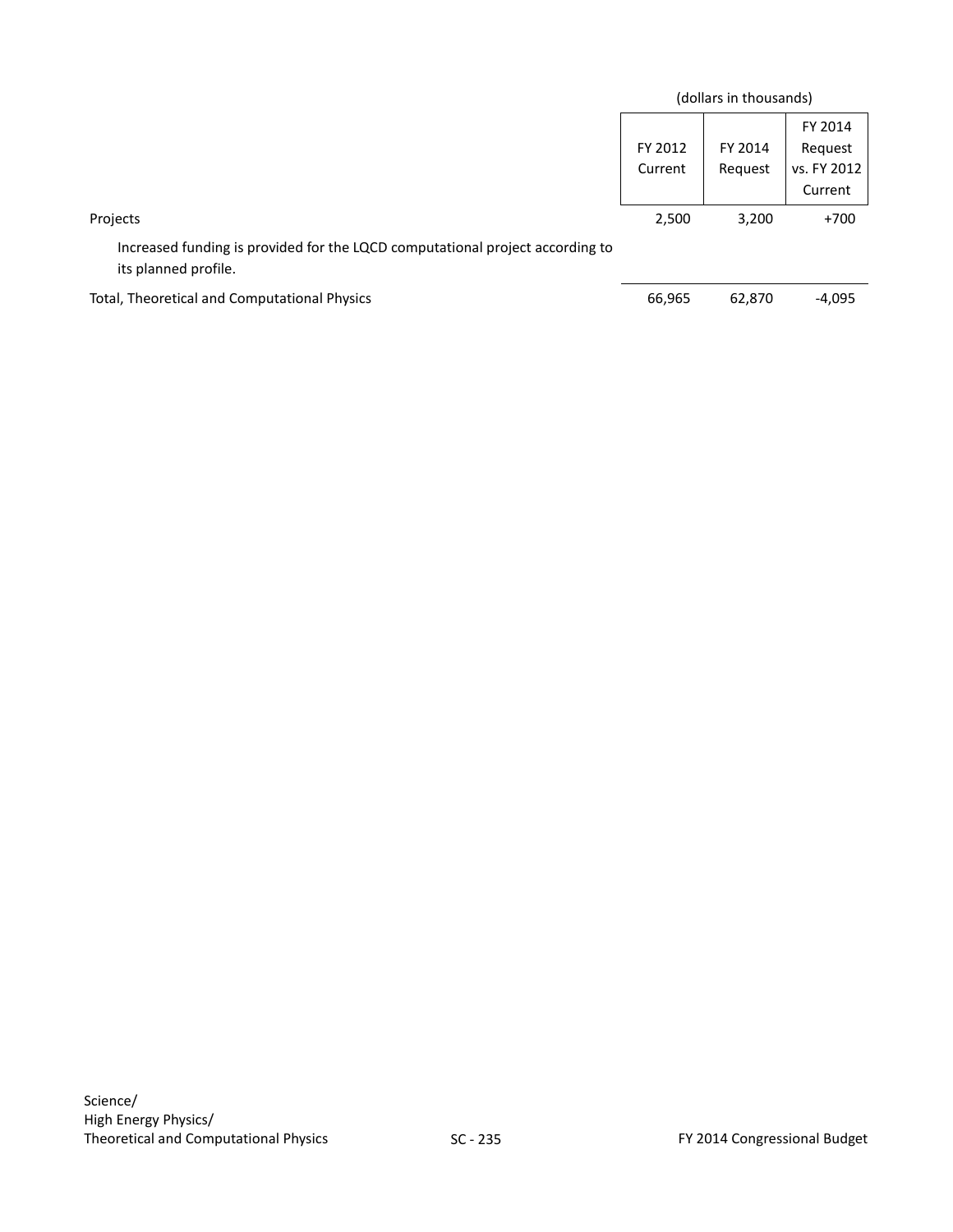#### **Theory**

## **Overview**

The HEP theory research activity supports groups at over 70 academic and research institutions supported by research grants. University research groups play leading roles in addressing the leading research areas discussed above. Research grant proposals are selected based on external peer review.

HEP theory research also currently supports physicists from 7 national laboratories focusing on data modeling and interpretation. This work helps to provide a clear understanding of the significance of measurements from ongoing experiments and assists in shaping and developing the laboratories' experimental high energy physics programs. Using the unique computing capabilities available at national laboratories, theory groups also make major contributions to the lattice quantum chromodynamics (LQCD) and computational cosmology efforts. HEP conducted an external peerreview of all laboratory research efforts in 2011, whose findings have been used to inform the funding decisions in this request.

| Fiscal<br>Year | Activity                                                                                                                                                                                                                                                           | Funding<br>(dollars in<br>thousands) |
|----------------|--------------------------------------------------------------------------------------------------------------------------------------------------------------------------------------------------------------------------------------------------------------------|--------------------------------------|
| FY 2012        | Funding for theoretical research supported the ongoing program described above. Research<br>efforts were selected based on comparative peer review to maintain the activities with the<br>highest scientific impact and potential.                                 | 55,929                               |
| FY 2013        | The FY 2013 Request proposed \$54,406,000 to support the ongoing program described above, at<br>a somewhat reduced level-of-effort.                                                                                                                                |                                      |
| FY 2014        | Funding for theoretical research supports the ongoing program described above, at a reduced<br>level of effort. Research efforts will be selected based on comparative peer review to maintain<br>the activities with the highest scientific impact and potential. | 51,196                               |

|                              | (dollars in thousands) |                       |                 |
|------------------------------|------------------------|-----------------------|-----------------|
|                              | FY 2012 Current        | FY 2013 Annualized CR | FY 2014 Request |
| Grants                       | 27,746                 |                       | 24,123          |
| <b>National Laboratories</b> | 24,720                 |                       | 24,340          |
| Other Research               | 3,463                  |                       | 2,733           |
| Total, Theory                | 55,929                 |                       | 51,196          |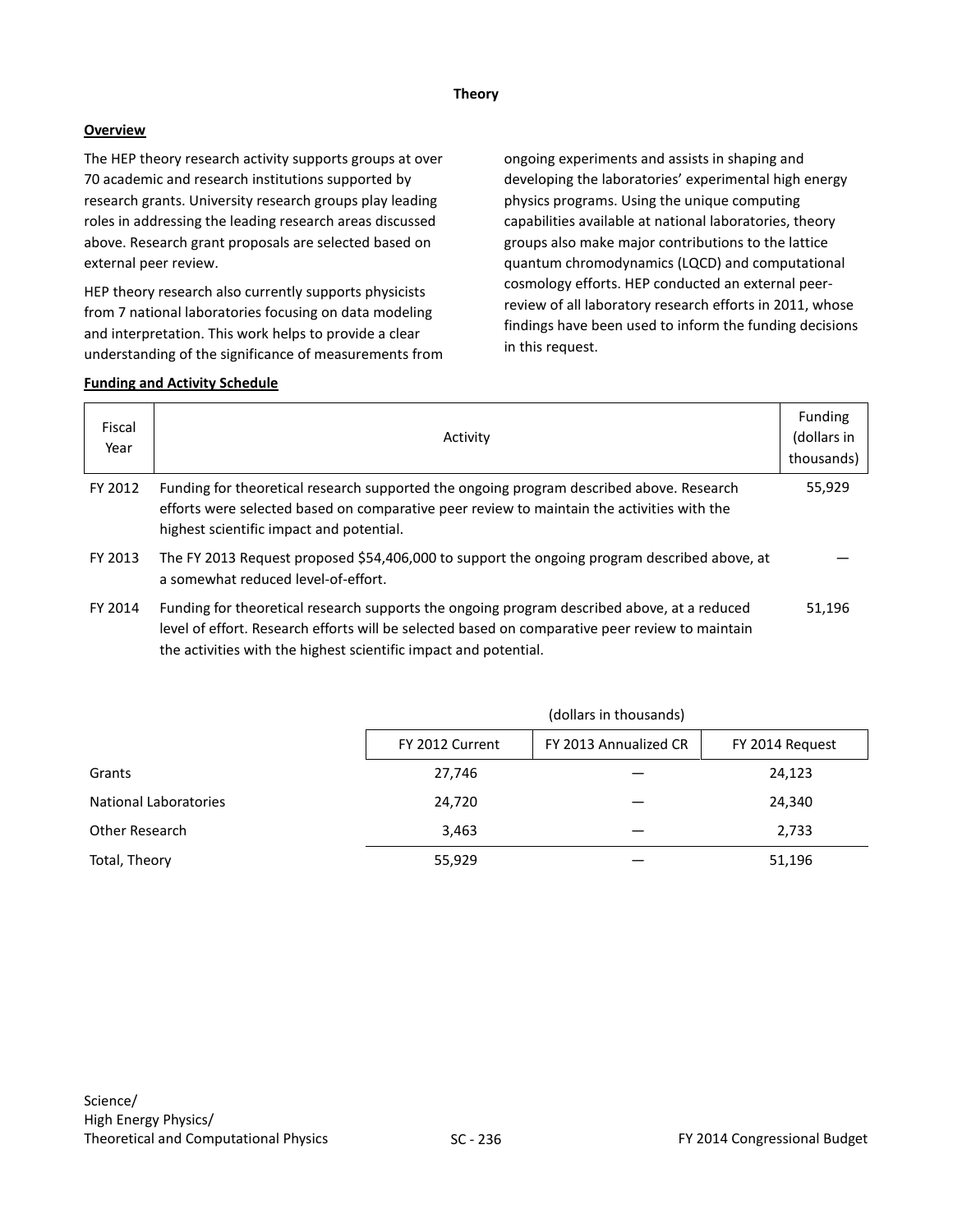#### **Computational HEP**

### **Overview**

Scientific computing, simulation, and computational science expertise are critical for the success of the HEP mission. Along with experiment and theory, computation is one of the primary paths forward in our understanding the nature of matter and the universe through the Energy, Intensity, and Cosmic Frontiers. Computation is necessary at all stages of an experiment—from planning and constructing accelerators and detectors, to theoretical modeling, to supporting computationally intensive experimental research, and large-scale data and data analysis. In addition, scientific simulation and advanced computing help extend the boundaries of scientific discovery to regions not directly accessible by experiments, observations, or traditional theory.

Computational HEP supports research in two broad categories: collaborations providing crucial computational tools and techniques to specific targeted HEP research topics and scientific computing infrastructure supporting the broader HEP community. The Scientific Discovery through Advanced Computing (SciDAC) program generally supports the first category and the Scientific Computing category supports the latter. The SciDAC portfolio focuses on computational science research requiring leadership class computing to solve fundamental science questions and computing research funded via partnerships. Scientific Computing supports computing R&D, frameworks, networks, data resources, and related infrastructure and expertise at the laboratories; and community software.

| Fiscal<br>Year | Activity                                                                                                                                                                                                                                                                                                                                                    | <b>Funding</b><br>(dollars in<br>thousands) |
|----------------|-------------------------------------------------------------------------------------------------------------------------------------------------------------------------------------------------------------------------------------------------------------------------------------------------------------------------------------------------------------|---------------------------------------------|
| FY 2012        | The SciDAC Program was re-competed jointly with the Advanced Scientific Computing Research<br>program in FY 2012 as SciDAC 3 and some other partnerships with ASCR were funded.<br>Distributed computing and data tools for LHC experiments were funded in partnership with NSF<br>along with some Proof of Concept Scientific Computing projects.          | 8,536                                       |
| FY 2013        | The FY 2013 Request proposed \$8,112,000. With these funds, SciDAC and other collaborative<br>projects continue. A limited number of new research and R&D initiatives in computational HEP<br>will be supported.                                                                                                                                            |                                             |
| FY 2014        | SciDAC projects will be reviewed for progress toward their milestones in accelerator modeling,<br>computational cosmology, and lattice QCD algorithm and software development. Programmatic<br>emphasis may be modified based on the outcomes of this review. Other computational activities<br>will continue at approximately the FY 2012 level of effort. | 8,474                                       |

|                             | (dollars in thousands) |                       |                 |
|-----------------------------|------------------------|-----------------------|-----------------|
|                             | FY 2012 Current        | FY 2013 Annualized CR | FY 2014 Request |
| <b>SciDAC</b>               | 4,794                  |                       | 4,916           |
| <b>Scientific Computing</b> | 3,742                  |                       | 3,558           |
| Total, Computational HEP    | 8,536                  |                       | 8,474           |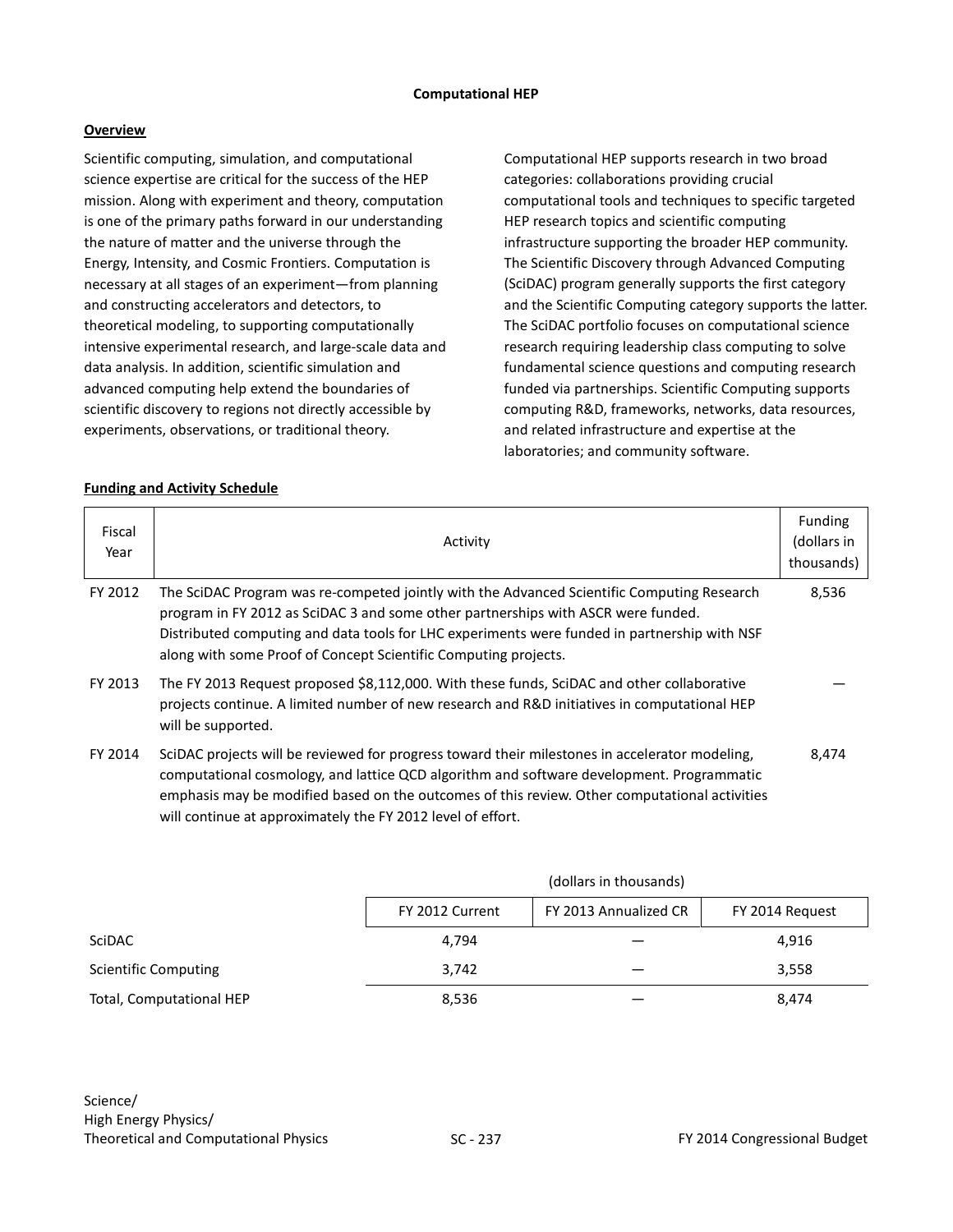### **Projects**

## **Overview**

The Projects activity funds dedicated hardware for the Lattice QCD (LQCD) computing initiative in partnership with the Office of Nuclear Physics.

| Fiscal<br>Year | Activity                                                                                 | <b>Funding</b><br>(dollars in<br>thousands) |
|----------------|------------------------------------------------------------------------------------------|---------------------------------------------|
| FY 2012        | Funding was provided for the LQCD computational project.                                 | 2,500                                       |
| FY 2013        | The FY 2013 Request (\$2,500,000) is in accordance with the project's approved baseline. |                                             |
| FY 2014        | Funding continues according to the approved baseline.                                    | 3,200                                       |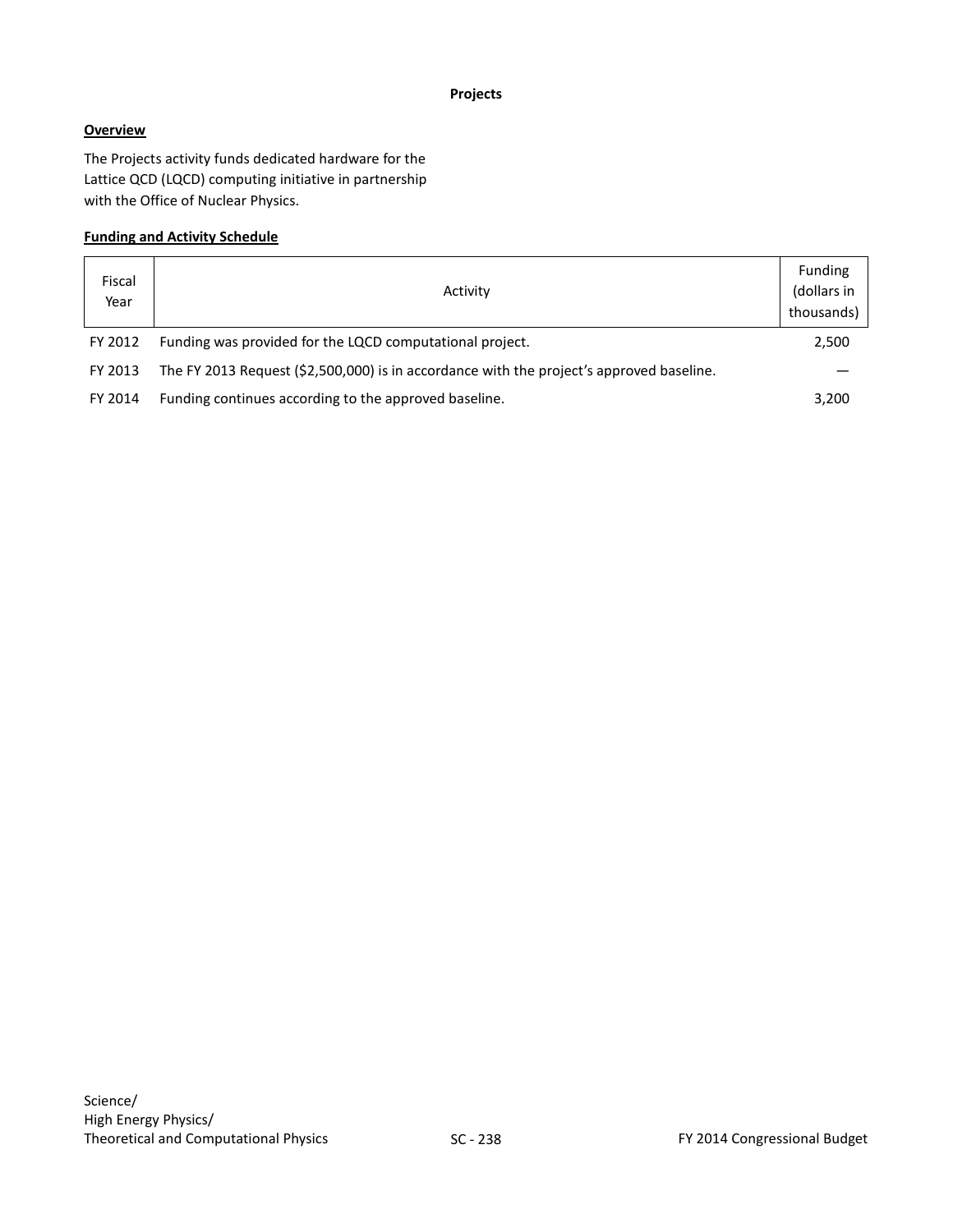## **Advanced Technology R&D Funding Profile by Activity**

|                                                     |                 | (dollars in thousands) |                 |
|-----------------------------------------------------|-----------------|------------------------|-----------------|
|                                                     | FY 2012 Current | FY 2013 Annualized CR  | FY 2014 Request |
| Research                                            |                 |                        |                 |
| <b>HEP General Accelerator R&amp;D</b>              | 59,280          |                        | 57,856          |
| <b>HEP Directed Accelerator R&amp;D</b>             | 46.587          |                        | 23,500          |
| Detector R&D                                        | 28,139          |                        | 23,947          |
| Total, Research                                     | 134,006         |                        | 105,303         |
| <b>Facility Operations and Experimental Support</b> | 23,100          |                        | 17,150          |
| Total, Advanced Technology R&D                      | 157,106         |                        | 122,453         |

## **Overview**

The Advanced Technology R&D subprogram fosters world-leading research in the physics of particle beams, accelerator research and development (R&D), and particle detection—all necessary for continued progress in high energy physics. New developments are stimulated and supported through proposal driven, peer reviewed research. This subprogram supports and advances research at all three Frontiers.

Advanced Technology R&D comprises both HEP programmatic mid-term and long-term R&D on accelerator and beam physics areas. Long-term multipurpose accelerator research, applicable to fields beyond HEP, is carried out under the Accelerator Stewardship subprogram.

HEP General Accelerator R&D focuses on understanding the science underlying the technologies used in particle accelerators and storage rings, as well as the fundamental physics of charged particle beams. Longterm research goals include developing technologies to enable breakthroughs in particle accelerator size, cost, beam intensity, and control.

HEP Directed Accelerator R&D supports innovative technologies for possible future HEP accelerator projects, with proof-of-principle demonstrations, prototype component development, and other milestones advancing technical readiness. Research efforts within this activity are generally limited in time and have concrete milestones. For FY 2014, there are two

components of the HEP Directed Accelerator R&D activity: LHC Accelerator Research Program (LARP) and the Muon Accelerator Program (MAP).

Detector R&D addresses the need for continuing development of the next generation instrumentation and detectors at the Energy, Intensity, and Cosmic Frontiers. New instrumentation and detectors must be developed with increased capabilities while keeping the cost and time from conception to operation at a minimum. To meet these challenges, HEP actively supports investment in innovative, generic instrumentation and detector research.

Facility Operations and Experimental Support provides operations funding for user facilities like the Facility for Advanced Accelerator Experimental Tests (FACET) as well laboratory experimental and test facilities. The Berkeley Lab Laser Accelerator (BELLA) facility and the Superconducting Radio-Frequency (SRF) infrastructure at Fermilab fall into these categories.

## **Explanation of Funding Changes**

Overall funding for this subprogram is reduced due to redirection of long-term accelerator R&D with broader applications to the Accelerator R&D Stewardship subprogram, the reduction of liquid argon detector R&D as this effort moves to LBNE-related research, and completion of funding for the development of the SRF Infrastructure at Fermilab.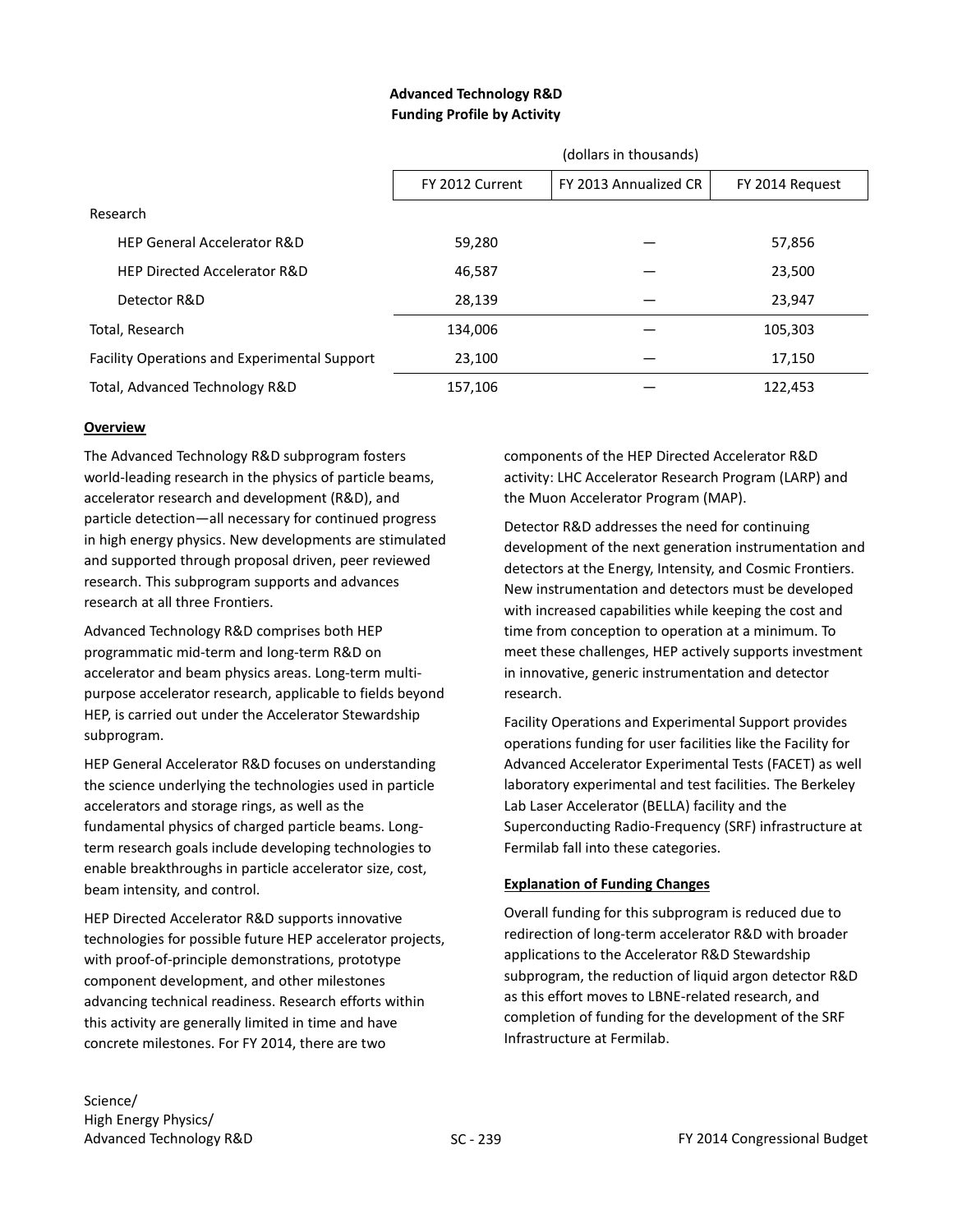|                                                                                                                                                                                                                                                                                                                                                                                                                                                                                                                                                            |                    | (dollars in thousands) |                                              |
|------------------------------------------------------------------------------------------------------------------------------------------------------------------------------------------------------------------------------------------------------------------------------------------------------------------------------------------------------------------------------------------------------------------------------------------------------------------------------------------------------------------------------------------------------------|--------------------|------------------------|----------------------------------------------|
|                                                                                                                                                                                                                                                                                                                                                                                                                                                                                                                                                            | FY 2012<br>Current | FY 2014<br>Request     | FY 2014<br>Request<br>vs. FY 2012<br>Current |
| Research                                                                                                                                                                                                                                                                                                                                                                                                                                                                                                                                                   | 134,006            | 105,303                | $-28,703$                                    |
| The major driver of the decrease in funding is the completion of the R&D<br>program for the International Linear Collider and redirection of selected long-<br>term accelerator R&D to the Accelerator R&D Stewardship subprogram.<br>Funding in other program components will support research with FACET, the<br>electron-beam driven plasma wakefield accelerator test facility at SLAC, and<br>BELLA, the laser driven plasma wakefield accelerator facility at LBNL. Other<br>activities are maintained at approximately the FY 2012 level-of-effort. |                    |                        |                                              |
| <b>Facility Operations and Experimental Support</b>                                                                                                                                                                                                                                                                                                                                                                                                                                                                                                        | 23,100             | 17,150                 | $-5,950$                                     |
| The decrease reflects the final increments of funding for development of the<br>SRF Infrastructure at Fermilab. Operation of the SRF processing and test<br>facilities is supported.                                                                                                                                                                                                                                                                                                                                                                       |                    |                        |                                              |
| Total, Advanced Technology R&D                                                                                                                                                                                                                                                                                                                                                                                                                                                                                                                             | 157,106            | 122,453                | $-34,653$                                    |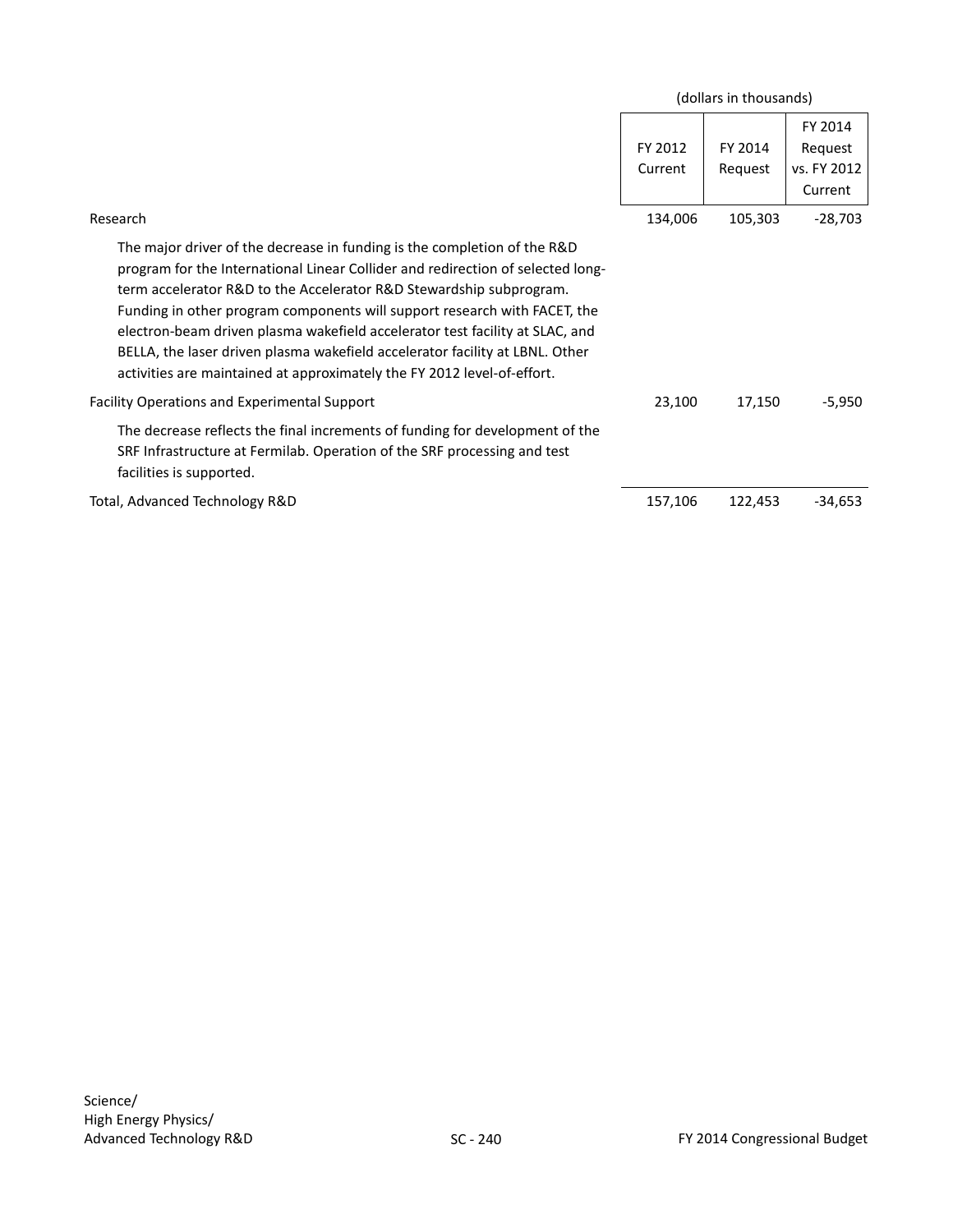## **Overview**

This activity supports research at 8 DOE national laboratories and about 30 academic or other research institutions. Funding is awarded based on external peer reviews. The program also trains new accelerator physicists with approximately 50 graduate students supported per year and supports the U.S Particle Accelerator School, which is held twice a year at rotating institutions to bring accelerator physics classes to students and practicing accelerator physicists who do not have regular access to such training.

Research efforts are also focused on the long-range development of new accelerating structures and techniques needed to achieve very high accelerating gradients. There are three different facilities to study wakefield acceleration techniques. At Argonne, the

wakefields are created in a dielectric, while at LBNL and SLAC the wakefields are created in plasmas using a laser (BELLA) and electron beam (FACET) respectively. Normal conducting high gradient structures are tested at SLAC.

Research activities supported include: improving properties of advanced superconducting materials and magnet technology including niobium-tin and high temperature superconductors; studies of surface physics affecting the performance of SRF cavities to achieve higher accelerating gradients and/or quality factors; and a broad program on the physics of beams including numerical simulations and modeling. These efforts develop concepts and technology needed to realize the higher energy and intensity accelerators needed by the HEP program.

## **Funding and Activity Schedule**

| Fiscal<br>Year | Activity                                                                                                                                                                                                                                                                                                                                                                            | Funding<br>(dollars in<br>thousands) |
|----------------|-------------------------------------------------------------------------------------------------------------------------------------------------------------------------------------------------------------------------------------------------------------------------------------------------------------------------------------------------------------------------------------|--------------------------------------|
| FY 2012        | Supported major accelerator R&D efforts at national laboratories and universities as described<br>above, including the first user run at FACET to study beam driven plasma wakefields.                                                                                                                                                                                              | 59,280                               |
| FY 2013        | The FY 2013 Request proposed \$64,942,000 to support major accelerator R&D efforts at national<br>laboratories and universities at approximately the FY 2012 level of effort. Increased funding was<br>requested to support optimal utilization of the FACET plasma wakefield accelerator facility at<br>SLAC. Research begins with the laser driven plasma wakefields using BELLA. |                                      |
| FY 2014        | Support for ongoing major accelerator R&D efforts at national laboratories and universities in this<br>subprogram continue at approximately FY 2012 level-of-effort. Decreased funding reflects                                                                                                                                                                                     | 57.856                               |

redirection of selected long-term, grant-based R&D to the Accelerator Stewardship subprogram.

|                                    | (dollars in thousands) |                       |                 |
|------------------------------------|------------------------|-----------------------|-----------------|
|                                    | FY 2012 Current        | FY 2013 Annualized CR | FY 2014 Request |
| Grants                             | 10,729                 |                       | 7,896           |
| National Laboratories              | 48,550                 |                       | 45,960          |
| Other Research                     |                        |                       | 4,000           |
| Total, HEP General Accelerator R&D | 59,280                 |                       | 57,856          |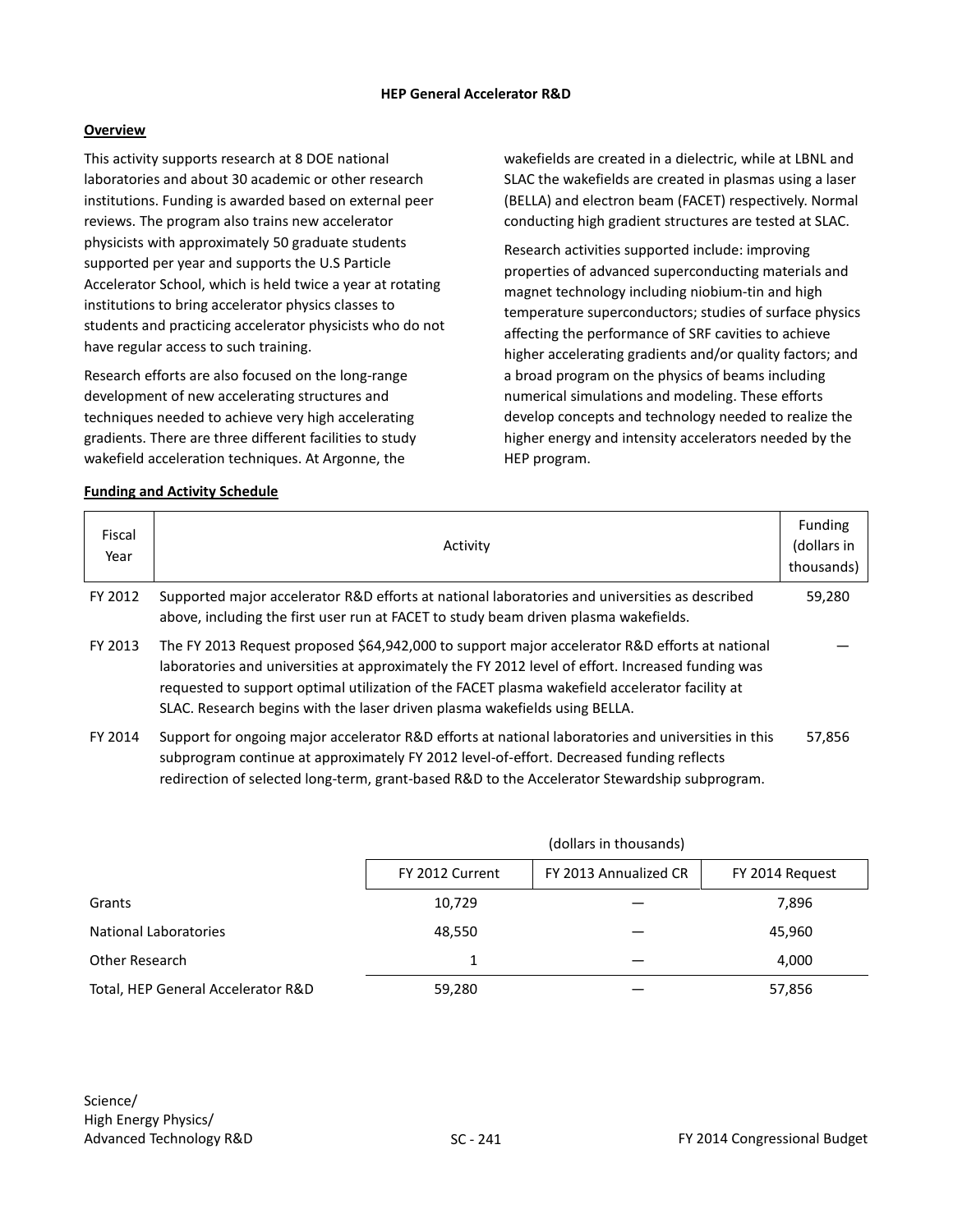## **Overview**

This activity demonstrates the feasibility of HEP accelerator concepts and technical approaches on an engineering scale. This includes R&D and prototyping to bring new concepts to a stage of engineering readiness where they can be incorporated into existing facilities or be applied to the design of new facilities. The efforts that comprise this activity are the LHC Accelerator Research Program (LARP) and the Muon Accelerator Program (MAP). The research program for the International Linear Collider was completed in FY 2012 and the Technical Design Report (TDR) was delivered in FY 2013.

The work is primarily done at four national laboratories and seven universities. The major areas of R&D are superconducting magnet and related materials technology; beam cooling and instrumentation; normal and superconducting accelerator systems; beam dynamics; and development of large simulation

muons into beams usable in an accelerator.

programs. The latter effort is coordinated with the SciDAC accelerator simulation project.

The LARP program supports superconducting magnet and accelerator instrumentation development needed to increase the luminosity at the Large Hadron Collider (LHC).

The MAP R&D plan for muon-based accelerators includes milestones and deliverables aimed at demonstrating the advanced technologies needed to realize muon-based accelerators for future muon colliders and neutrino factories. These programs are peer reviewed annually to evaluate the scientific quality of their work, progress against their milestones, and performance of the program management at the national laboratories.

#### **Funding and Activity Schedule**

| Fiscal<br>Year | Activity                                                                                                                                                                                                                                                                                         | <b>Funding</b><br>(dollars in<br>thousands) |
|----------------|--------------------------------------------------------------------------------------------------------------------------------------------------------------------------------------------------------------------------------------------------------------------------------------------------|---------------------------------------------|
| FY 2012        | Supported major directed R&D efforts as discussed above. In addition, FY 2012 was the last year<br>of funding the ILC R&D program.                                                                                                                                                               | 46,587                                      |
| FY 2013        | The FY 2013 Request proposed \$23,090,000 to support major directed R&D efforts as discussed<br>above. The completion of the Technical Design Report concludes the five-year ILC R&D program.<br>No funds were requested for the ILC R&D program in FY 2013.                                     |                                             |
| FY 2014        | MAP and LARP are the only activities in this category supported in FY 2014 and they are funded<br>at a constant level of effort. LARP will be developing prototype superconducting quadrupole<br>magnets with large apertures needed to increase luminosity at the LHC. MAP will be studying the | 23,500                                      |

operation of RF accelerating cavities in magnetic fields, a critical technology for the collection of

|                                     |                 | (dollars in thousands) |                 |
|-------------------------------------|-----------------|------------------------|-----------------|
|                                     | FY 2012 Current | FY 2013 Annualized CR  | FY 2014 Request |
| <b>LHC Accelerator Research</b>     | 12,390          |                        | 11,500          |
| International Linear Collider       | 21,497          |                        | 0               |
| Muon Accelerators                   | 12,700          |                        | 12,000          |
| Total, HEP Directed Accelerator R&D | 46,587          |                        | 23,500          |

Science/ High Energy Physics/ Advanced Technology R&D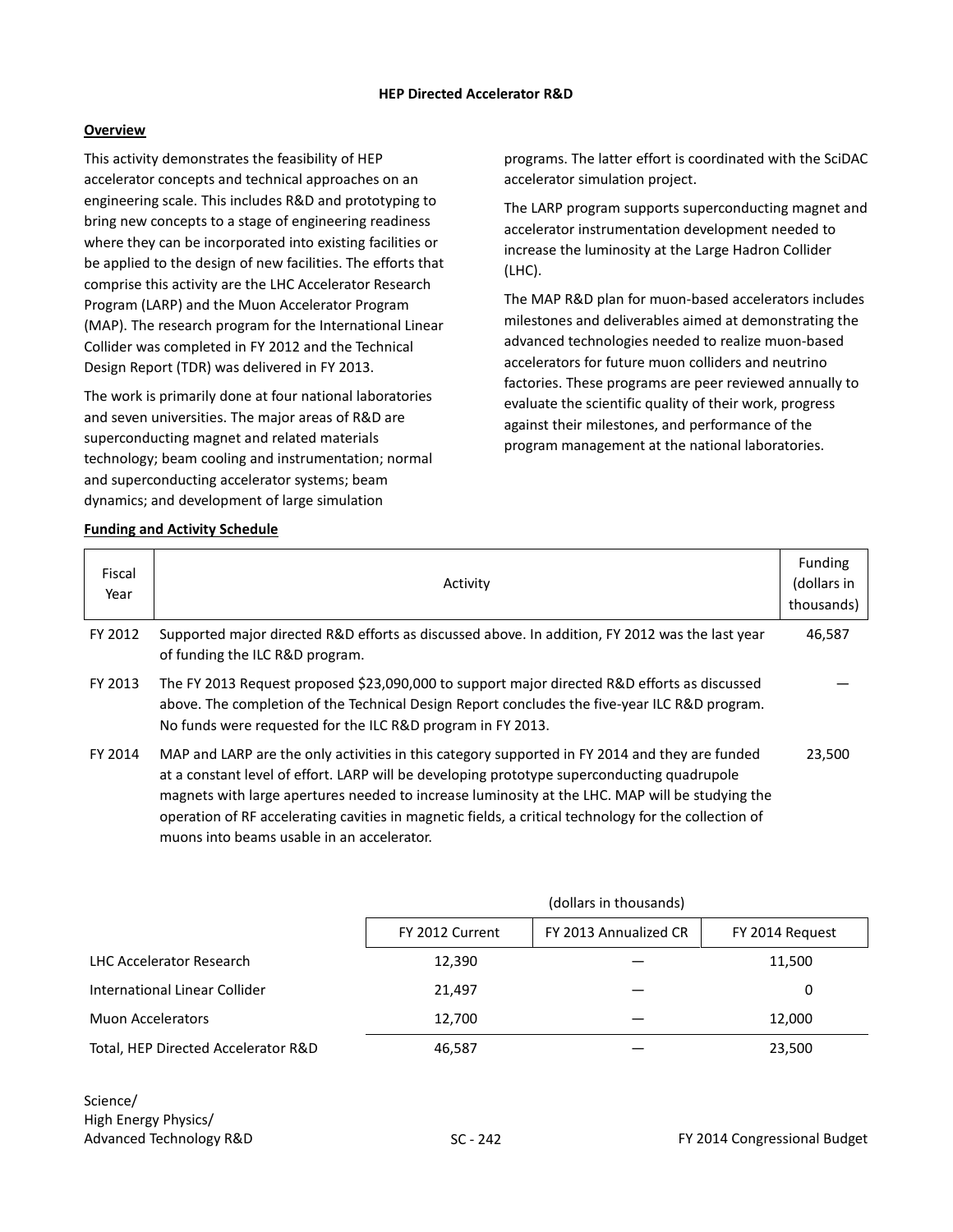#### **Detector R&D**

## **Overview**

The Detector R&D activity addresses fundamental scientific challenges in particle detection, measurement, and data processing and provides support for developing and prototyping detector systems to bring the technologies to maturity and be incorporated into future particle physics experiments.

This activity is supported at 5 national laboratories and 25 universities. Efforts supported tend to be "generic" detector development with the potential for wide applicability and/or high-payoff. Research grants are selected using external peer review. Research groups work on a range of new technologies, including: silicon strip and pixel trackers that can work in high radiation environments and accommodate prodigious data rates; techniques for increasing the energy and directional

sensitivities in neutrino detectors using new detector media (such as liquid argon) while significantly reducing their cost; and developing ever more sensitive chargecoupled devices (CCD) for telescope cameras.

Notable recent projects include research in producing a photo-detector with large area coverage but compact and inexpensive readout and the development of an inexpensive solvent to add to water to make it scintillate (emit light) in the presence of high energy charged particles. This work on the large area photo-detector was carried out at ANL and received an R&D 100 award in 2012. HEP conducted an external peer review of all laboratory research groups in this activity in 2012, and findings from this review are used to inform subsequent funding decisions.

#### **Funding and Activity Schedule**

| Fiscal<br>Year | Activity                                                                                                                                                                                                                                                                                                                                                                                                                             | Funding<br>(dollars in<br>thousands) |
|----------------|--------------------------------------------------------------------------------------------------------------------------------------------------------------------------------------------------------------------------------------------------------------------------------------------------------------------------------------------------------------------------------------------------------------------------------------|--------------------------------------|
| FY 2012        | Funding enabled a broad research program in advanced detector concepts and related<br>technologies as noted above. New awards were made for successful proposals in response to a<br>targeted funding opportunity announcement for Collider Detector Research and Development.                                                                                                                                                       | 28,139                               |
| FY 2013        | The FY 2013 Request proposed \$29,856,000 to continue support of Detector R&D efforts, with<br>selection of activities based in part on findings from the review of the laboratory research<br>program in 2012. Funding is increased to support the ramp up of funding for new detector R&D<br>activities. Emphasis will shift towards the R&D needs of Intensity Frontier experiments such as<br>liquid argon detector development. |                                      |
|                | EV 2014 Eugebe for liquid associated to DRD is reduced                                                                                                                                                                                                                                                                                                                                                                               | 33 Q 47                              |

FY 2014 Funding for liquid argon detector R&D is reduced. 23,947

|                       | (dollars in thousands) |                       |                 |
|-----------------------|------------------------|-----------------------|-----------------|
|                       | FY 2012 Current        | FY 2013 Annualized CR | FY 2014 Request |
| Grants                | 2.944                  |                       | 3,206           |
| National Laboratories | 25,195                 |                       | 20,741          |
| Total, Detector R&D   | 28,139                 |                       | 23,947          |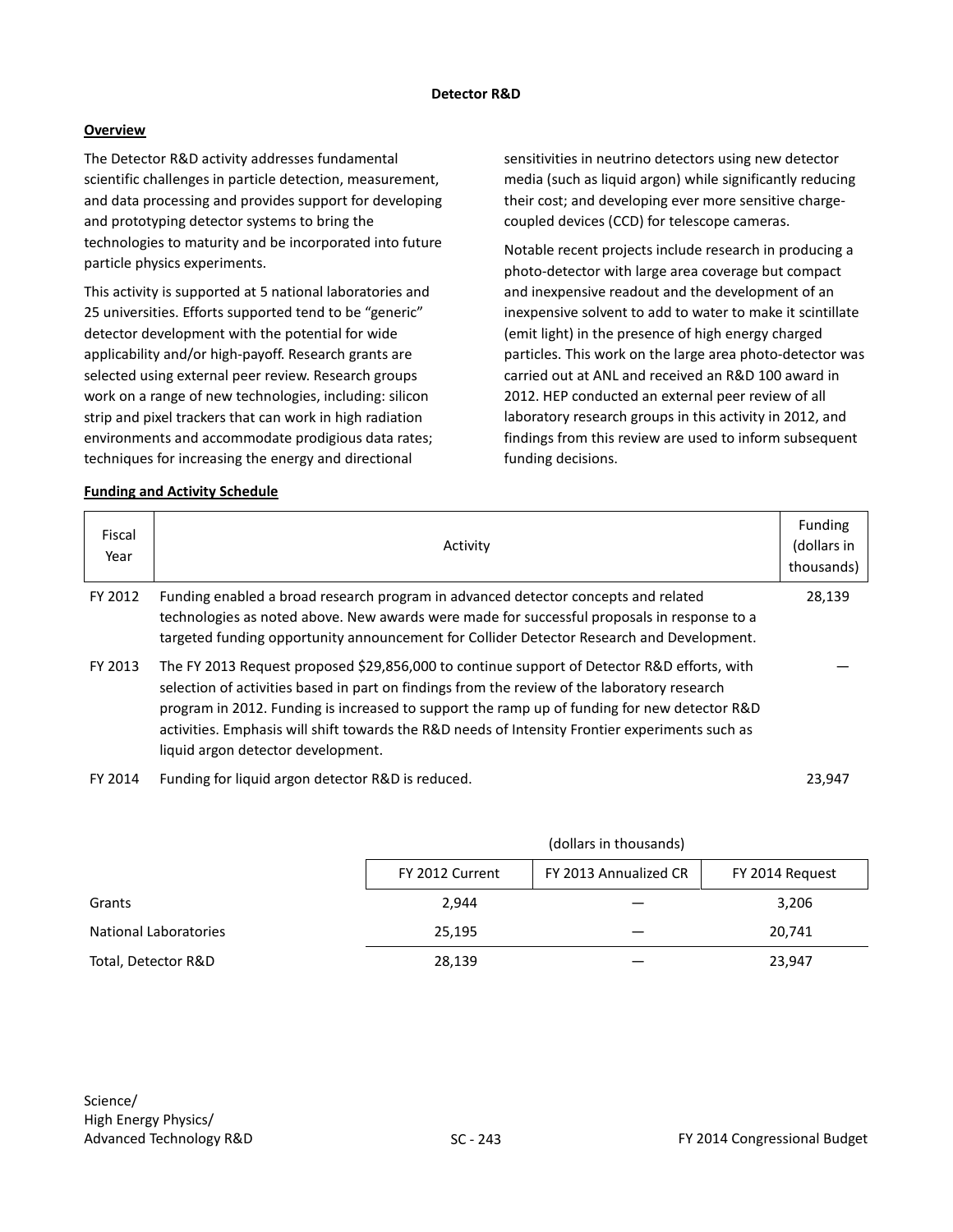### **Facility Operations and Experimental Support**

## **Overview**

BELLA, FACET, and the SRF infrastructure at Fermilab are now transitioning into their operation phase to support user experiments and testing. FACET, an accelerator R&D user facility, supports experiments driven by its highenergy, ultrashort electron beam, including plasma wakefield acceleration, dielectric wakefield acceleration, terahertz radiation generation, beam diagnostics, and ultra fast magnetic switching in materials. In 2012, FACET had its first user run for eight peer-reviewed experiments conducted by 50 users from 16 institutions.

The BELLA laser-driven accelerator test facility supports research carried out by LBNL staff and their collaborators.

## **Funding and Activity Schedule**

Funding from this subprogram covers the operations and maintenance of the facility.

The Fermilab SRF Infrastructure supports the processing and testing of individual SRF cavities and modules of assembled cavities. The SRF infrastructure includes: cleaning systems, clean room assembly areas, cryogenic systems, RF power generation and distribution, instrumentation, and beam sources which can be used for the development of SRF cavities and modules for future accelerators and research on the performance of such cavities.

| Fiscal<br>Year | Activity                                                                                                                                                                                                                                                                   | Funding<br>(dollars in<br>thousands) |
|----------------|----------------------------------------------------------------------------------------------------------------------------------------------------------------------------------------------------------------------------------------------------------------------------|--------------------------------------|
| FY 2012        | Supported facility operations, commissioning and experimental supports at FACET, BELLA, and<br>the SRF Infrastructure at Fermilab.                                                                                                                                         | 23,100                               |
| FY 2013        | The FY 2013 Request proposed \$23,700,000 to continue support of facility operations,<br>commissioning and experimental supports at FACET and BELLA. Funding for FACET operation is<br>increased, while commissioning support for the Fermi SRF infrastructure is reduced. |                                      |
| FY 2014        | Support for activities at FACET and BELLA is held constant. Funding for the SRF Infrastructure is<br>decreased as this facility transitions to operation.                                                                                                                  | 17.150                               |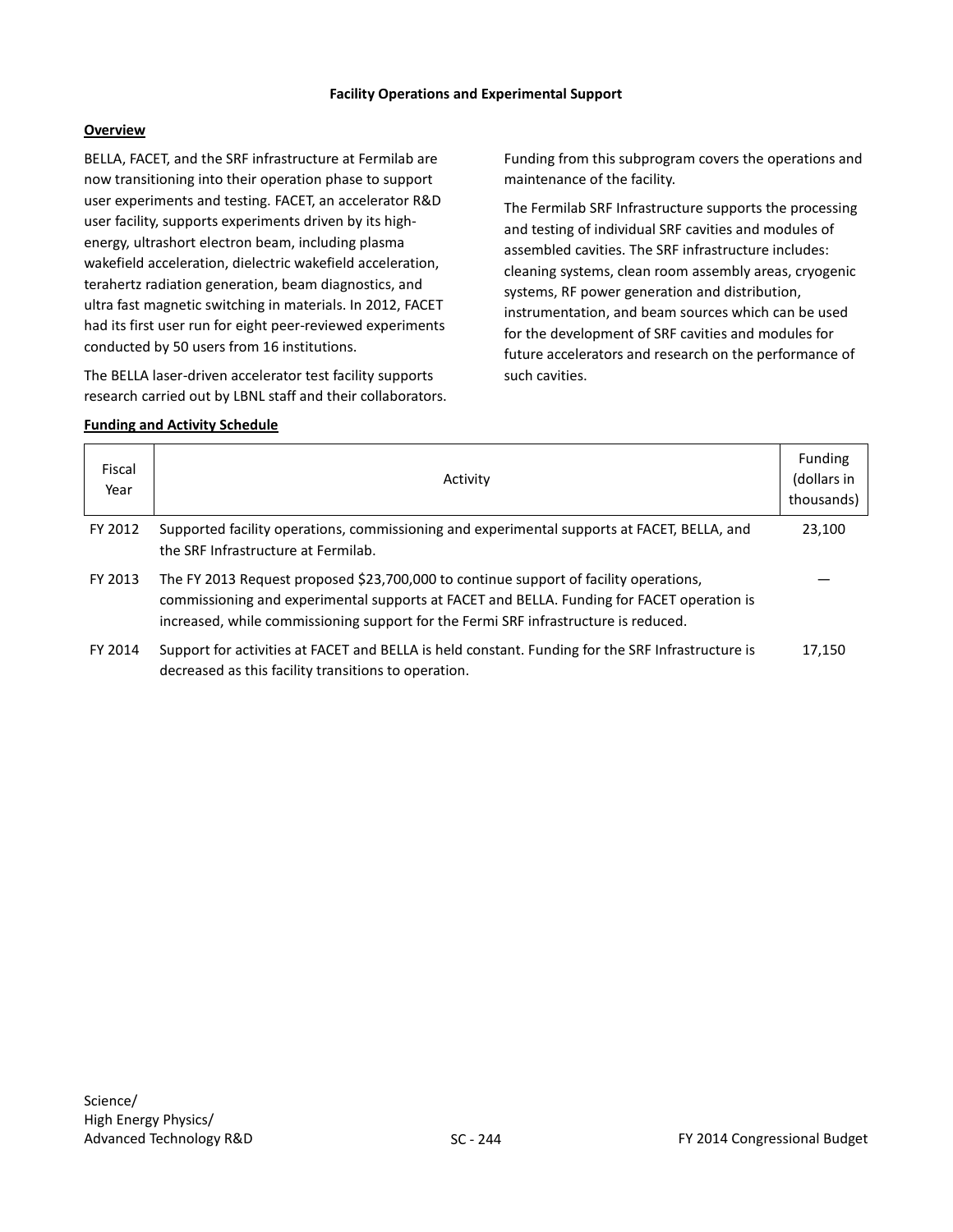## **Accelerator Stewardship Funding Profile by Activity**

|                                              | (dollars in thousands)                                      |  |       |
|----------------------------------------------|-------------------------------------------------------------|--|-------|
|                                              | FY 2013 Annualized CR<br>FY 2012 Current<br>FY 2014 Request |  |       |
| Research                                     |                                                             |  | 6,581 |
| Facility Operations and Experimental Support | 2,850                                                       |  | 3,350 |
| Total, Accelerator Stewardship               | 2,850                                                       |  | 9,931 |

## **Overview**

This subprogram supports long-term accelerator R&D that underpins future accelerator concepts and technologies for applications that may extend beyond high energy physics. HEP manages this program in consultation with other programs in the Office of Science that develop and build particle accelerators.

HEP and other Office of Science programs will continue to conduct programmatic near- and mid-term R&D on accelerator and beam physics issues related to the scientific facilities they operate. This subprogram is not intended to replace those directed R&D efforts, which are driven by program-specific goals and priorities.

The need for a national, coordinated program has been highlighted by past advisory committee reports, the Accelerators for America's Future workshop in late 2009, language in the FY 2012 Congressional appropriation bill report, and a subsequent community task force that provided input<sup>[a](#page-38-0)</sup> on specific R&D topics that could benefit from a sustained and coordinated approach that reaches out to accelerator users beyond the traditional HEP community. This budget request has been formulated using that input.

The research supported by this subprogram, together with making available laboratory accelerator test facilities and infrastructure for non-HEP users and providing increased support at beam test facilities, will help advance applications in energy and the environment, medicine, industry, national security, and discovery science.

Research activities are grouped into eight areas: superconducting radio frequency (SRF); new accelerator

<span id="page-38-0"></span><sup>a</sup> [http://www.acceleratorsamerica.org/report/](http://www.acceleratorsamerica.org/report/accelerator_task_force_report.pdf) [accelerator\\_task\\_force\\_report.pdf](http://www.acceleratorsamerica.org/report/accelerator_task_force_report.pdf)

Science/ High Energy Physics/

 $\overline{a}$ 

concepts; accelerator, beam, and computational physics; superconducting magnets; normal-conducting, highgradient accelerator structures; particle sources; beam instrumentation and control; and RF sources.

## **Explanation of Funding Changes**

This subprogram was created as part of the HEP budget restructuring effort in FY 2013. This subprogram captures HEP Accelerator R&D efforts that would be appropriately reclassified as Accelerator Stewardship activities, including university-based research, national laboratory research, and operations of existing accelerator test facilities that can provide access to users conducting research on accelerator stewardship topics. Prior year funding that would have been classified as supporting Accelerator Stewardship activities has been estimated.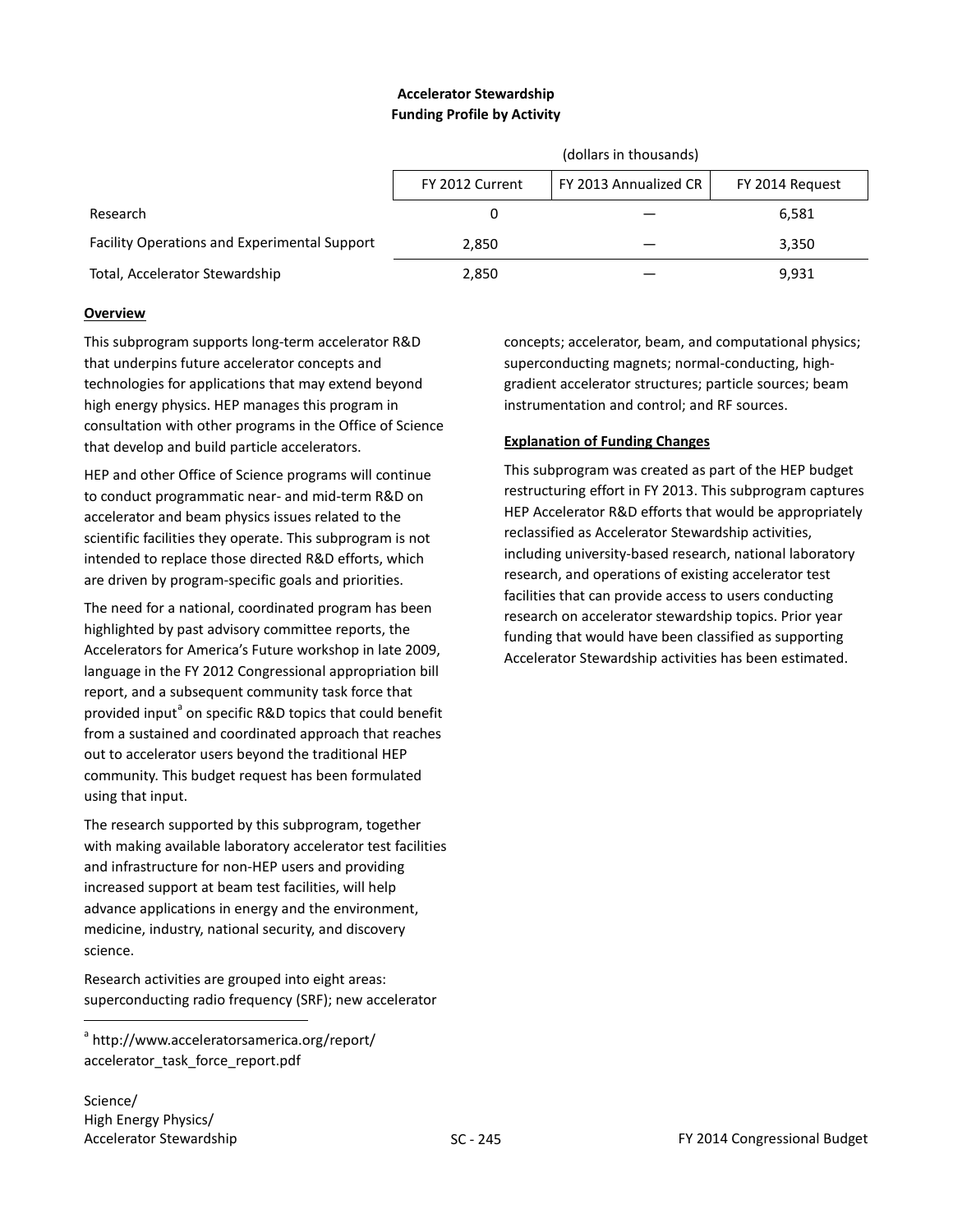|                                                                                                                                 |                    | (dollars in thousands) |                                              |
|---------------------------------------------------------------------------------------------------------------------------------|--------------------|------------------------|----------------------------------------------|
|                                                                                                                                 | FY 2012<br>Current | FY 2014<br>Request     | FY 2014<br>Request<br>vs. FY 2012<br>Current |
| Research                                                                                                                        | 0                  | 6,581                  | $+6,581$                                     |
| Reclassification of research activities identified as Accelerator Stewardship<br>efforts, which benefit areas broader than HEP. |                    |                        |                                              |
| <b>Facility Operations and Experimental Support</b>                                                                             | 2,850              | 3,350                  | $+500$                                       |
| Provides a modest increase in support for FACET Operations for stewardship<br>research.                                         |                    |                        |                                              |
| Total, Accelerator Stewardship                                                                                                  | 2,850              | 9,931                  | $+7,081$                                     |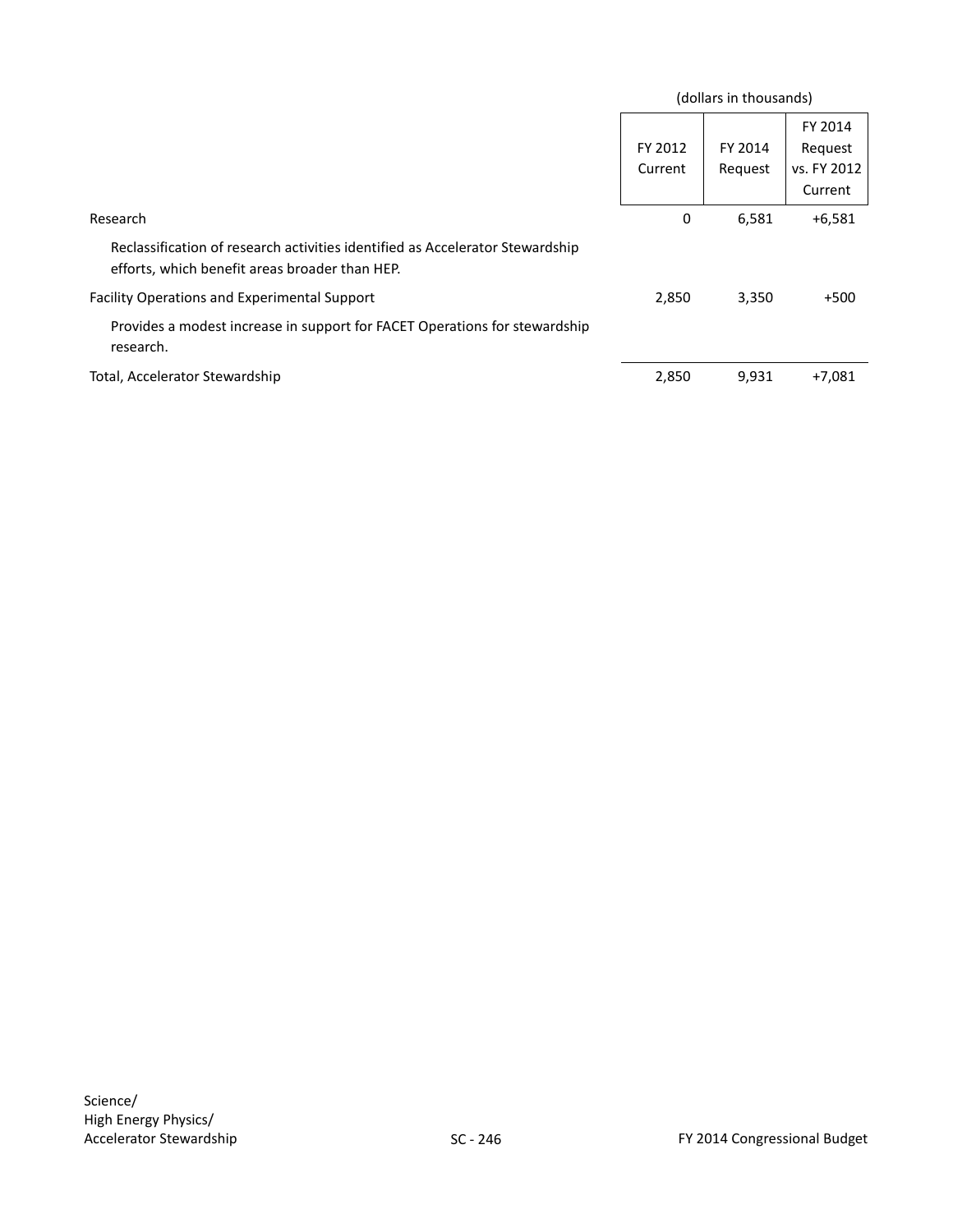#### **Research**

## **Overview**

This research category supports activities that have been identified for applications in areas broader than just HEP. Research is conducted at national laboratories and universities. The stewardship program focuses on longterm accelerator R&D that promotes scientific innovations to enable breakthroughs in particle accelerator size, cost, beam intensity, and control. Research topics include superconducting radio frequency (SRF); new accelerator concepts; accelerator, beam, and

computational physics; superconducting magnets; normal-conducting, high-gradient accelerator structures; beam instrumentation and control; particle sources; and RF sources. This activity incorporates the research program of approximately 20 university grants in advanced accelerator science, beam physics and related technologies that had previously been supported under Advanced Technology R&D.

## **Funding and Activity Schedule**

| Fiscal<br>Year | Activity                                                                                       | <b>Funding</b><br>(dollars in<br>thousands) |
|----------------|------------------------------------------------------------------------------------------------|---------------------------------------------|
| FY 2014        | Based upon an internal Office of Science review, a number of activities are moved into the     | 6,581                                       |
|                | Accelerator Stewardship subprogram because of their potential applicability beyond the HEP     |                                             |
|                | program. The activities include accelerator R&D efforts at national laboratories: beam physics |                                             |

and accelerator modeling and computation at SLAC and PPPL.

|                              | (dollars in thousands)                                      |  |       |  |
|------------------------------|-------------------------------------------------------------|--|-------|--|
|                              | FY 2013 Annualized CR<br>FY 2012 Current<br>FY 2014 Request |  |       |  |
| Grants                       | 0                                                           |  | 5,481 |  |
| <b>National Laboratories</b> | 0                                                           |  | 1,100 |  |
| Total, Research              | 0                                                           |  | 6,581 |  |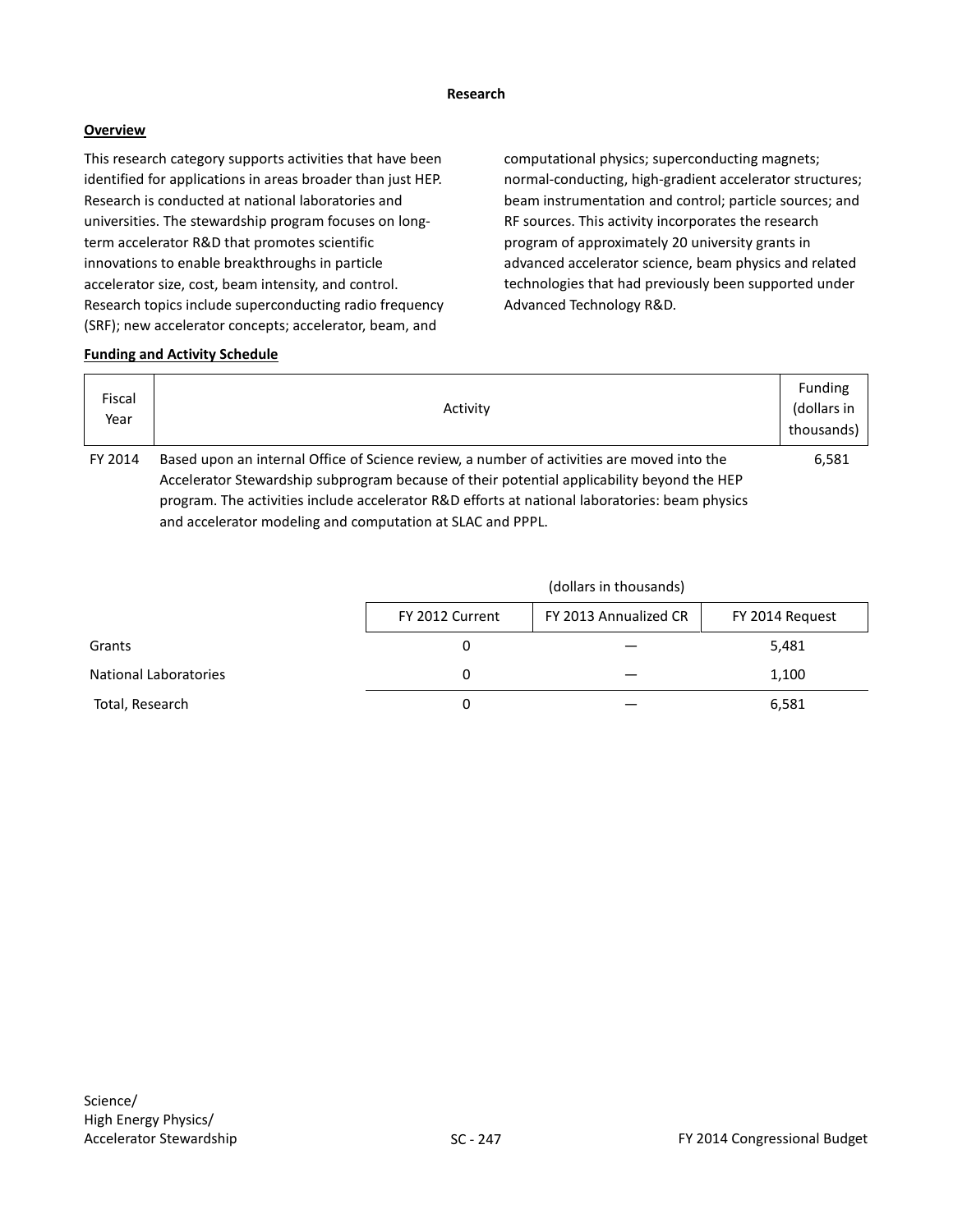## **Facility Operations and Experimental Support**

## **Overview**

The Accelerator R&D Stewardship subprogram supports facility operations and experimental support at the Accelerator Test Facility (ATF) at BNL. Experiments at ATF are studying the interactions of high power electromagnetic radiation and high brightness electron beams, including free-electron lasers and laser acceleration of electrons and the development of electron beams with extremely high brightness, photoinjectors, electron beam and radiation diagnostics and

computer controls. During FY 2012, 34 users from 12 institutions set up and conducted a total of eleven experiments and received a total of 188 run-days.

This stewardship subprogram also provides incremental support for the Facility for Accelerator Science and Experimental Test Beams (FACET) at SLAC.

Experiments at these facilities are selected using a peer review process managed by the laboratories.

| Fiscal<br>Year | Activity                                                                                                                | <b>Funding</b><br>(dollars in<br>thousands) |
|----------------|-------------------------------------------------------------------------------------------------------------------------|---------------------------------------------|
| FY 2012        | Supported facility operation at the ATF.                                                                                | 2,850                                       |
| FY 2013        | The FY 2013 Request proposed \$2,900,000 to support facility operations at the ATF.                                     |                                             |
| FY 2014        | Supports facility operation at the ATF and modest incremental support for FACET Operations for<br>stewardship research. | 3,350                                       |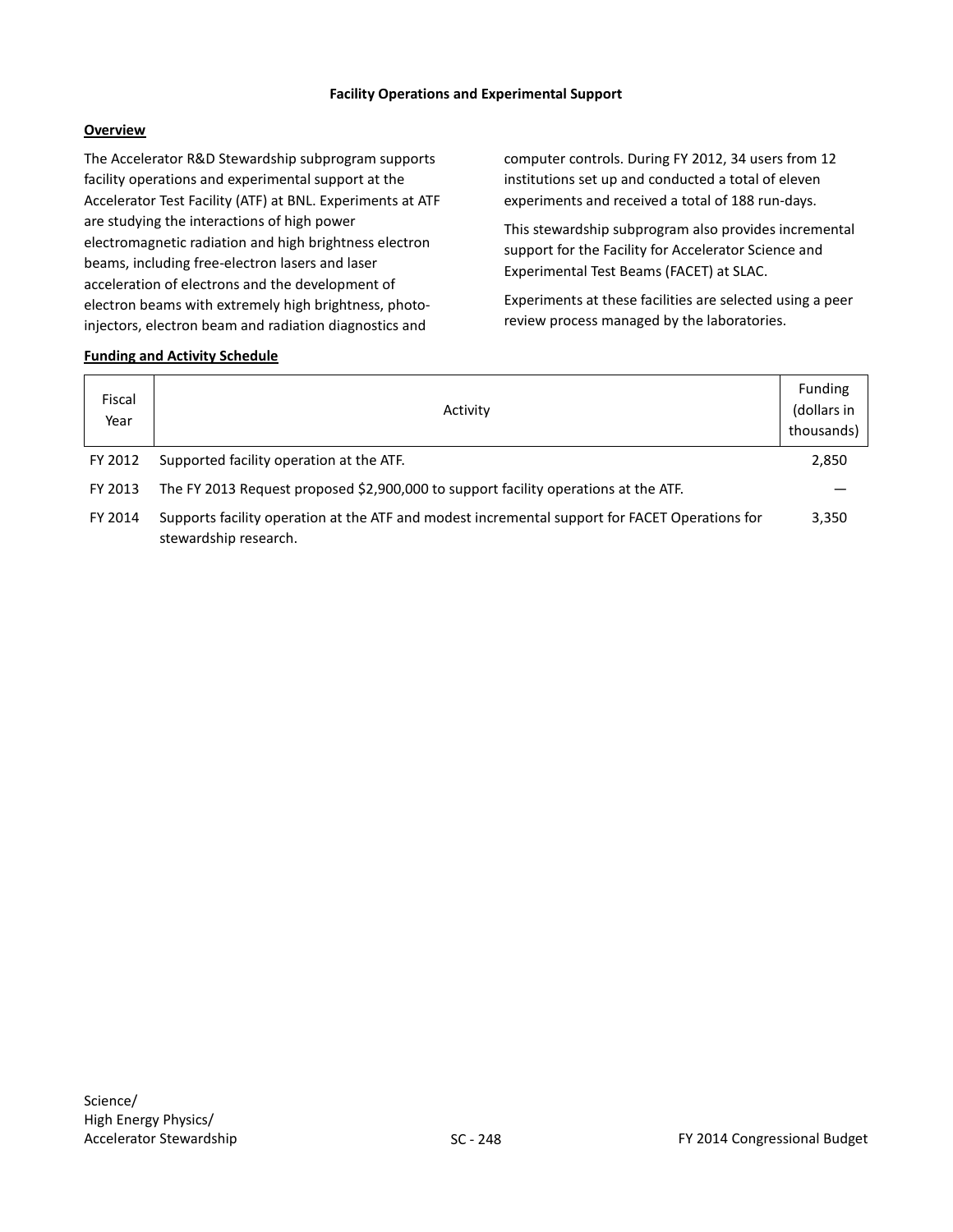## **SBIR/STTR Funding Profile by Activity**

|                        | (dollars in thousands)                                      |  |        |  |
|------------------------|-------------------------------------------------------------|--|--------|--|
|                        | FY 2013 Annualized CR<br>FY 2012 Current<br>FY 2014 Request |  |        |  |
| SBIR/STTR <sup>a</sup> |                                                             |  | 21,457 |  |
|                        |                                                             |  |        |  |

<sup>a</sup> SBIR/STTR funding:

- FY 2012 Appropriation: SBIR \$17,915,000 and STTR \$2,412,000 (transferred out of HEP in FY 2012 Current column)
- FY 2014 Request: SBIR \$18,775,000 and STTR \$2,682,000

#### **Overview**

SBIR/STTR funding is set at 3.2% of non-capital funding in in FY 2014. The FY 2012 funding was set at 2.95%.

## **Explanation of Funding Changes**

The SBIR/STTR amount is adjusted to mandated percentages for non-capital funding.

(dollars in thousands)

|           |         |         | FY 2014     |
|-----------|---------|---------|-------------|
|           | FY 2012 | FY 2014 | Request     |
|           | Current | Request | vs. FY 2012 |
|           |         |         | Current     |
| SBIR/STTR | 0       | 21,457  | $+21,457$   |

In FY 2012, \$17,915,000 and \$2,412,000 were transferred to the Small Business Innovation Research (SBIR) and Small Business Technology (STTR) programs, respectively. SBIR/STTR funding is set at 3.2% of non-capital funding in FY 2014. FY 2012 was set at 2.95%.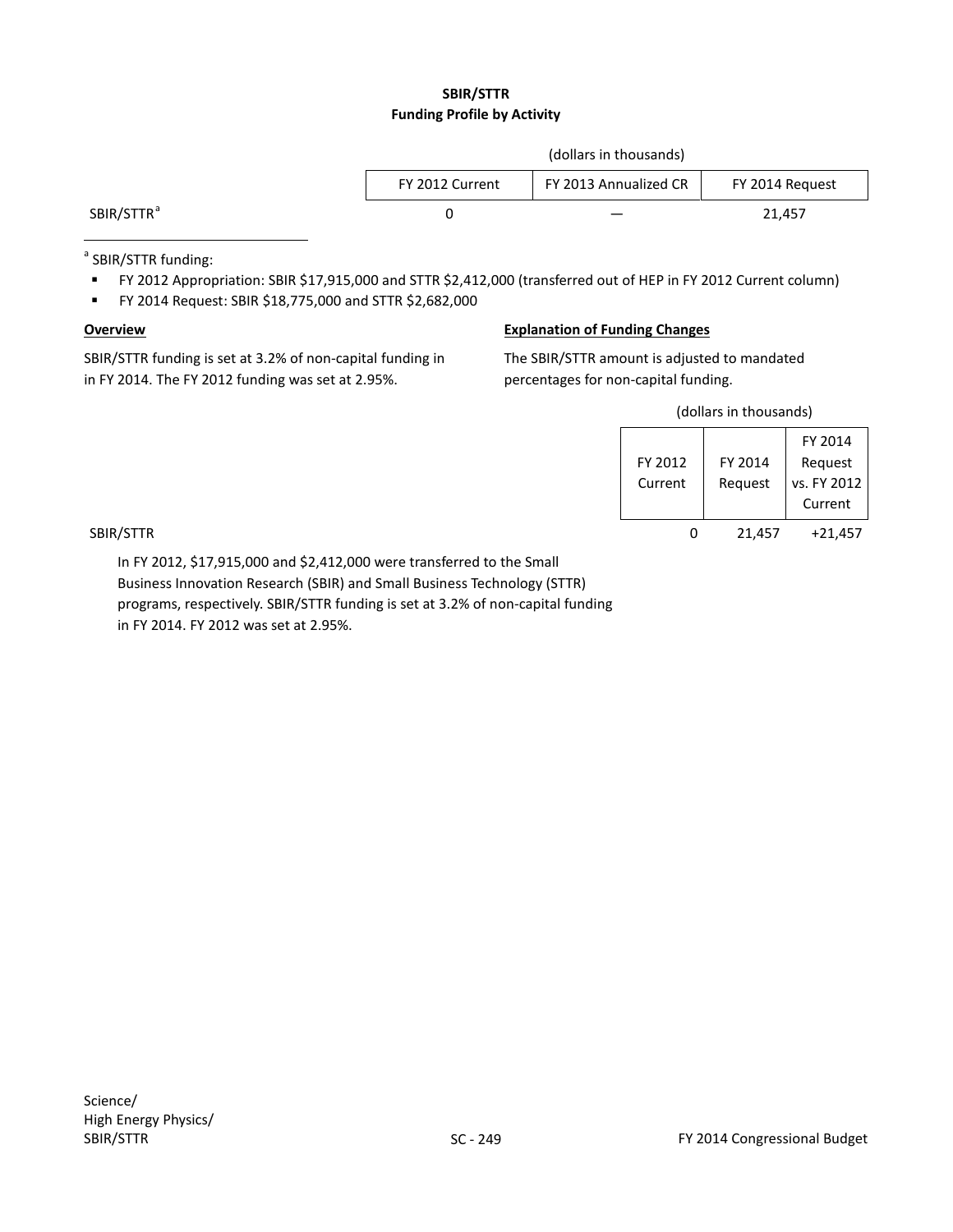## **Construction Funding Profile by Activity**

|                                        | (dollars in thousands)                                      |        |        |  |
|----------------------------------------|-------------------------------------------------------------|--------|--------|--|
|                                        | FY 2013 Annualized CR<br>FY 2012 Current<br>FY 2014 Request |        |        |  |
| Long Baseline Neutrino Experiment      | 4.000                                                       | 4,025  |        |  |
| Muon to Electron Conversion Experiment | 24.000                                                      | 24.147 | 35,000 |  |
| Total, Construction                    | 28,000                                                      | 28,172 | 35,000 |  |

## **Overview**

The Muon to Electron Conversion Experiment (Mu2e) will be built at Fermilab and is an important component of the Intensity Frontier subprogram. It will utilize a proton beam to produce muons to study their conversion to electrons in order to determine if charged leptons can change identity in flight like neutrinos do. This process is forbidden In the Standard Model, so observation of events of this type would be a clear signal of new physics.

The Mu2e cost estimate has been revised and CD-1 was approved on July 11, 2012. Preliminary engineering design for Mu2e has commenced. The PED funds requested in FY 2013–2014 will be used to complete the engineering design, and the construction funds requested in FY 2014 will be used to initiate long-lead procurement of technical materials in order to reduce cost and schedule risk. The project is planned to be baselined (CD-2) in FY 2014.

The HEP program has been developing the Long Baseline Neutrino Experiment (LBNE) project, with the Homestake Mine in South Dakota as a possible site for a far detector. The National Science Foundation was a potential partner in development and operations of the LBNE far detector but has chosen not to participate. During FY 2011 and early FY 2012, DOE worked to refine the scientific scope that can be achieved by DOE alone. In the spring of 2012, the Daya Bay Reactor Neutrino experiment, a U.S.-China

collaboration reported a new measurement of an important (and previously unknown) neutrino parameter that determines the physics "reach" of experiments such as LBNE. Original LBNE designs had accommodated a value as much as ten times smaller than that reported by the Daya Bay collaboration, requiring much larger detectors to be certain of achieving physics goals. Knowledge of this parameter has allowed the current LBNE conceptual design to be re-optimized. The LBNE project team developed a conceptual design during FY 2012 that includes a new neutrino beam at Fermilab pointed at the Homestake Mine in South Dakota and an approximately 10 kiloton liquid argon detector on the surface at Homestake. This conceptual design received CD-1 approval on December 10, 2012. DOE is continuing to review this project mindful of ongoing community planning exercises.

## **Explanation of Funding Changes**

The increase of PED funding for Mu2e takes into account the planned profiles. Mu2e and LBNE received PED funding in FY 2012.

Construction funding for Mu2e will increase in FY 2014 as construction (TEC) funding replaces the FY 2012 PED and OPC/R&D funding.

| (dollars in thousands) |         |             |  |  |
|------------------------|---------|-------------|--|--|
| FY 2014                |         |             |  |  |
| FY 2012                | FY 2014 | Request     |  |  |
| Current                | Request | vs. FY 2012 |  |  |
|                        |         | Current     |  |  |
|                        |         |             |  |  |

Long Baseline Neutrino Experiment

No PED is requested in FY 2014.

Science/ High Energy Physics/ Construction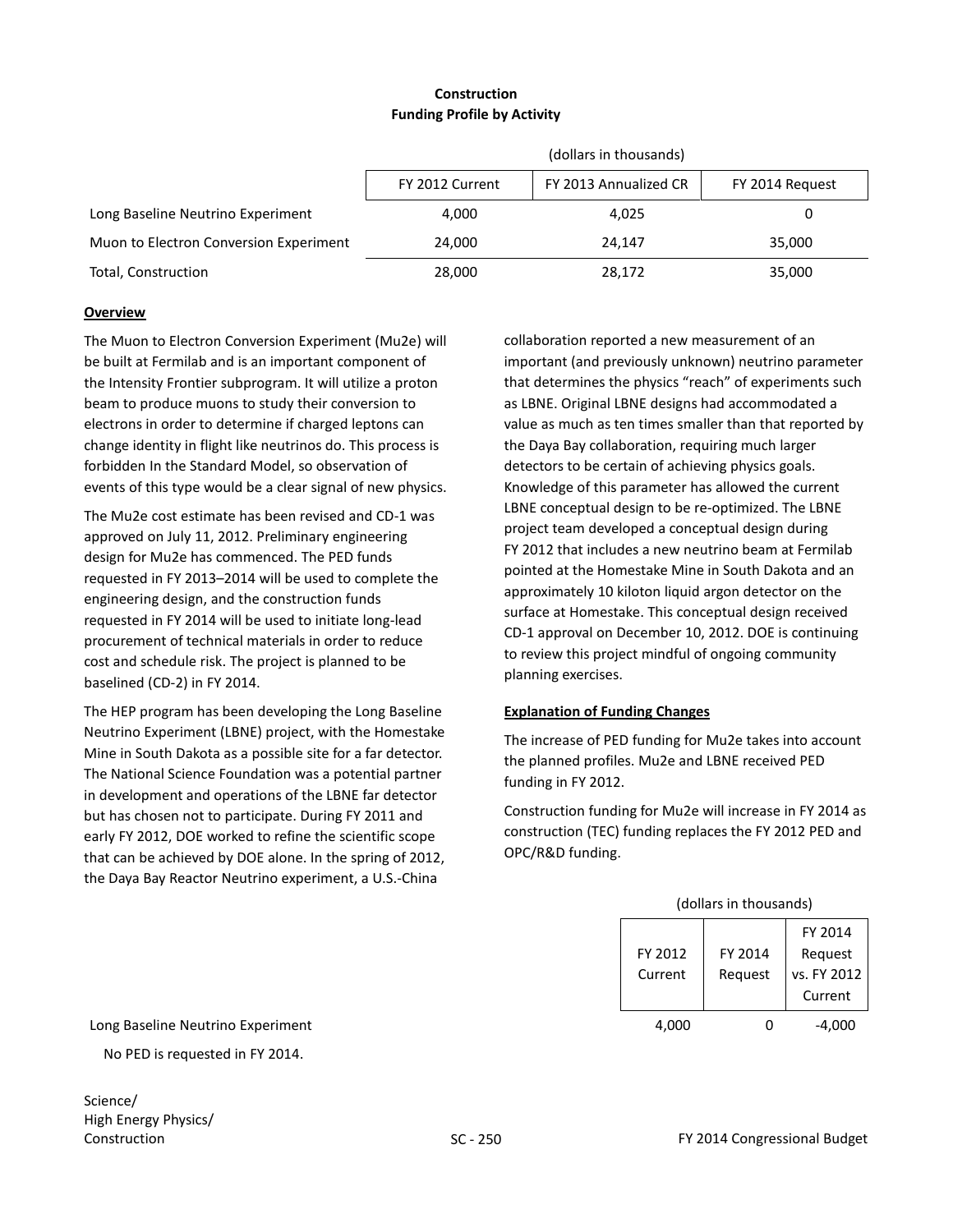|                                                                                                                                          |         | (dollars in thousands) |             |
|------------------------------------------------------------------------------------------------------------------------------------------|---------|------------------------|-------------|
|                                                                                                                                          |         |                        | FY 2014     |
|                                                                                                                                          | FY 2012 | FY 2014                | Request     |
|                                                                                                                                          | Current | Request                | vs. FY 2012 |
|                                                                                                                                          |         |                        | Current     |
| Muon to Electron Conversion Experiment                                                                                                   | 24,000  | 35,000                 | $+11,000$   |
| Funding is provided for continuing project engineering and design activities and<br>to initiate long-lead procurements and construction. |         |                        |             |
| Total, Construction                                                                                                                      | 28,000  | 35,000                 | $+7,000$    |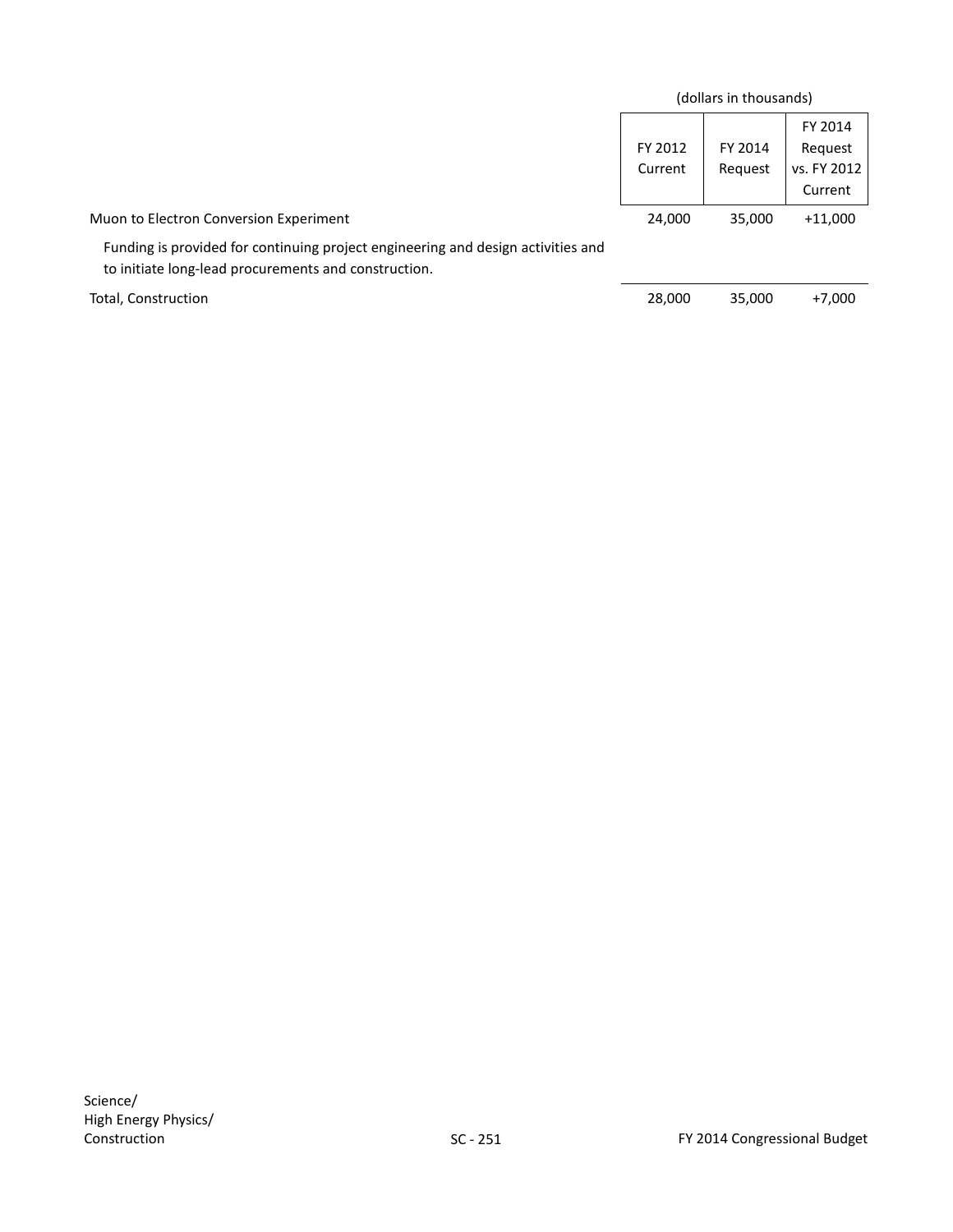#### **Supporting Information**

#### **Capital Operating Expenses**

## **Capital Operating Expenses Summary**

<span id="page-45-0"></span>

|                                                                                | (dollars in thousands) |                       |                 |
|--------------------------------------------------------------------------------|------------------------|-----------------------|-----------------|
|                                                                                | FY 2012 Current        | FY 2013 Annualized CR | FY 2014 Request |
| Capital equipment over \$500,000, including<br>major items of equipment (MIEs) | 63,295                 |                       | 50,222          |
| General plant projects (GPP) (under \$10 million)                              | 7.475                  |                       | 14.548          |
| Accelerator improvement projects (AIP)                                         | 0                      |                       | 6,200           |
| <b>Total, Capital Operating Expenses</b>                                       | 70,770                 |                       | 70,970          |

## **Capital Equipment over \$500,000 (including MIEs)**

|                                                 | (dollars in thousands) |             |                    |                                    |                    |
|-------------------------------------------------|------------------------|-------------|--------------------|------------------------------------|--------------------|
|                                                 | Total                  | Prior Years | FY 2012<br>Current | FY 2013<br>Annualized<br><b>CR</b> | FY 2014<br>Request |
| Major items of equipment (TEC over \$2 million) |                        |             |                    |                                    |                    |
| <b>Intensity Frontier Experimental Physics</b>  |                        |             |                    |                                    |                    |
| NOvA                                            |                        |             |                    |                                    |                    |
| <b>TEC</b>                                      | 204,468                | 143,748     | 41,240             |                                    | 0                  |
| <b>OPC</b>                                      | 73,532                 | 73,532      | 0                  |                                    | 0                  |
| <b>TPC</b>                                      | 278,000                | 217,280     | 41,240             |                                    | $\Omega$           |
| MicroBooNE <sup>a</sup>                         |                        |             |                    |                                    |                    |
| <b>TEC</b>                                      | 14,760                 | 2,903       | 6,000              |                                    | $\mathbf 0$        |
| OPC                                             | 5,140                  | 5,140       | 0                  |                                    | 0                  |
| <b>TPC</b>                                      | 19,900                 | 8,043       | 6,000              |                                    | $\mathbf 0$        |
| Reactor Neutrino Detector at Daya Bay           |                        |             |                    |                                    |                    |
| <b>TEC</b>                                      | 32,700                 | 32,200      | 500                |                                    | 0                  |
| <b>OPC</b>                                      | 2,800                  | 2,800       | 0                  |                                    | 0                  |
| <b>TPC</b>                                      | 35,500                 | 35,000      | 500                |                                    | 0                  |

<span id="page-45-1"></span><sup>&</sup>lt;sup>a</sup> The MicroBooNE Project received CD-2/3a approval for its performance baseline and long-lead procurements on September 27, 2011. CD-3b approval for all fabrication was on March 29, 2012. The TPC is \$19,900,000.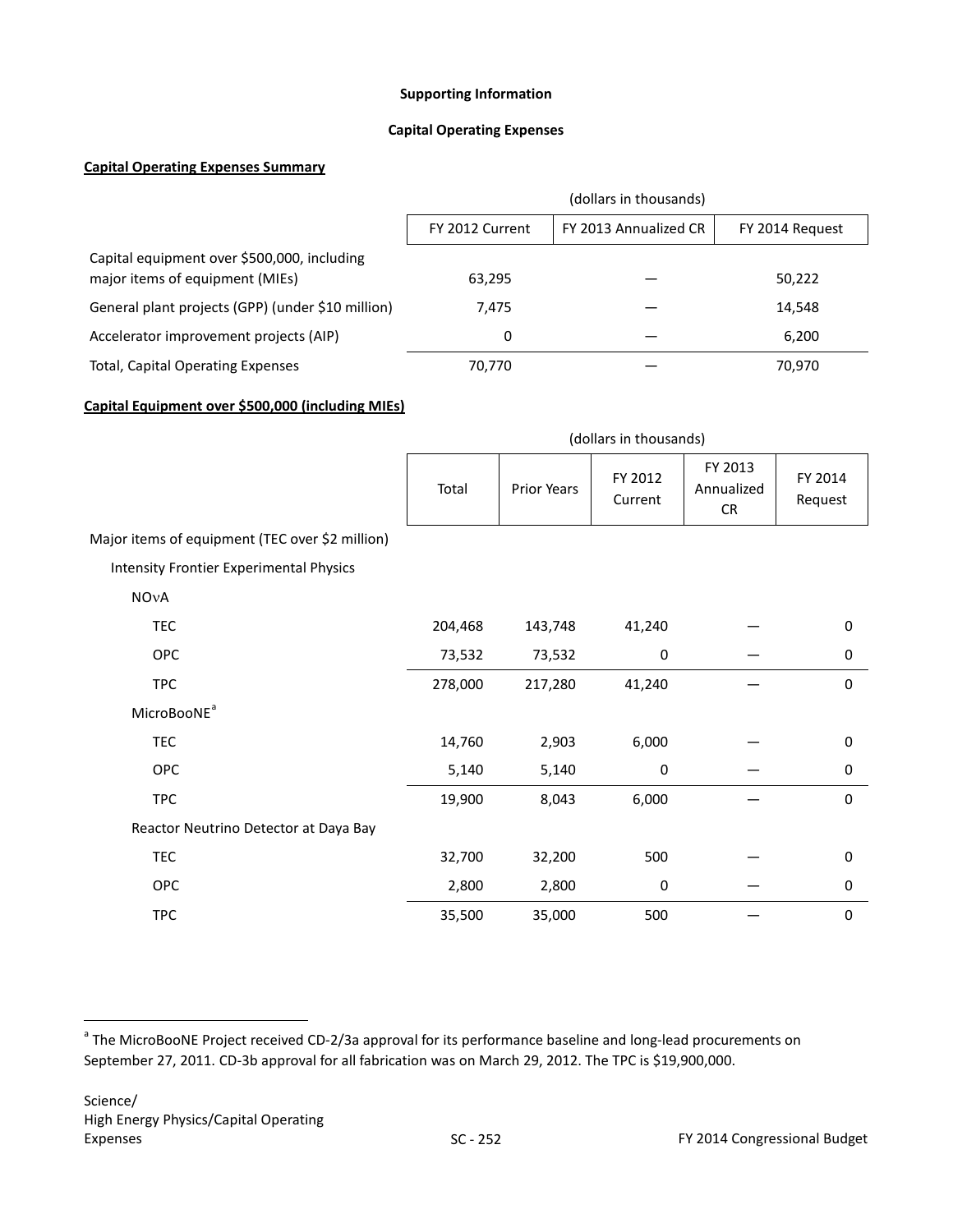|                                                                  |             |             | (dollars in thousands) |                                     |                    |
|------------------------------------------------------------------|-------------|-------------|------------------------|-------------------------------------|--------------------|
|                                                                  | Total       | Prior Years | FY 2012<br>Current     | FY 2013<br>Annualized<br>${\sf CR}$ | FY 2014<br>Request |
| Belle-II <sup>a</sup>                                            |             |             |                        |                                     |                    |
| <b>TEC</b>                                                       | 10,970      | $\mathbf 0$ | $\pmb{0}$              |                                     | 8,000              |
| OPC                                                              | 5,030       | $\pmb{0}$   | 1,030                  |                                     | $\pmb{0}$          |
| <b>TPC</b>                                                       | 16,000      | $\mathbf 0$ | 1,030                  |                                     | 8,000              |
| Muon g-2 Experiment <sup>b</sup>                                 |             |             |                        |                                     |                    |
| <b>TEC</b>                                                       | 32,150      | $\pmb{0}$   | $\pmb{0}$              |                                     | 2,000              |
| OPC                                                              | 7,850       | $\pmb{0}$   | $\boldsymbol{0}$       |                                     | 7,000              |
| <b>TPC</b>                                                       | 40,000      | $\pmb{0}$   | $\pmb{0}$              |                                     | 9,000              |
| Cosmic Frontier Experimental Physics                             |             |             |                        |                                     |                    |
| HAWC <sup>c</sup>                                                |             |             |                        |                                     |                    |
| <b>TEC</b>                                                       | 3,000       | $\pmb{0}$   | 1,500                  |                                     | $\pmb{0}$          |
| OPC                                                              | $\mathbf 0$ | $\mathbf 0$ | $\pmb{0}$              |                                     | $\pmb{0}$          |
| <b>TPC</b>                                                       | 3,000       | $\mathbf 0$ | 1,500                  |                                     | $\pmb{0}$          |
| Large Synoptic Survey Telescope (LSSTcam)<br>Camera <sup>d</sup> |             |             |                        |                                     |                    |
| <b>TEC</b>                                                       | 160,800     | $\pmb{0}$   | $\pmb{0}$              |                                     | 22,000             |
| OPC                                                              | 12,200      | 1,900       | 5,500                  |                                     | $\boldsymbol{0}$   |
| <b>TPC</b>                                                       | 173,000     | 1,900       | 5,500                  |                                     | 22,000             |
| <b>Total MIEs</b>                                                |             |             |                        |                                     |                    |
| <b>TEC</b>                                                       |             |             | 49,240                 |                                     | 32,000             |
| OPC                                                              |             |             | 6,530                  |                                     | 7,000              |
| <b>TPC</b>                                                       |             |             | 55,770                 |                                     | 39,000             |
| Other capital equipment projects under<br>\$2 million TEC        |             |             | 14,055                 |                                     | 18,222             |
| Total, Capital equipment (excludes MIE OPC)                      |             |             | 63,295                 |                                     | 50,222             |

<span id="page-46-0"></span><sup>&</sup>lt;sup>a</sup> This project is not yet baselined. Critical Decision CD-1 for the Belle-II Project's Conceptual Design was approved on September 18, 2012. Initial long-lead procurement was approved (CD-3a) on November 8, 2012.

<span id="page-46-1"></span><sup>b</sup> Critical Decision CD-0 for the Muon g–2 Project was approved on September 18, 2012. The TPC range is \$30,000,000 to \$60,000,000.

<span id="page-46-2"></span> $c$  The HAWC project falls below the \$10,000,000 TPC threshold that requires a CD-0. The TPC as well as the OPC/TEC split may change.

<span id="page-46-3"></span><sup>&</sup>lt;sup>d</sup> This project is not yet baselined and the OPC/TEC split is not yet determined. This project received CD-1 on April 12, 2012.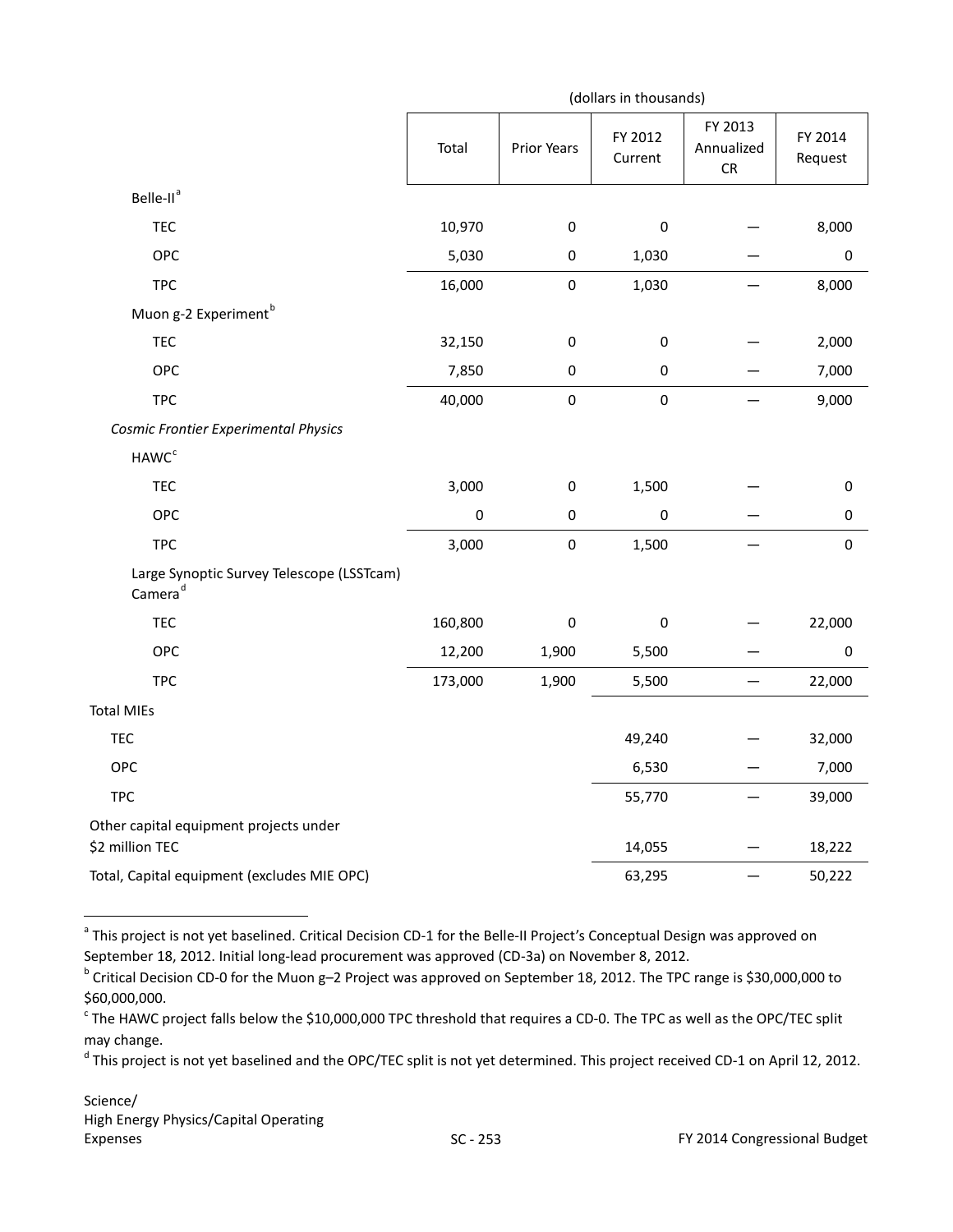#### **Intensity Frontier Experimental Physics MIEs:**

The *NuMI Off-axis Neutrino Appearance (NO*ν*A) Project* will use the NuMI beam from Fermilab to directly observe and measure the transformation of muon neutrinos into electron neutrinos over a distance of 810 km (500 miles). The project also includes improvements to the Fermilab proton accelerator to increase the intensity of the neutrino NuMI beam to the detector in Ash River, Minnesota. The occurrence of neutrino flavor changes is expected to be much rarer than the phenomenon under study with MINOS. The baseline was approved in September 2008 with a TPC of \$278,000,000. A total of \$55,000,000 was provided under the Recovery Act to advance the project. Funding planned for the outyears was reduced to maintain the TPC. The NOvA Project will complete fabrication in FY 2014.

*The MicroBooNE Project* Fabrication began in FY 2012. This project will build a multi-hundred ton liquid-argon neutrino detector to be used in the Booster neutrino beam at Fermilab for the measurement of low energy neutrino cross-sections. These cross sections will be measured at lower neutrino energy than MINERνA and will be important for future neutrino oscillation experiments such as T2K. This experiment will also be an important demonstration of the efficacy of large-scale liquid argon time projection chambers as neutrino detectors. This is a new technology with improved track resolution and background discrimination.

*Reactor Neutrino Detector*, located in Daya Bay, China, has been fabricated in partnership with research institutes in China. This experiment uses anti-neutrinos produced by commercial power reactors to measure a fundamental parameter to help resolve ambiguities in neutrino properties and help set future directions of neutrino research. The TPC is \$35,500,000. An Independent Project Review for CD-4B has been conducted and CD-4B was approved August 20, 2012. Data-taking began December 2010 with a subset of the detectors and an important, world-leading measurement of the oscillation properties of electron antineutrinos was published in March 2012.

The *Belle-II Project* will fabricate detector subsystems for the upgraded Belle detector located at the Japanese B-Factory, which is currently being upgraded to deliver higher luminosity. This project is not yet baselined.

Critical Decision CD-1 for the Conceptual Design was approved on September 18, 2012. Initial long-lead procurement was approved (CD-3a) on November 8, 2012. The TPC range is \$12,000,000 to \$16,000,000.

The *Muon g-2 Project* is a new MIE in FY 2014. This experiment seeks to improve the measurement of the muon anomalous magnet moment, which is sensitive to new physical interactions such as supersymmetry. The project will utilize a storage ring from a previous experiment at Brookhaven National Laboratory with upgraded detectors to be located at Fermilab in order to utilize the high intensity proton beam available there to produce the needed muons. Critical Decision CD-0 was approved on September 18, 2012. The preliminary estimated cost range for this project is \$30,000,000 to \$60,000,000. FY 2014 funding will fully fund project design, the transfer of the BNL storage rings to Fermilab and the testing and reassembly of those rings.

#### **Cosmic Frontier Experimental Physics MIEs:**

The *High Altitude Water Cherenkov (HAWC)* detector is an experiment in Mexico that will survey the sky for sources of TeV gamma-rays in the 10–100 TeV range. HAWC's wide field of view and continuous duty cycle will provide unique capabilities that are complementary to other gamma-ray experiments. The project is being carried out in collaboration with NSF and Mexican research institutes. MIE funding for the fabrication started in FY 2012. The total DOE cost is \$3,000,000 and the estimated completion date is in FY 2014.

The *Large Synoptic Survey Telescope Camera (LSSTcam*) is a digital camera for a next-generation, wide-field, ground-based optical and near-infrared observatory, located in Chile, and is designed to provide deep images of half the sky every few nights. It will open a new window on the universe and address a broad range of astronomical topics with an emphasis on enabling precision studies of the nature of dark energy. LSST was identified by the National Research Council's (NRC) Astro2010 decadal survey panel as its highest priority ground-based astrophysics initiative. The project is carried out in collaboration with NSF, along with private and foreign contributions. DOE will provide the camera for the facility. CD-1 for the LSSTcam project was approved in April 2012, with an estimated total DOE cost range of \$120,000,000–\$175,000,000 and estimated completion date of FY 2021.

Science/ High Energy Physics/Capital Operating Expenses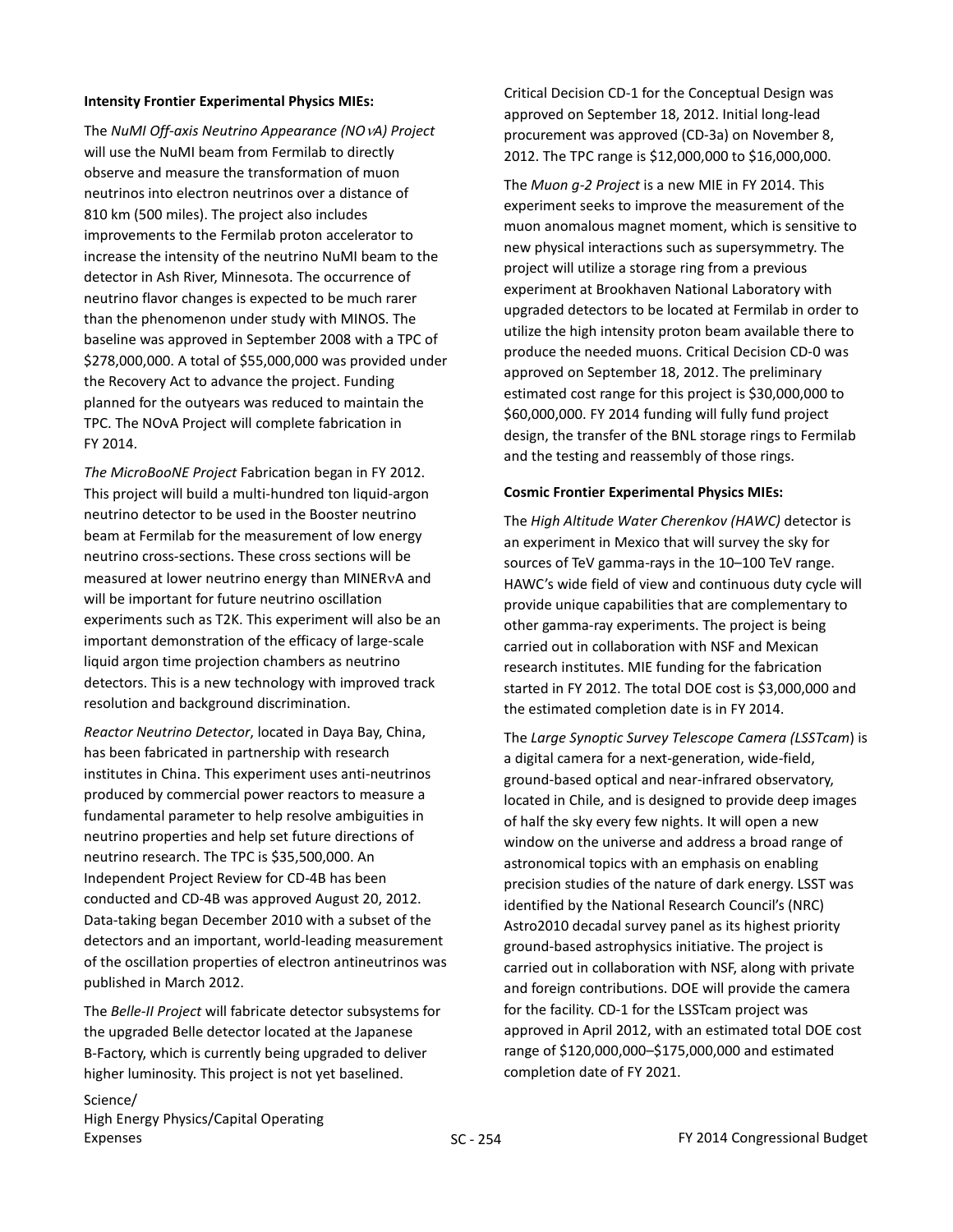## **General Plant Projects (GPP) (TEC under \$10 million)**

|                                      | (dollars in thousands) |                    |                    |                          |                    |
|--------------------------------------|------------------------|--------------------|--------------------|--------------------------|--------------------|
|                                      | Total                  | <b>Prior Years</b> | FY 2012<br>Current | FY 2013<br>Annualized CR | FY 2014<br>Request |
| Liquid Argon Test Facility           | 6,583                  | 69                 | 4,347              |                          | 2,167              |
| MC-1 Building                        | 9,000                  | 0                  | 500                |                          | 1,000              |
| Muon Campus Beamline Enclosure       | 9,700                  | 0                  | 0                  |                          | 3,700              |
| Other projects under \$5 million TEC | n/a                    | n/a                | 2,628              |                          | 7,681              |
| Total, General Plant Projects (GPP)  |                        |                    | 7,475              |                          | 14,548             |

### **Accelerator Improvement Projects (AIP)**

|                                      | (dollars in thousands) |                    |                    |                          |                    |
|--------------------------------------|------------------------|--------------------|--------------------|--------------------------|--------------------|
|                                      | Total                  | <b>Prior Years</b> | FY 2012<br>Current | FY 2013<br>Annualized CR | FY 2014<br>Request |
| <b>Muon Campus Cryogenics</b>        | 8,800                  | 0                  | 0                  |                          | 4,200              |
| Recycler RF Upgrades                 | 8,100                  | 0                  | 0                  |                          | 1,000              |
| Other projects under \$5 million TEC | n/a                    | n/a                | 0                  |                          | 1,000              |
| Total, AIP                           |                        |                    | 0                  |                          | 6,200              |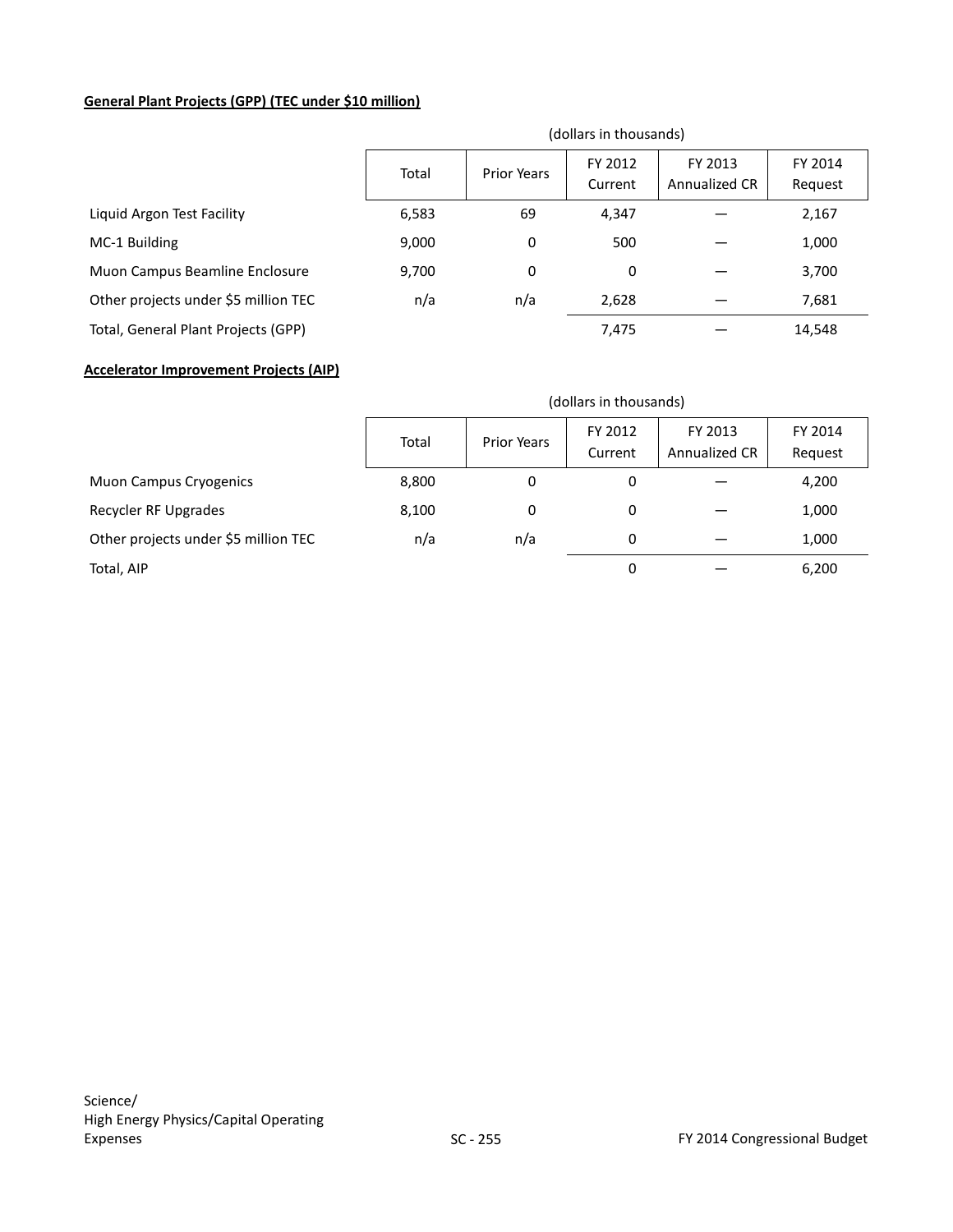## **Construction Project Summary**

## **Construction Projects**

|                                        | (dollars in thousands) |                  |         |               |           |
|----------------------------------------|------------------------|------------------|---------|---------------|-----------|
|                                        | Total                  | Prior Years      | FY 2012 | FY 2013       | FY 2014   |
|                                        |                        |                  | Current | Annualized CR | Request   |
| Long Baseline Neutrino Experiment      |                        |                  |         |               |           |
| <b>TEC</b>                             | TBD                    | $\boldsymbol{0}$ | 4,000   | 4,025         | 0         |
| <b>OPC</b>                             | TBD                    | 34,434           | 17,000  |               | 10,000    |
| <b>TPC</b>                             | TBD                    | 34,434           | 21,000  |               | 10,000    |
|                                        |                        |                  |         |               |           |
| Muon to Electron Conversion Experiment |                        |                  |         |               |           |
| <b>TEC</b>                             | 223,000                | $\boldsymbol{0}$ | 24,000  | 24,147        | 35,000    |
| <b>OPC</b>                             | 26,177                 | 13,177           | 8,000   | 8,049         | $\pmb{0}$ |
| <b>TPC</b>                             | 249,177                | 13,177           | 32,000  | $32,196^a$    | 35,000    |
|                                        |                        |                  |         |               |           |
| Total, Construction                    |                        |                  |         |               |           |
| <b>TEC</b>                             |                        |                  | 28,000  | 28,172        | 35,000    |
| <b>OPC</b>                             |                        |                  | 25,000  |               | 10,000    |
| <b>TPC</b>                             |                        |                  | 53,000  |               | 45,000    |
|                                        |                        |                  |         |               |           |

## **Construction Project Outyears**

|                                        | (dollars in thousands) |         |         |         |                           |
|----------------------------------------|------------------------|---------|---------|---------|---------------------------|
|                                        | FY 2015                | FY 2016 | FY 2017 | FY 2018 | Outyears to<br>Completion |
| Muon to Electron Conversion Experiment |                        |         |         |         |                           |
| TEC/TPC                                | 32,000                 | 44.000  | 45.000  | 23,000  | 0                         |

<sup>&</sup>lt;sup>a</sup> The FY 2013 amount shown reflects the P.L. 112-175 continuing resolution level annualized to a full year. The TEC, OPC, and TPC total and outyear appropriation assumptions have not been adjusted to reflect the final FY 2013 level; the FY 2013 Request level of \$25,000,000 (\$20,000,000 TEC and \$5,000,000 OPC) is assumed instead.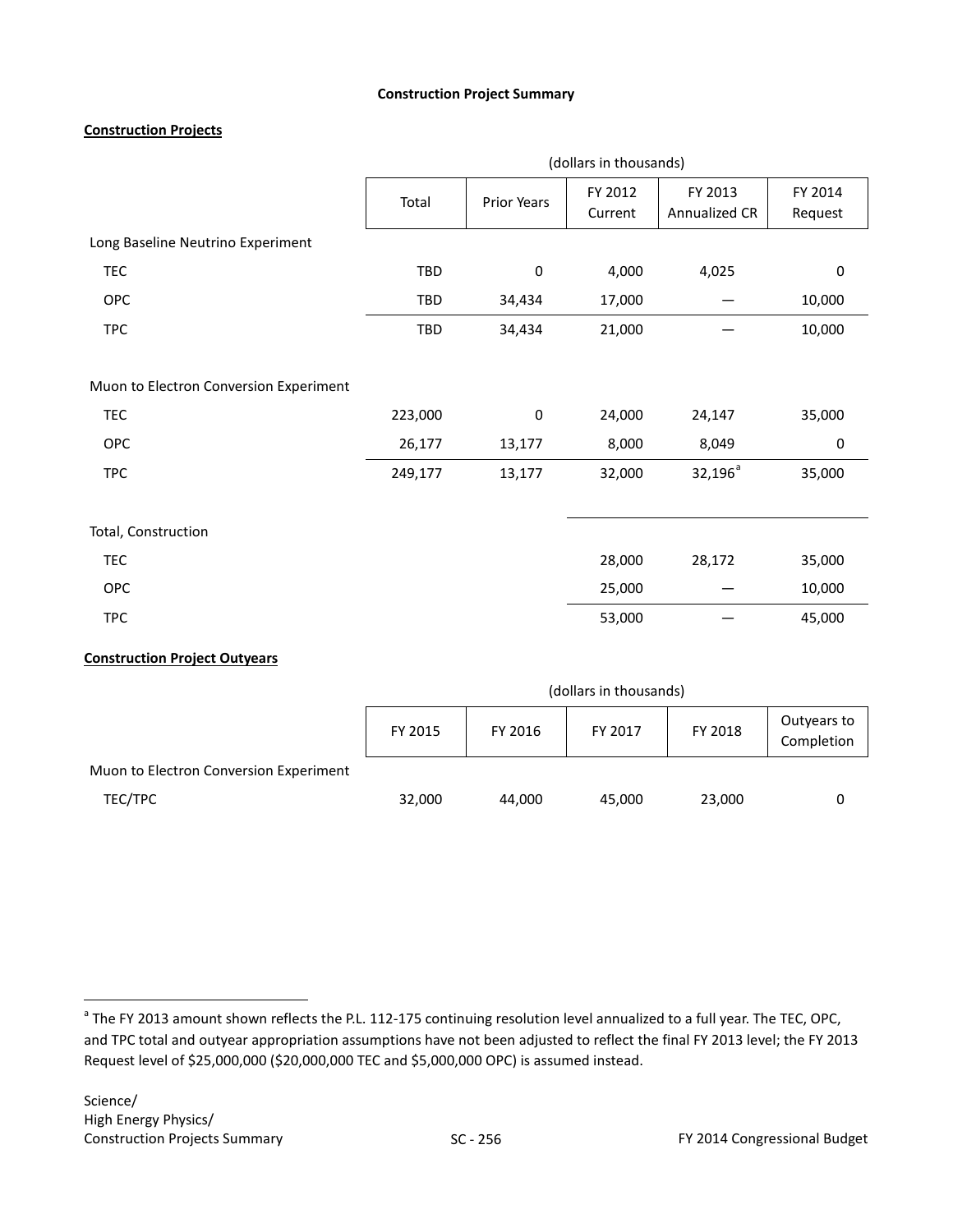## **Other Supporting Information**

## **Funding Summary**

|                                       | (dollars in thousands) |                       |                 |  |  |
|---------------------------------------|------------------------|-----------------------|-----------------|--|--|
|                                       | FY 2012 Current        | FY 2013 Annualized CR | FY 2014 Request |  |  |
| Research                              | 391,329                |                       | 383,609         |  |  |
| <b>Facilities Operations</b>          |                        |                       |                 |  |  |
| Scientific User Facilities Operations | 201,921                |                       | 226,812         |  |  |
| <b>Other Facilities</b>               | 45,788                 |                       | 43,186          |  |  |
| <b>Total, Facilities Operations</b>   | 247,709                |                       | 269,998         |  |  |
| Projects                              |                        |                       |                 |  |  |
| Major Items of Equipment              | 55,770                 |                       | 39,000          |  |  |
| <b>Other Projects</b>                 | 21,193                 |                       | 15,894          |  |  |
| Construction <sup>a</sup>             | 53,000                 |                       | 45,000          |  |  |
| Total, Projects                       | 129,963                |                       | 99,894          |  |  |
| Other                                 | 1,532                  |                       | 23,020          |  |  |
| Total, High Energy Physics            | 770,533                |                       | 776,521         |  |  |

## **Scientific User Facility Operations**

|                                              | (dollars in thousands) |                       |                 |  |
|----------------------------------------------|------------------------|-----------------------|-----------------|--|
|                                              | FY 2012 Current        | FY 2013 Annualized CR | FY 2014 Request |  |
| Fermilab Accelerator Complex                 | 119,544                |                       | 156,438         |  |
| <b>FACET</b>                                 | 7,500                  |                       | 9,000           |  |
| <b>B-Factory</b>                             | 10,031                 |                       | 4,600           |  |
| LHC Detector Support and Operations          | 64,846                 |                       | 56,774          |  |
| Total, Scientific User Facilities Operations | 201,921                |                       | 226,812         |  |

<span id="page-50-0"></span> $^{\circ}$  Includes Other Project Costs funding for LBNE and Mu2e.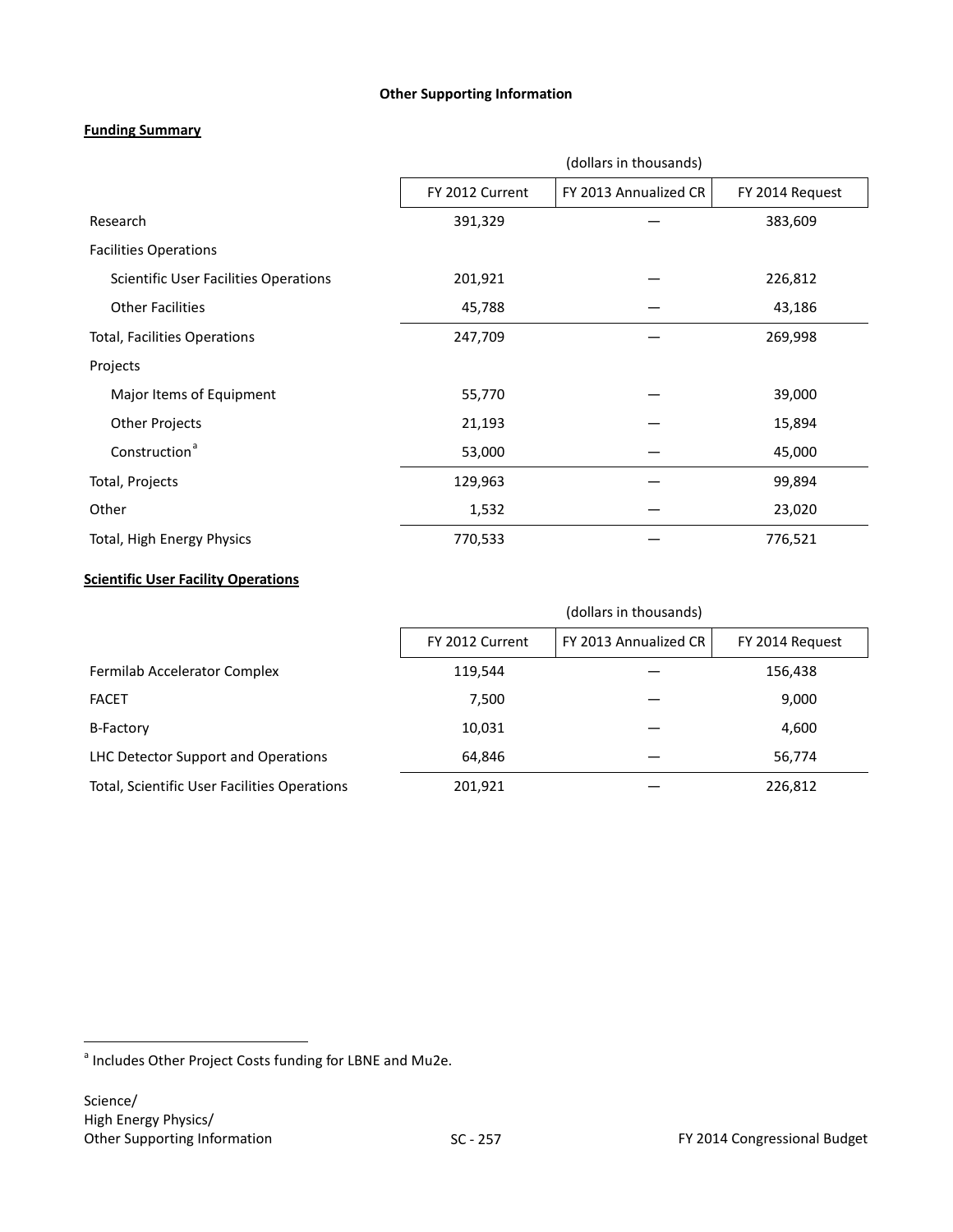## **Facilities Users and Hours**

|                                             | FY 2012 Actual | FY 2013 Annualized CR<br>Estimate | FY 2014 Request<br>Estimate |
|---------------------------------------------|----------------|-----------------------------------|-----------------------------|
| Fermilab Accelerator Complex <sup>a</sup>   |                |                                   |                             |
| Achieved operating hours                    | 4,236          |                                   | N/A                         |
| Planned operating hours                     | 2,650          |                                   | 4,500                       |
| Optimal hours (estimated)                   | 2,650          |                                   | 4,500                       |
| Percent of optimal hours                    | 159.8%         |                                   | 100%                        |
| Unscheduled downtime percentage             | N/A            |                                   | N/A                         |
| Total number of users                       | 1,400          |                                   | 1,400                       |
| <b>FACET</b>                                |                |                                   |                             |
| Achieved operating hours                    | 2,363          |                                   | N/A                         |
| Planned operating hours                     | 2,380          |                                   | 2,800                       |
| Optimal hours (estimated)                   | 2,800          |                                   | 2,800                       |
| Percent of optimal hours                    | 84.4%          |                                   | 100%                        |
| Unscheduled downtime percentage             | N/A            |                                   | N/A                         |
| Total number of users                       | 48             |                                   | 48                          |
| <b>B-Factory</b>                            |                |                                   |                             |
| Total number of users                       | 200            |                                   | 100                         |
| <b>Total Facilities</b>                     |                |                                   |                             |
| Achieved operating hours                    | 6,599          |                                   | N/A                         |
| Planned operating hours                     | 5,030          |                                   | 7,300                       |
| Optimal hours (estimated)                   | 5,450          |                                   | 7,300                       |
| Percent of optimal hours (funding weighted) | 155.4%         |                                   | 100%                        |
| Unscheduled downtime percentage             | N/A            |                                   | N/A                         |
| Total number of users                       | 1,648          |                                   | 1,548                       |

<span id="page-51-0"></span><sup>&</sup>lt;sup>a</sup> Only NuMI runs FY 2012 and beyond.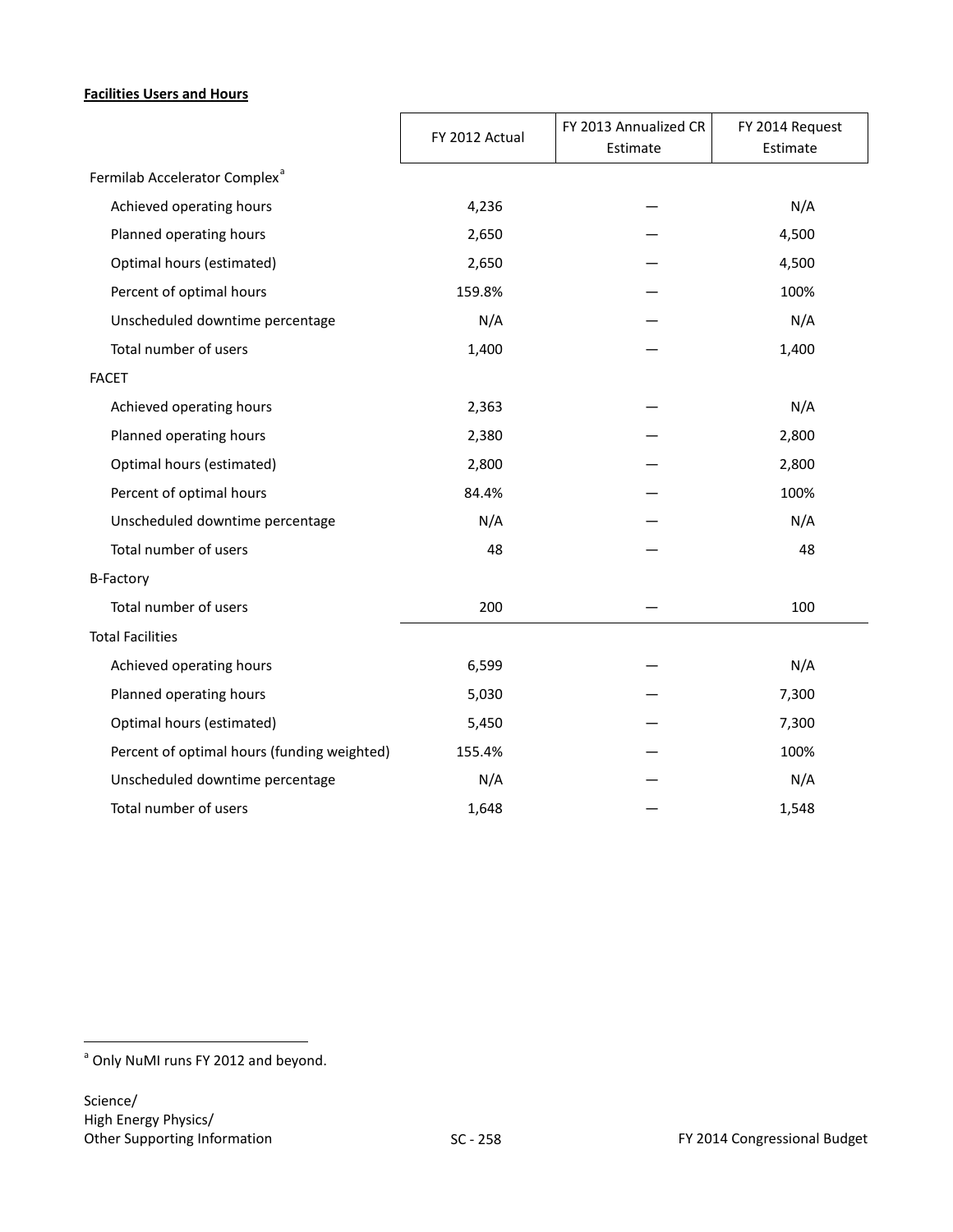## **Scientific Employment**

|                                          | FY 2012 Actual | FY 2013 Estimate | FY 2014 Estimate |
|------------------------------------------|----------------|------------------|------------------|
| Number of university grants              | 225            |                  | 280              |
| Number of laboratory groups              | 45             |                  | 40               |
| Number of permanent Ph.D.'s (FTEs)       | 1,045          |                  | 955              |
| Number of postdoctoral associates (FTEs) | 450            |                  | 410              |
| Number of graduate students (FTEs)       | 555            |                  | 490              |
| Number of Ph.D.'s awarded                | 105            |                  | 105              |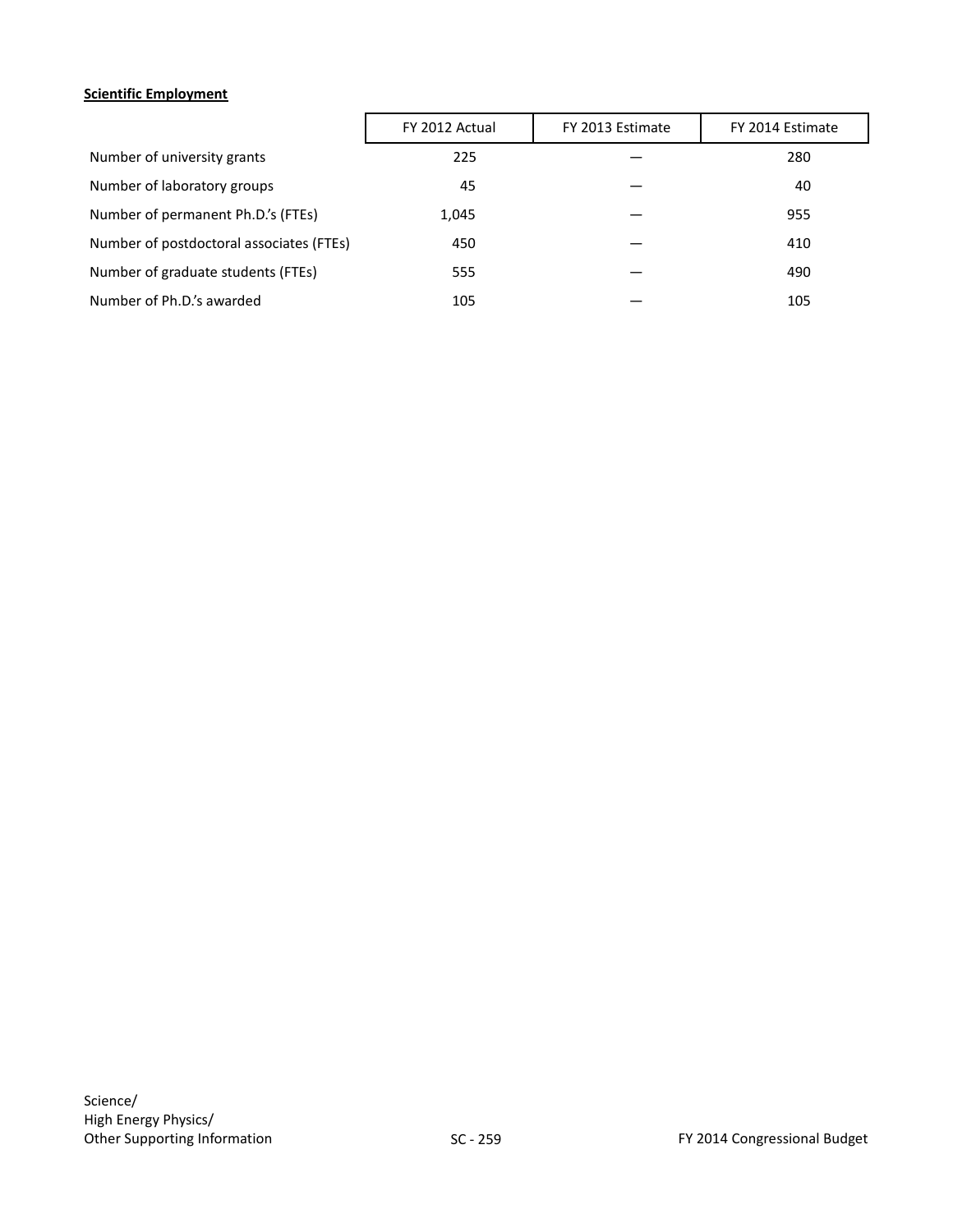## **High Energy Physics Funding Profile by Subprogram and Activity**

## **Non-Comp[a](#page-53-0)rable Structure**<sup>a</sup>

|                                           | (dollars in thousands) |                  |  |  |
|-------------------------------------------|------------------------|------------------|--|--|
|                                           | FY 2012 Current        | FY 2014 Request  |  |  |
| Proton Accelerator-Based Physics          |                        |                  |  |  |
| Research                                  | 126,562                | $\pmb{0}$        |  |  |
| <b>Facilities</b>                         | 296,170                | $\mathbf 0$      |  |  |
| Total, Proton Accelerator-Based Physics   | 422,732                | $\pmb{0}$        |  |  |
| Electron Accelerator-Based Physics        |                        |                  |  |  |
| Research                                  | 10,816                 | $\pmb{0}$        |  |  |
| <b>Facilities</b>                         | 11,061                 | $\pmb{0}$        |  |  |
| Total, Electron Accelerator-Based Physics | 21,877                 | $\pmb{0}$        |  |  |
| Non-Accelerator Physics                   |                        |                  |  |  |
| Research                                  | 70,000                 | $\boldsymbol{0}$ |  |  |
| Projects                                  | 13,393                 | $\mathbf 0$      |  |  |
| Total, Non-Accelerator Physics            | 83,393                 | $\mathbf 0$      |  |  |
| <b>Theoretical Physics</b>                |                        |                  |  |  |
| Research                                  |                        |                  |  |  |
| <b>Grants Research</b>                    | 27,746                 | $\boldsymbol{0}$ |  |  |
| National Laboratory Research              | 24,720                 | $\boldsymbol{0}$ |  |  |
| <b>Computational HEP</b>                  | 11,036                 | 0                |  |  |
| Other                                     | 3,463                  | $\pmb{0}$        |  |  |
| <b>Total, Theoretical Physics</b>         | 66,965                 | $\pmb{0}$        |  |  |
| Advanced Technology R&D                   |                        |                  |  |  |
| <b>Accelerator Science</b>                | 42,459                 | $\boldsymbol{0}$ |  |  |
| <b>Accelerator Development</b>            | 76,968                 | $\boldsymbol{0}$ |  |  |
| Other Technology R&D                      | 28,139                 | $\pmb{0}$        |  |  |
| Total, Advanced Technology R&D            | 147,566                | $\mathbf 0$      |  |  |

<span id="page-53-0"></span><sup>&</sup>lt;sup>a</sup> The Office of Science received OMB and Congressional approval to restructure the High Energy Physics program. The execution initiated in FY 2013; the FY 2014 Budget Request is the initial presentation. The restructure aligns with the longrange plan developed by the HEPAP subpanel, Particle Physics Project Prioritization Panel, in their report *U.S. Particle Physics: Scientific Opportunities A Strategic Plan for the Next Ten Years*.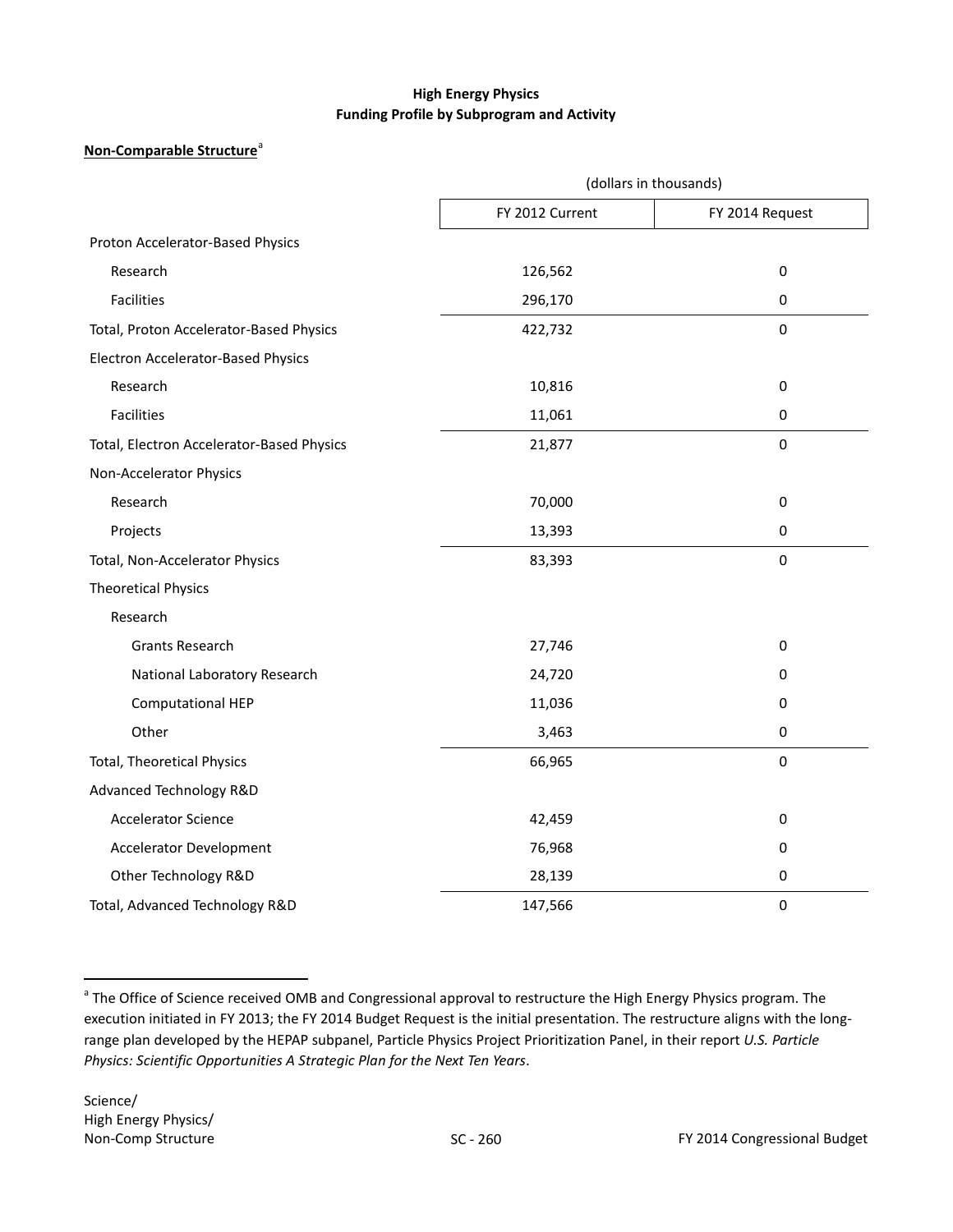|                                                | (dollars in thousands) |                 |  |  |
|------------------------------------------------|------------------------|-----------------|--|--|
|                                                | FY 2012 Current        | FY 2014 Request |  |  |
| <b>Energy Frontier Experimental Physics</b>    |                        |                 |  |  |
| Research                                       | $\pmb{0}$              | 96,129          |  |  |
| Facility Operations and Experimental Support   | 0                      | 58,558          |  |  |
| Total, Energy Frontier Experimental Physics    | $\pmb{0}$              | 154,687         |  |  |
| <b>Intensity Frontier Experimental Physics</b> |                        |                 |  |  |
| Research                                       | 0                      | 53,562          |  |  |
| Facility Operations and Experimental Support   | 0                      | 180,481         |  |  |
| Projects                                       | 0                      | 37,000          |  |  |
| Total, Intensity Frontier Experimental Physics | $\pmb{0}$              | 271,043         |  |  |
| <b>Cosmic Frontier Experimental Physics</b>    |                        |                 |  |  |
| Research                                       | $\pmb{0}$              | 62,364          |  |  |
| Facility Operations and Experimental Support   | 0                      | 12,022          |  |  |
| Projects                                       | 0                      | 24,694          |  |  |
| Total, Cosmic Frontier Experimental Physics    | $\pmb{0}$              | 99,080          |  |  |
| Theoretical and Computational Physics          |                        |                 |  |  |
| Research                                       |                        |                 |  |  |
| Theory                                         | $\boldsymbol{0}$       | 51,196          |  |  |
| <b>Computational HEP</b>                       | $\boldsymbol{0}$       | 8,474           |  |  |
| Total, Research                                | $\boldsymbol{0}$       | 59,670          |  |  |
| Projects                                       | 0                      | 3,200           |  |  |
| Total, Theoretical and Computational Physics   | $\pmb{0}$              | 62,870          |  |  |
| Advanced Technology R&D                        |                        |                 |  |  |
| Research                                       |                        |                 |  |  |
| HEP General Accelerator R&D                    | 0                      | 57,856          |  |  |
| HEP Directed Accelerator R&D                   | 0                      | 23,500          |  |  |
| Detector R&D                                   | 0                      | 23,947          |  |  |
| Total, Research                                | $\pmb{0}$              | 105,303         |  |  |
| Facility Operations and Experimental Support   | $\pmb{0}$              | 17,150          |  |  |
| Total, Advanced Technology R&D                 | $\pmb{0}$              | 122,453         |  |  |
| Accelerator Stewardship                        |                        |                 |  |  |
| Research                                       | $\pmb{0}$              | 6,581           |  |  |
| Facility Operations and Experimental Support   | 0                      | 3,350           |  |  |

Science/ High Energy Physics/ Non-Comp Structure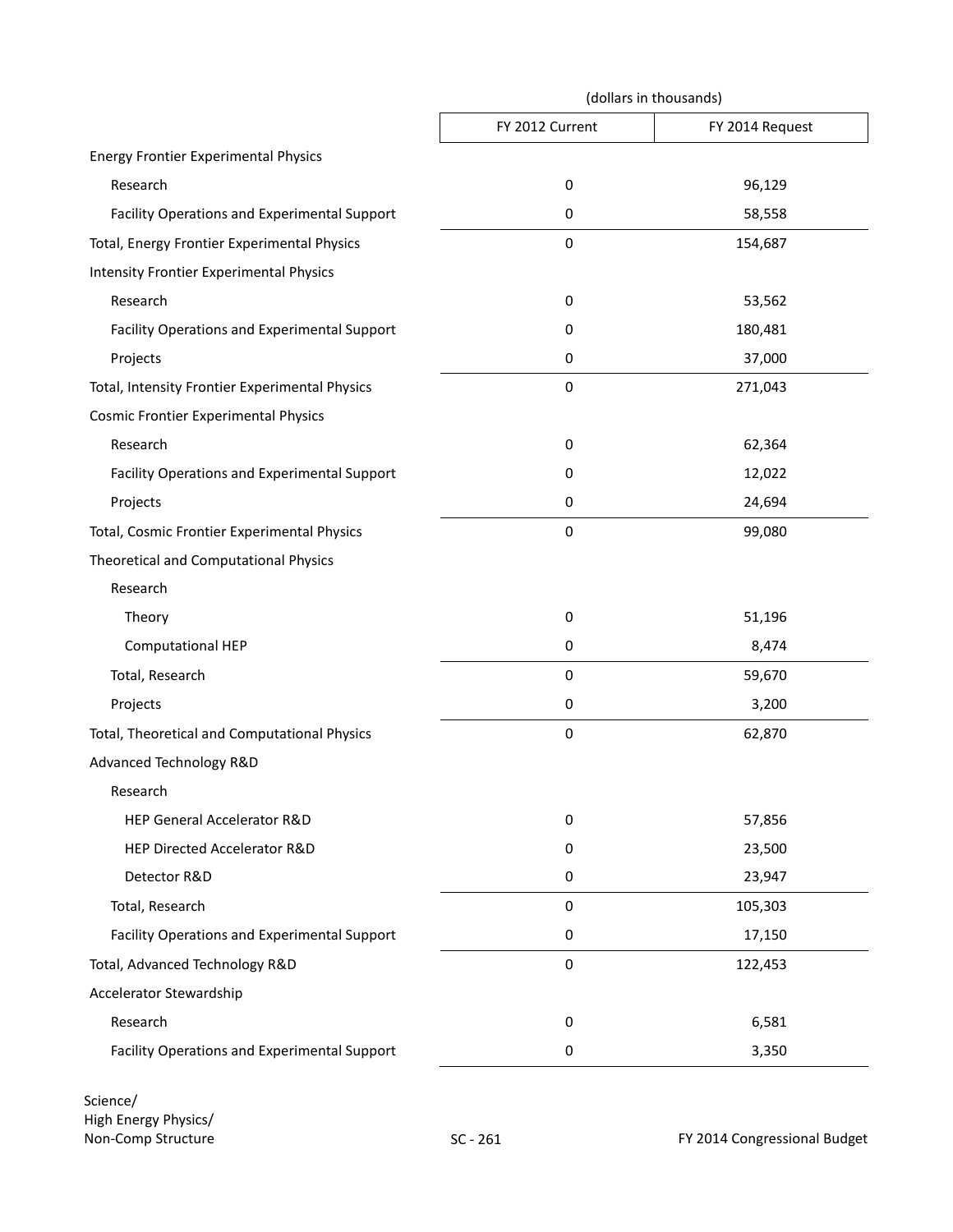|                                         | (dollars in thousands) |                 |  |  |  |
|-----------------------------------------|------------------------|-----------------|--|--|--|
|                                         | FY 2012 Current        | FY 2014 Request |  |  |  |
| Total, Accelerator Stewardship          | 0                      | 9,931           |  |  |  |
| SBIR/STTR                               | 0                      | 21,457          |  |  |  |
| Subtotal, High Energy Physics           | 742,533                | 741,521         |  |  |  |
| Construction                            |                        |                 |  |  |  |
| Long Baseline Neutrino Experiment       | 4,000                  | 0               |  |  |  |
| Muon to Electron Conversion Experiment  | 24,000                 | 35,000          |  |  |  |
| Total, Construction                     | 28,000                 | 35,000          |  |  |  |
| Total, High Energy Physics <sup>a</sup> | 770,533                | 776,521         |  |  |  |

<sup>a</sup> SBIR/STTR funding:

 $\overline{a}$ 

FY 2012 Appropriation: SBIR \$17,915,000 and STTR \$2,412,000 (transferred out of HEP in FY 2012 Current column)

FY 2014 Request: SBIR \$18,775,000 and STTR \$2,682,000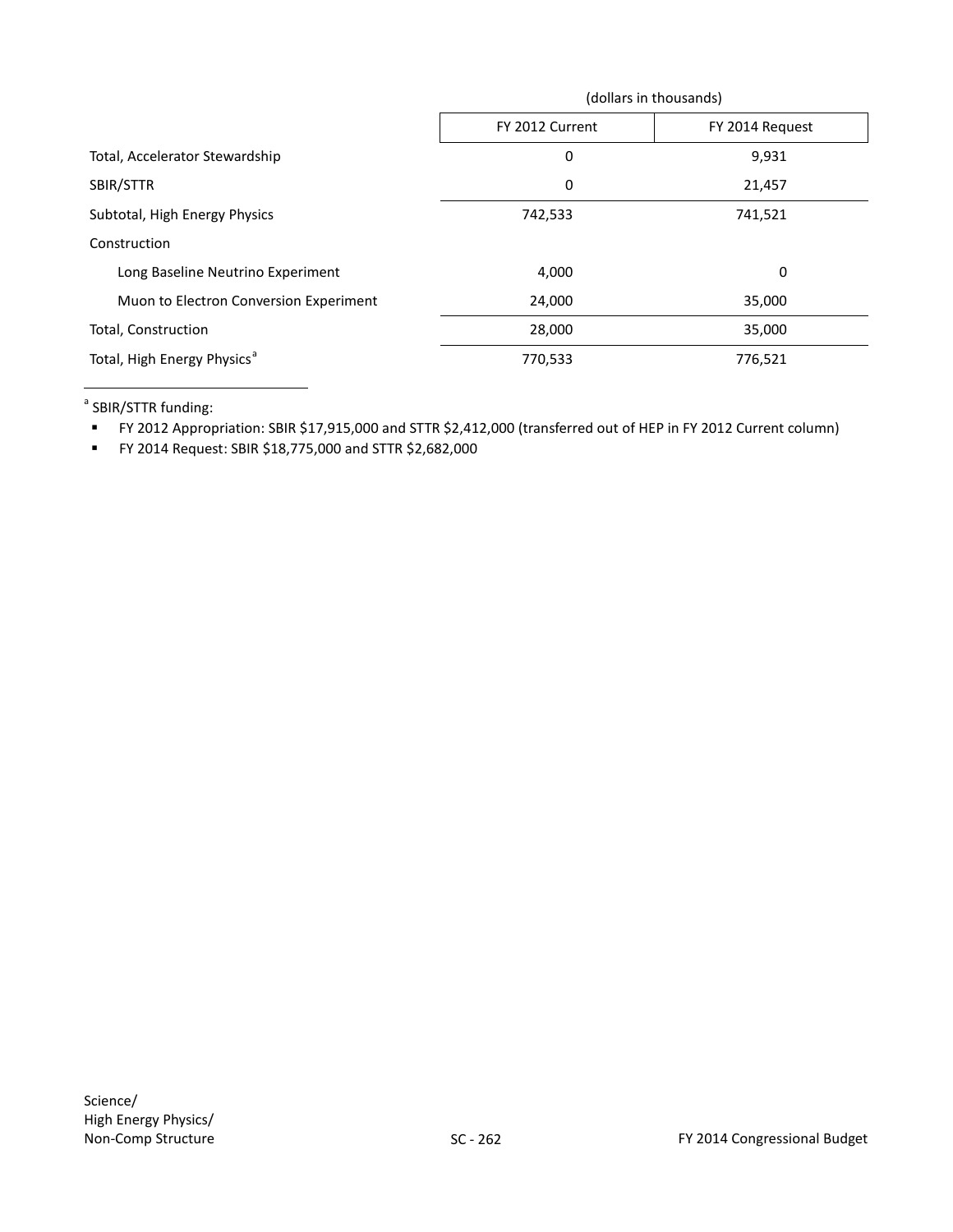## **11-SC-41, Muon to Electron Conversion Experiment (Mu2e), Fermi National Accelerator Laboratory, Batavia, Illinois Project Data Sheet (PED and Construction)**

## **1. Summary and Significant Changes**

The most recent DOE O 413.3B approved Critical Decision (CD) is CD-1 that was approved on July 11, 2012 with a preliminary cost range of \$200,000,000–\$310,000,000 and CD-4 of FY 2021.

A Federal Project Director has been assigned to this project.

This Project Data Sheet is for PED and construction. It does not include a new start for the Budget Year.

This PDS is an update of the FY 2013 PDS.

The initial cost estimate developed in FY 2011 was deemed too high for proceeding to CD-1, and the project team was charged with developing a scope with a lower cost. The effort was completed successfully and CD-1 was approved on July 11, 2012. The lower-cost scope has one-third the proton beam power which enables a significantly simpler configuration of accelerators and beam lines, eliminates entirely the use of the Fermilab Accumulator Ring and permits the Accumulator Ring's existing electromagnets to be reused elsewhere at great cost savings for the project, and significantly reduces the amount of concrete shielding necessary for radiation protection.

This budget Request supports the continuation of the preliminary engineering design phase for setting the project performance baseline (with CD-2) during FY 2014. Critical Decision CD-3A is planned for initiating advance procurements in FY 2014 consisting of superconducting solenoid magnet conductor, solenoid prototypes and site preparation work, using construction and/or PED funds.

## **2. Critical Decision (CD) and D&D Schedule**

| $CD-0$                                              | $CD-1$ | PED.<br>Complete | $CD-2$                                                                                                                         | $CD-3A$ | $CD-3B$    | $CD-4$                | D&D        | D&D<br>Start   Complete |
|-----------------------------------------------------|--------|------------------|--------------------------------------------------------------------------------------------------------------------------------|---------|------------|-----------------------|------------|-------------------------|
| FY 2011 11/24/2009 4Q FY 2010 4Q FY 2012            |        |                  | <b>TBD</b>                                                                                                                     | N/A     | <b>TBD</b> | <b>TBD</b>            | <b>TBD</b> | <b>TBD</b>              |
| FY 2012 11/24/2009 4Q FY 2011 4Q FY 2013            |        |                  | <b>TBD</b>                                                                                                                     | N/A     | TBD        | TBD                   | TBD        | TBD                     |
| FY 2013 11/24/2009 4Q FY 2012 4Q FY 2014 4Q FY 2013 |        |                  |                                                                                                                                | N/A     |            | 4Q FY 2014 4Q FY 2018 | N/A        | N/A                     |
|                                                     |        |                  | FY 2014 11/24/2009 7/11/2012 2Q FY 2015 2Q FY 2014 <sup>ª</sup> 3Q FY 2013 4Q FY 2015 <sup>ª</sup> 2Q FY 2021 <sup>ª</sup> N/A |         |            |                       |            | N/A                     |

(fiscal quarter or date)

CD-0 – Approve Mission Need

CD-1 – Approve Alternative Selection and Cost Range

CD-2 – Approve Performance Baseline

CD-3A – Approve Limited Construction

CD-3B – Approve Full Construction

CD-4 – Approve Start of Operations or Project Closeout

D&D Start – Start of Demolition & Decontamination (D&D) work

D&D Complete – Completion of D&D work

<span id="page-56-0"></span><sup>&</sup>lt;sup>a</sup> Schedule estimates are preliminary, based on CD-1, since this project has not received CD-2 approval.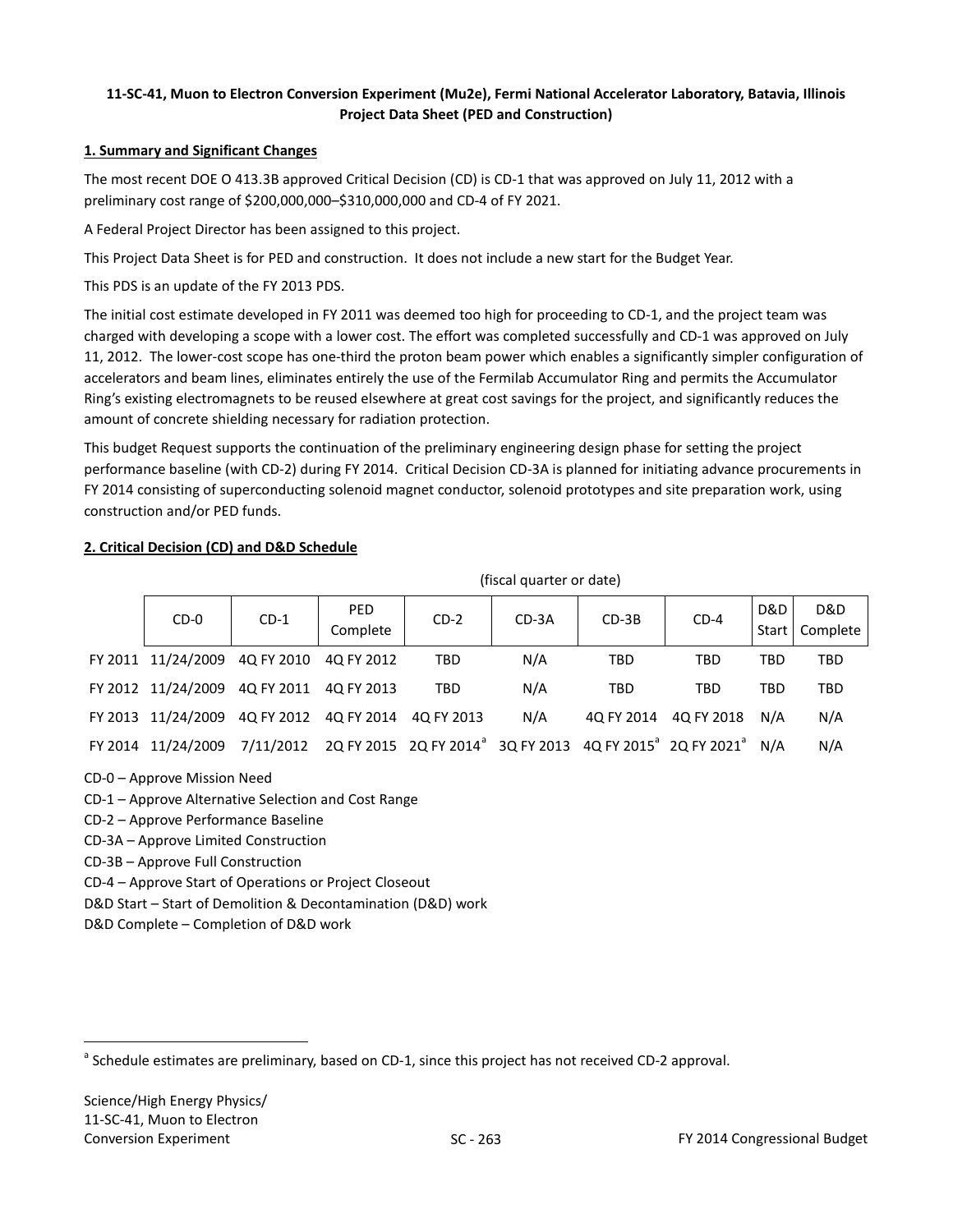## **3. Baseline and Validation Status**

|         | TEC, PED   | TEC,<br>Construction | TEC, Total | OPC Except<br>D&D | OPC, D&D   | OPC, Total | <b>TPC</b>            |
|---------|------------|----------------------|------------|-------------------|------------|------------|-----------------------|
| FY 2011 | 35,000     | TBD                  | <b>TBD</b> | 10,000            | <b>TBD</b> | <b>TBD</b> | <b>TBD</b>            |
| FY 2012 | 36,500     | TBD                  | <b>TBD</b> | 18,777            | <b>TBD</b> | <b>TBD</b> | <b>TBD</b>            |
| FY 2013 | 44,000     | N/A                  | N/A        | 24,177            | 0          | 24,177     | 68,177                |
| FY 2014 | $61,000^a$ | 162,000              | 223,000    | 26,177            | 0          | 26,177     | 249,177 <sup>ab</sup> |

(dollars in thousands)

## **4. Project Description, Scope, and Justification**

#### **Mission Need**

The conversion of a muon to an electron in the field of a nucleus provides a unique window for discovery of charged lepton flavor symmetry violation and allows access to new physics at very high mass scales. The Particle Physics Project Prioritization Panel (P5) recommended this type of experiment for the Intensity Frontier of particle physics. This project provides accelerator beam and experimental apparatus to identify unambiguously neutrinoless muon-to-electron conversion events.

## **Scope and Justification (11-SC-41, Muon to Electron Conversion Experiment)**

This project will construct a new beamline for protons using the existing 8 GeV Booster Synchrotron at Fermilab: a system for producing, transporting and stopping secondary muons (from the proton beam); an experimental detector, a low-mass magnetic spectrometer that can measure the electron momentum with a resolution of order 0.15%; and a new conventional facility to house the secondary production target, muon-stopping beamline, and the detector.

The project is being conducted in accordance with the project management requirements in DOE 413.3B, Program and Project Management for the Acquisition of Capital Assets, and all appropriate project management requirements have been met.

<span id="page-57-0"></span><sup>&</sup>lt;sup>a</sup> The TEC, PED and TPC totals reflect funding through FY 2012 and the FY 2013 Request level, plus planned amounts in

<span id="page-57-1"></span>FY 2014. These totals and the project schedule will be reviewed and revised as necessary after FY 2013 funding is finalized. <sup>b</sup> This project has not received CD-2 approval. No construction, excluding long-lead procurement, will be performed until the project performance baseline has been validated and CD-3 has been approved.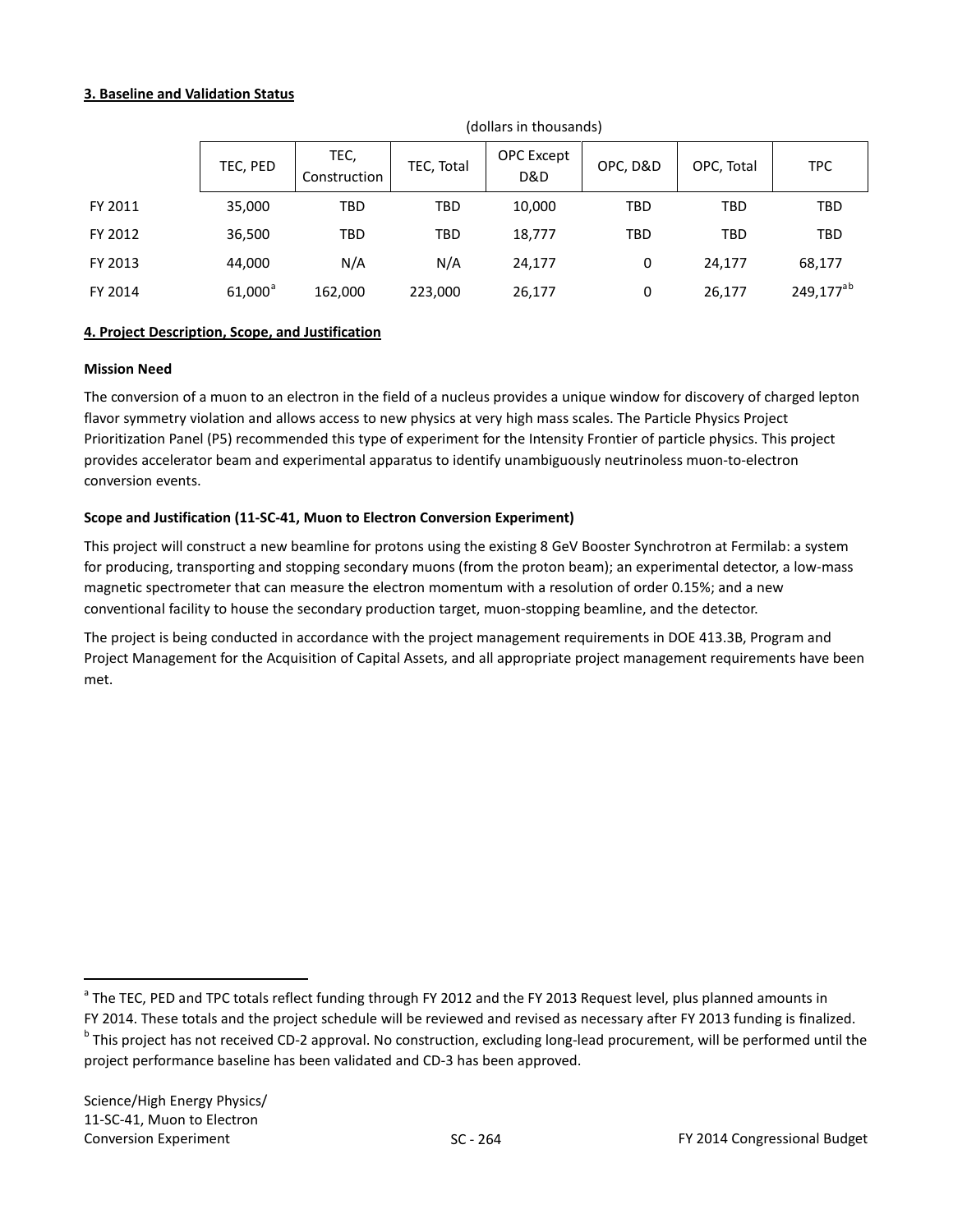## **5. Financial Schedule**

|                            | (dollars in thousands) |              |         |  |  |  |
|----------------------------|------------------------|--------------|---------|--|--|--|
|                            | Appropriations         | Obligations  | Costs   |  |  |  |
| Total Estimated Cost (TEC) |                        |              |         |  |  |  |
| PED                        |                        |              |         |  |  |  |
| FY 2012                    | 24,000                 | 24,000       | 0       |  |  |  |
| FY 2013                    | $24,147$ <sup>a</sup>  | $20,000^{b}$ | 20,000  |  |  |  |
| FY 2014                    | 15,000                 | 15,000       | 20,000  |  |  |  |
| FY 2015                    | 2,000                  | 2,000        | 21,000  |  |  |  |
| Total, PED                 | 61,000                 | 61,000       | 61,000  |  |  |  |
| Construction               |                        |              |         |  |  |  |
| FY 2014                    | $20,000^{\circ}$       | 20,000       | 6,000   |  |  |  |
| FY 2015                    | 30,000                 | 30,000       | 20,000  |  |  |  |
| FY 2016                    | 44,000                 | 44,000       | 35,000  |  |  |  |
| FY 2017                    | 45,000                 | 45,000       | 35,000  |  |  |  |
| FY 2018                    | 23,000                 | 23,000       | 30,000  |  |  |  |
| FY 2019                    | 0                      | 0            | 21,000  |  |  |  |
| FY 2020                    | 0                      | 0            | 10,000  |  |  |  |
| FY 2021                    | 0                      | 0            | 5,000   |  |  |  |
| Total, Construction        | 162,000                | 162,000      | 162,000 |  |  |  |

<span id="page-58-0"></span><sup>&</sup>lt;sup>a</sup> The FY 2013 amount shown reflects the P.L. 112-175 continuing resolution level annualized to a full year. The TEC, OPC and TPC total and outyear appropriation assumptions have not been adjusted to reflect the final FY 2013 level; the FY 2013 Request level of \$25,000,000 (\$20,000,000 TEC and \$5,000,000 OPC) is assumed instead.

<span id="page-58-1"></span> $<sup>b</sup>$  The FY 2013 amount reflects the FY 2013 Request level and does not reflect the final FY 2013 level.</sup>

<span id="page-58-2"></span> $\degree$  \$20,000,000 is requested for long lead procurements for the superconducting magnet systems and civil construction.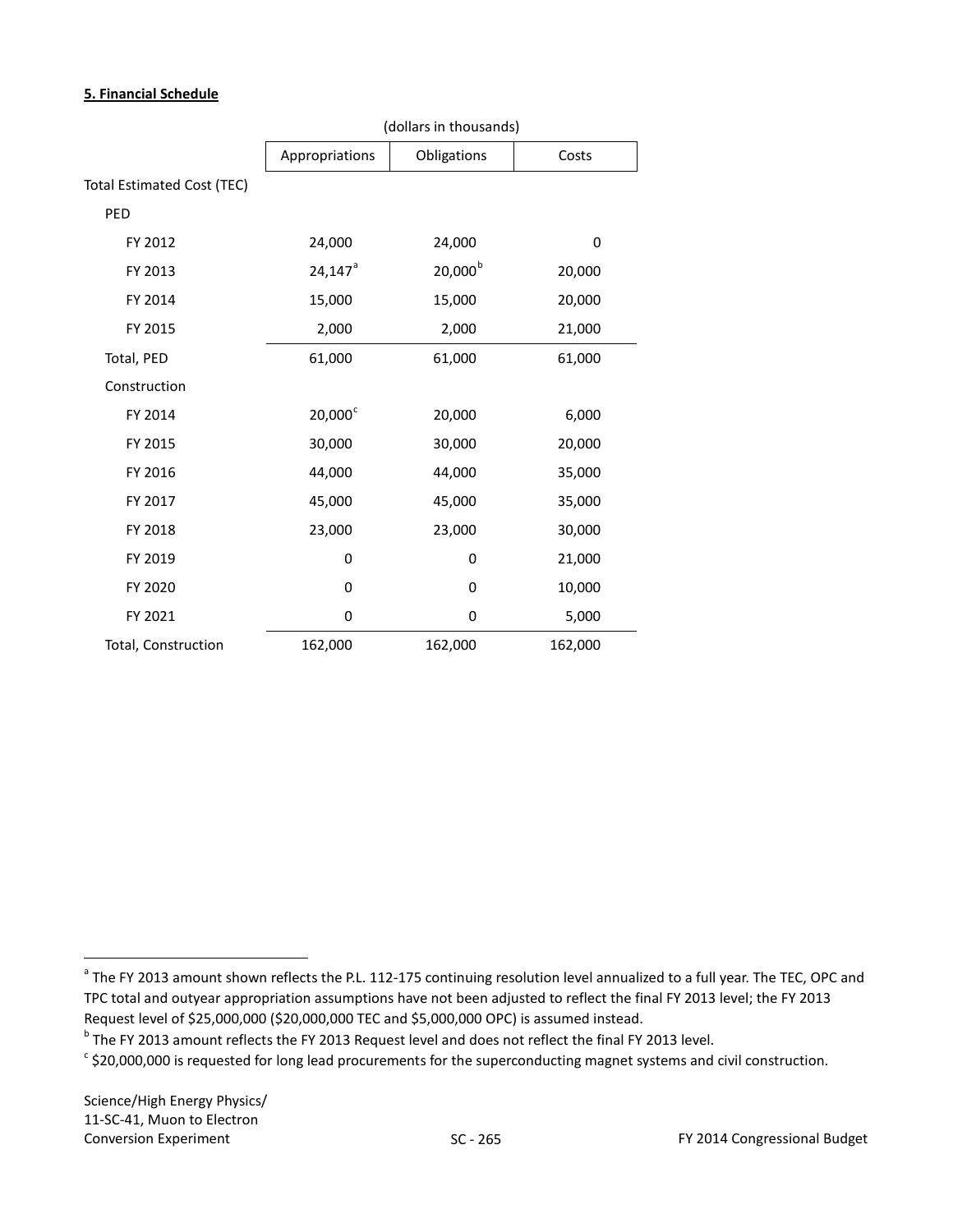|                           | (dollars in thousands) |              |         |  |  |  |
|---------------------------|------------------------|--------------|---------|--|--|--|
|                           | Appropriations         | Obligations  | Costs   |  |  |  |
| <b>TEC</b>                |                        |              |         |  |  |  |
| FY 2012                   | 24,000                 | 24,000       | 0       |  |  |  |
| FY 2013                   | $24,147^a$             | $20,000^{b}$ | 20,000  |  |  |  |
| FY 2014                   | 35,000                 | 35,000       | 26,000  |  |  |  |
| FY 2015                   | 32,000                 | 32,000       | 41,000  |  |  |  |
| FY 2016                   | 44,000                 | 44,000       | 35,000  |  |  |  |
| FY 2017                   | 45,000                 | 45,000       | 35,000  |  |  |  |
| FY 2018                   | 23,000                 | 23,000       | 30,000  |  |  |  |
| FY 2019                   | 0                      | 0            | 21,000  |  |  |  |
| FY 2020                   | 0                      | 0            | 10,000  |  |  |  |
| FY 2021                   | 0                      | 0            | 5,000   |  |  |  |
| Total, TEC                | 223,000                | 223,000      | 223,000 |  |  |  |
| Other Project Costs (OPC) |                        |              |         |  |  |  |
| OPC except D&D            |                        |              |         |  |  |  |
| FY 2010                   | 4,777                  | 4,777        | 3,769   |  |  |  |
| FY 2011                   | 8,400                  | 8,400        | 8,940   |  |  |  |
| FY 2012                   | 8,000                  | 8,000        | 6,740   |  |  |  |
| FY 2013                   | $8,049^{\circ}$        | $5,000^b$    | 6,728   |  |  |  |
| Total, OPC                | 26,177                 | 26,177       | 26,177  |  |  |  |

<span id="page-59-0"></span><sup>&</sup>lt;sup>a</sup> The FY 2013 amount shown reflects the P.L. 112-175 continuing resolution level annualized to a full year. The TEC, OPC and TPC total and outyear appropriation assumptions have not been adjusted to reflect the final FY 2013 level; the FY 2013 Request level of \$25,000,000 (\$20,000,000 TEC and \$5,000,000 OPC) is assumed instead.

<span id="page-59-1"></span> $<sup>b</sup>$  The FY 2013 amount reflects the FY 2013 Request level and does not reflect the final FY 2013 level.</sup>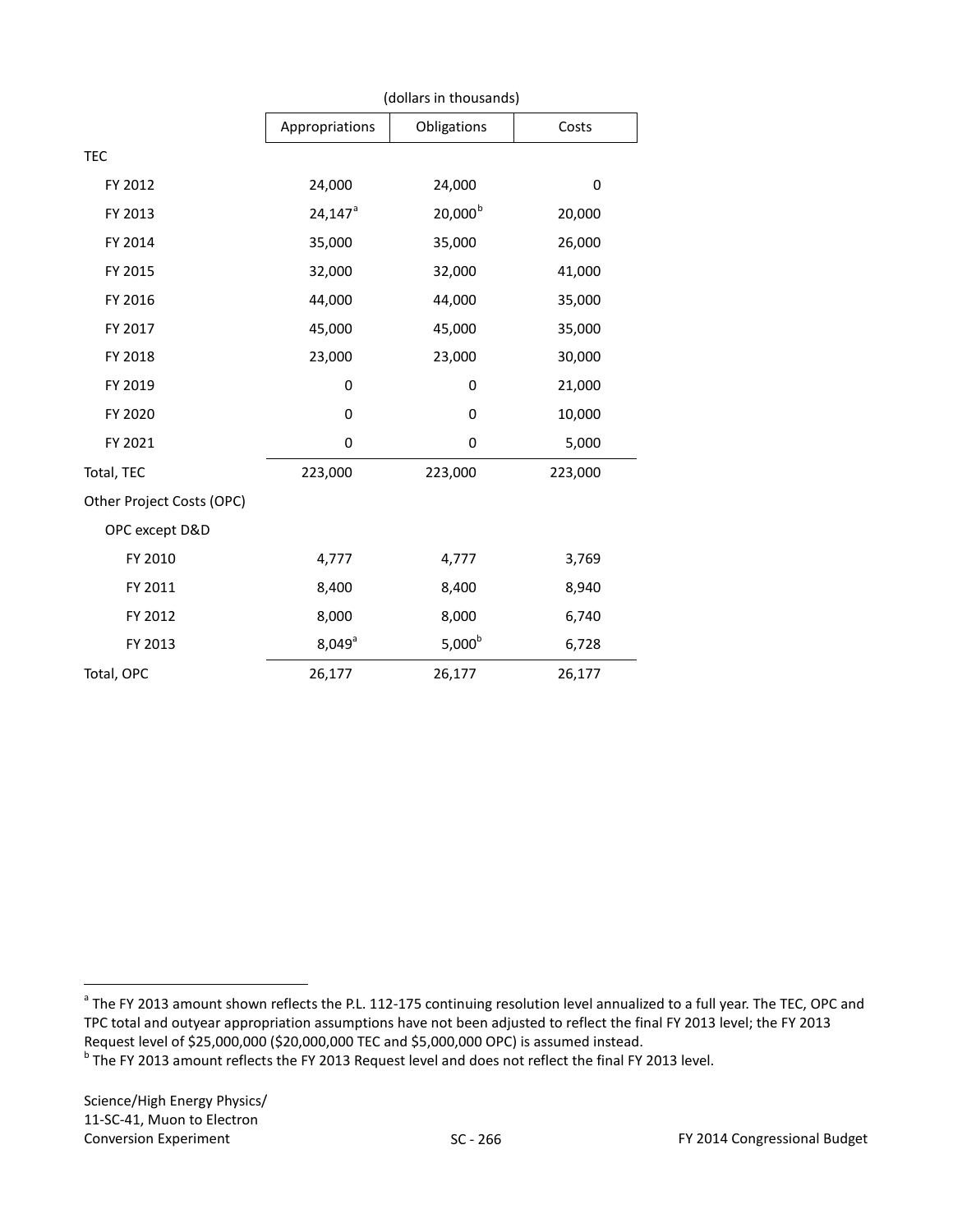|                          | (dollars in thousands) |                  |         |  |  |  |  |
|--------------------------|------------------------|------------------|---------|--|--|--|--|
|                          | Appropriations         | Obligations      | Costs   |  |  |  |  |
| Total Project Cost (TPC) |                        |                  |         |  |  |  |  |
| FY 2010                  | 4,777                  | 4,777            | 3,769   |  |  |  |  |
| FY 2011                  | 8,400                  | 8,400            | 8,940   |  |  |  |  |
| FY 2012                  | 32,000                 | 32,000           | 6,740   |  |  |  |  |
| FY 2013                  | $32,196^a$             | $25,000^{\rm b}$ | 26,728  |  |  |  |  |
| FY 2014                  | 35,000                 | 35,000           | 26,000  |  |  |  |  |
| FY 2015                  | 32,000                 | 32,000           | 41,000  |  |  |  |  |
| FY 2016                  | 44,000                 | 44,000           | 35,000  |  |  |  |  |
| FY 2017                  | 45,000                 | 45,000           | 35,000  |  |  |  |  |
| FY 2018                  | 23,000                 | 23,000           | 30,000  |  |  |  |  |
| FY 2019                  | 0                      | 0                | 21,000  |  |  |  |  |
| FY 2020                  | 0                      | 0                | 10,000  |  |  |  |  |
| FY 2021                  | $\mathbf 0$            | 0                | 5,000   |  |  |  |  |
| Total, TPC               | 249,177 <sup>c</sup>   | 249,177          | 249,177 |  |  |  |  |

## **6. Details of Project Cost Estimate**

|                            |                                  | (dollars in thousands)            |                                       |  |  |  |  |
|----------------------------|----------------------------------|-----------------------------------|---------------------------------------|--|--|--|--|
|                            | <b>Current Total</b><br>Estimate | <b>Previous Total</b><br>Estimate | Original Validated<br><b>Baseline</b> |  |  |  |  |
| Total Estimated Cost (TEC) |                                  |                                   |                                       |  |  |  |  |
| <b>PED</b>                 |                                  |                                   |                                       |  |  |  |  |
| Design                     | 40,000                           | 31,000                            | N/A                                   |  |  |  |  |
| Contingency                | 21,000                           | 13,000                            | N/A                                   |  |  |  |  |
| Total, PED                 | 61,000                           | 44,000                            | N/A                                   |  |  |  |  |

<span id="page-60-0"></span><sup>&</sup>lt;sup>a</sup> The FY 2013 amount shown reflects the P.L. 112-175 continuing resolution level annualized to a full year. TheTEC, OPC and TPC total and outyear appropriation assumptions have not been adjusted to reflect the final FY 2013 level; the FY 2013 Request level of \$25,000,000 (\$20,000,000 TEC and \$5,000,000 OPC) is assumed instead.

<span id="page-60-1"></span><sup>&</sup>lt;sup>b</sup>The FY 2013 amount reflects the FY 2013 Request level and does not reflect the final FY 2013 level.

<span id="page-60-2"></span> $\cdot$  This project has not yet received CD-2 approval.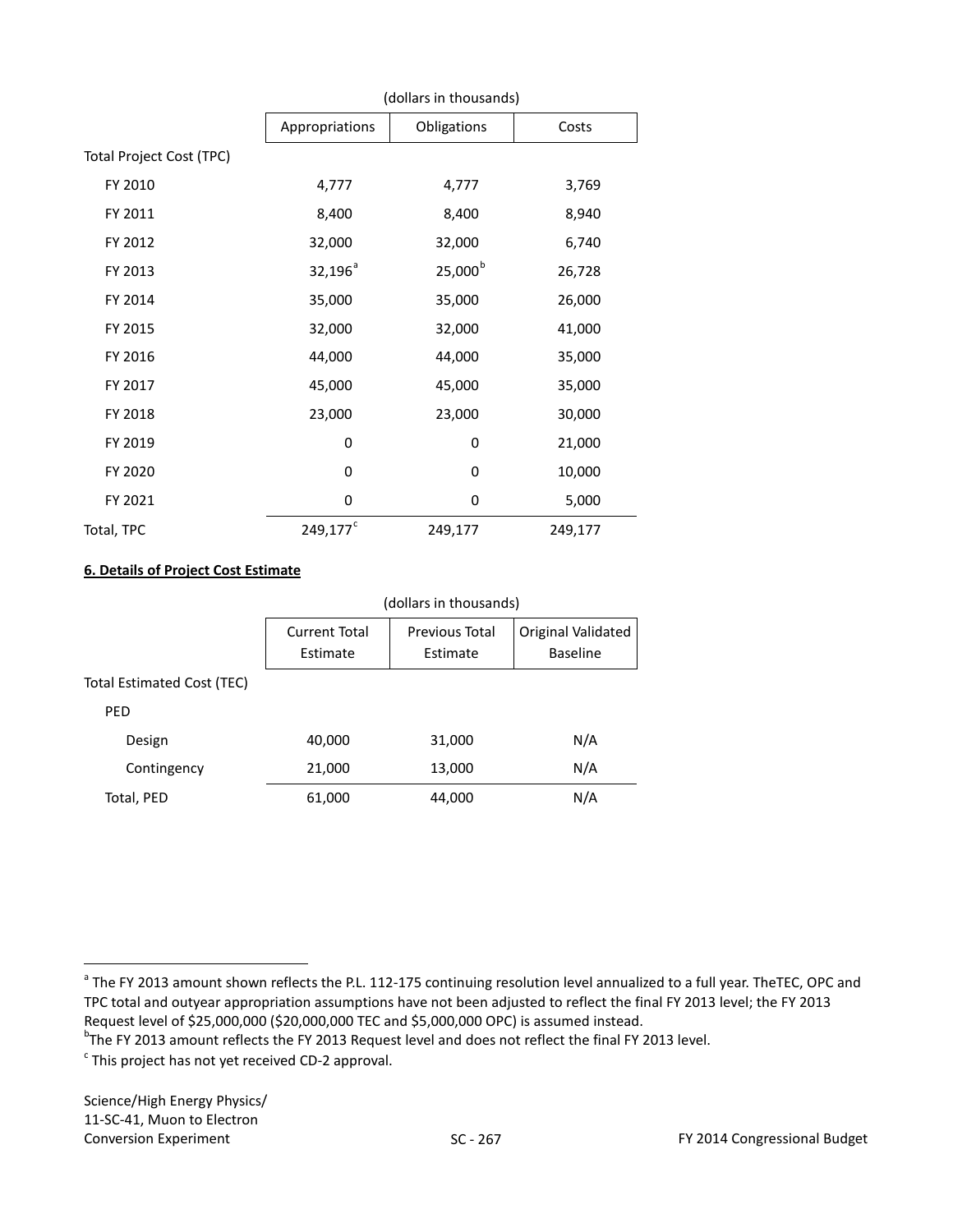|                            | (dollars in thousands)           |                            |                                       |  |  |  |
|----------------------------|----------------------------------|----------------------------|---------------------------------------|--|--|--|
|                            | <b>Current Total</b><br>Estimate | Previous Total<br>Estimate | Original Validated<br><b>Baseline</b> |  |  |  |
| Construction               |                                  |                            |                                       |  |  |  |
| Site Work                  | 2,000                            | N/A                        | N/A                                   |  |  |  |
| Construction               | 17,000                           | N/A                        | N/A                                   |  |  |  |
| Equipment                  | 99,000                           | N/A                        | N/A                                   |  |  |  |
| Contingency                | 44,000                           | N/A                        | N/A                                   |  |  |  |
| Total, Construction        | 162,000                          | N/A                        | N/A                                   |  |  |  |
| Total, TEC                 | 223,000                          | 44,000                     | N/A                                   |  |  |  |
| Contingency, TEC           | 65,000                           | 13,000                     | N/A                                   |  |  |  |
| Other Project Cost (OPC)   |                                  |                            |                                       |  |  |  |
| OPC except D&D             |                                  |                            |                                       |  |  |  |
| R&D                        | 2,500                            | 150                        | N/A                                   |  |  |  |
| <b>Conceptual Planning</b> | 4,350                            | 7,750                      | N/A                                   |  |  |  |
| Conceptual Design          | 12,727                           | 12,000                     | N/A                                   |  |  |  |
| Contingency                | 6,600                            | 4,277                      | N/A                                   |  |  |  |
| Total, OPC                 | 26,177                           | 24,177                     | N/A                                   |  |  |  |
| Contingency, OPC           | 6,600                            | 4,277                      | N/A                                   |  |  |  |
| Total, TPC                 | 249,177                          | 68,177                     | N/A                                   |  |  |  |
| Total, Contingency         | 71,600                           | 17,277                     | N/A                                   |  |  |  |

## **7. Schedule of Appropriation Requests**

| Request |            | (dollars in thousands) |         |         |         |         |         |         |         |        |  |
|---------|------------|------------------------|---------|---------|---------|---------|---------|---------|---------|--------|--|
| Year    |            | Prior<br>Years         | FY 2012 | FY 2013 | FY 2014 | FY 2015 | FY 2016 | FY 2017 | FY 2018 | Total  |  |
| FY 2011 | <b>TEC</b> | 5,000                  | 30,000  | 0       | 0       | 0       | 0       | 0       | 0       | 35,000 |  |
|         | <b>OPC</b> | 10,000                 | 0       | 0       | 0       | 0       | 0       | 0       | 0       | 10,000 |  |
|         | <b>TPC</b> | 15,000                 | 30,000  | 0       | 0       | 0       | 0       | 0       | 0       | 45,000 |  |
| FY 2012 | <b>TEC</b> | 0                      | 24,000  | 12,500  | 0       | 0       | 0       | 0       | 0       | 36,500 |  |
|         | <b>OPC</b> | 12,777                 | 6,000   | 0       | 0       | 0       | 0       | 0       | 0       | 18,777 |  |
|         | <b>TPC</b> | 12,777                 | 30,000  | 12,500  | 0       | 0       | 0       | 0       | 0       | 55,277 |  |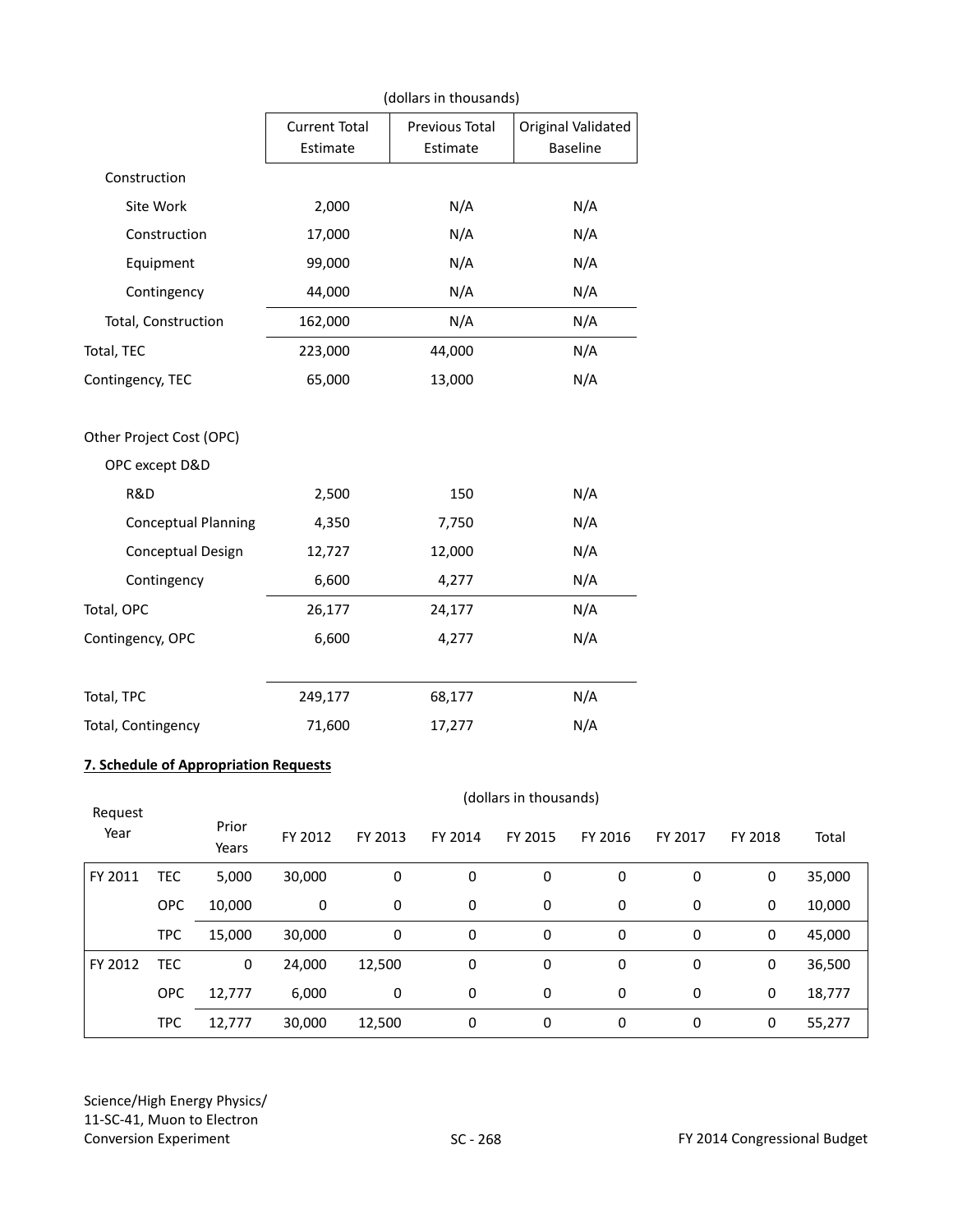| Request<br>Year |            | Prior<br>Years | FY 2012 | FY 2013          | FY 2014 | FY 2015 | FY 2016 | FY 2017 | FY 2018 | Total   |
|-----------------|------------|----------------|---------|------------------|---------|---------|---------|---------|---------|---------|
| FY 2013         | <b>TEC</b> | 0              | 24,000  | 20,000           | 0       | 0       | 0       | 0       | 0       | 44,000  |
|                 | <b>OPC</b> | 13,177         | 6,000   | 5,000            | 0       | 0       | 0       | 0       | 0       | 24,177  |
|                 | <b>TPC</b> | 13,177         | 30,000  | 25,000           | 0       | 0       | 0       | 0       | 0       | 68,177  |
| FY 2014         | <b>TEC</b> | 0              | 24,000  | 24,147           | 35,000  | 32,000  | 44,000  | 45,000  | 23,000  | 223,000 |
|                 | <b>OPC</b> | 13,177         | 8,000   | 8,049            | 0       | 0       | 0       | 0       | 0       | 26,177  |
|                 | <b>TPC</b> | 13,177         | 32,000  | $32,196^{\circ}$ | 35,000  | 32,000  | 44,000  | 45,000  | 23,000  | 249,177 |

#### (dollars in thousands)

## **8. Related Operations and Maintenance Funding Requirements**

| Start of Operation or Beneficial Occupancy         | FY 2021  |
|----------------------------------------------------|----------|
| Expected Useful Life                               | 10 years |
| Expected Future Start of D&D of this capital asset | FY 2031  |

Operations and maintenance of this experiment will become part of the existing Fermilab accelerator facility. Annual related funding estimates are for the incremental cost of five years of full operation, utilities, maintenance and repairs with the accelerator beam on. Five subsequent years are planned for further analysis of the data while the detector and beam line are maintained in a minimal maintenance state (with annual cost of approximately 3% of full operations) to preserve availability for future usage with much smaller annual cost.

## **(Related Funding Requirements)**

|                      | (dollars in thousands)        |                                                  |                  |                                |  |  |  |  |
|----------------------|-------------------------------|--------------------------------------------------|------------------|--------------------------------|--|--|--|--|
|                      |                               | <b>Annual Costs</b>                              | Life Cycle Costs |                                |  |  |  |  |
|                      | <b>Current Total Estimate</b> | Previous Total Estimate   Current Total Estimate |                  | <b>Previous Total Estimate</b> |  |  |  |  |
| <b>Operations</b>    | 3,100                         | N/A                                              | 16,000           | N/A                            |  |  |  |  |
| <b>Utilities</b>     | 2,400                         | N/A                                              | 12,400           | N/A                            |  |  |  |  |
| Maintenance & Repair | 100                           | N/A                                              | 600              | N/A                            |  |  |  |  |
| Recapitalization     | 0                             | N/A                                              | 0                | N/A                            |  |  |  |  |
| Total                | 5,600                         | N/A                                              | 29,000           | N/A                            |  |  |  |  |

<span id="page-62-0"></span><sup>&</sup>lt;sup>a</sup> The FY 2013 amount shown reflects the P.L. 112-175 continuing resolution level annualized to a full year. The TEC, OPC and TPC total and outyear appropriation assumptions have not been adjusted to reflect the final FY 2013 level; the FY 2013 Request level of \$25,000,000 (\$20,000,000 TEC and \$5,000,000 OPC) is assumed instead.